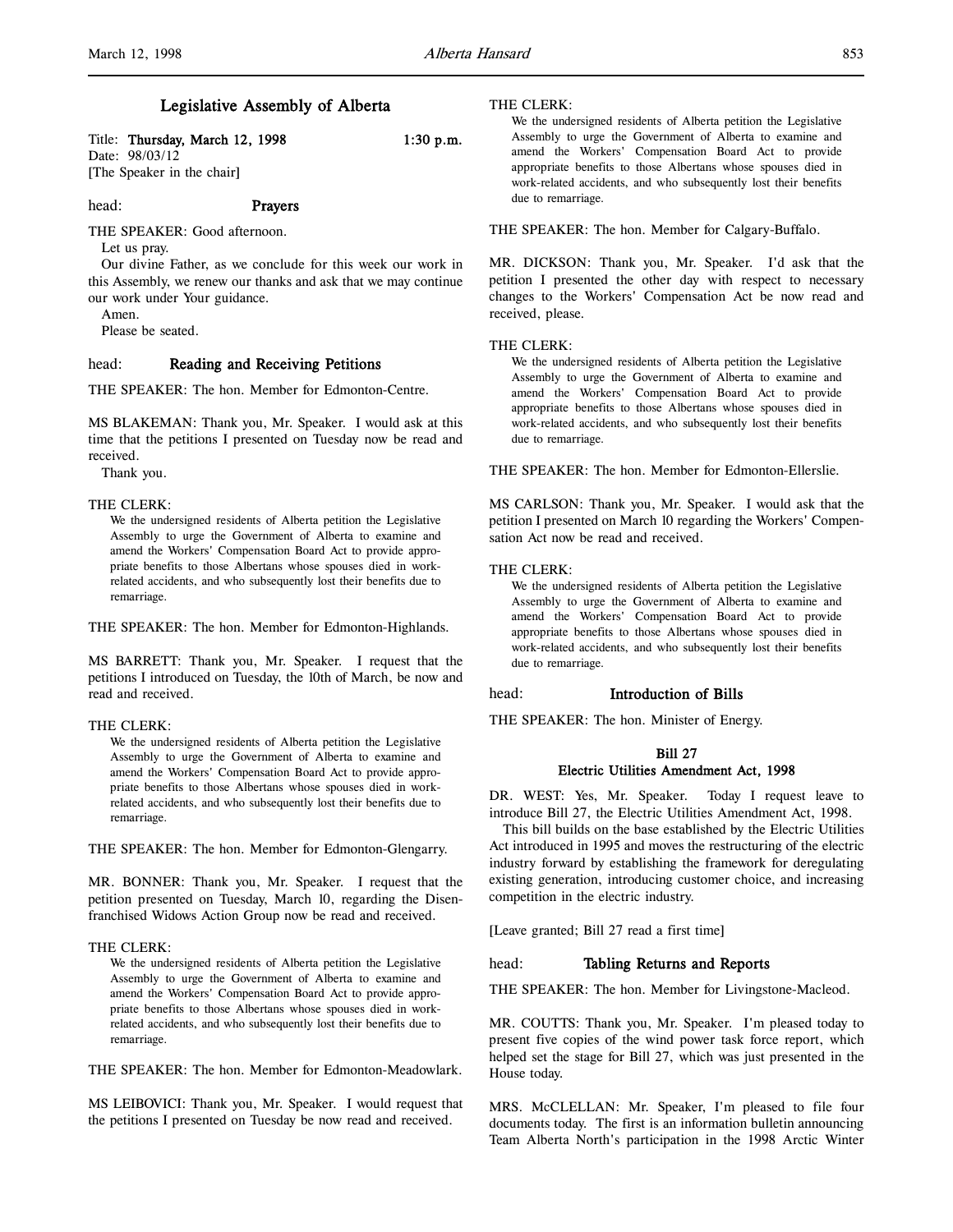Games in Yellowknife, Northwest Territories, which run from March 15 to 21.

I'm also filing a letter to the athletes and coaches of Team Alberta North wishing them much success.

It's a pleasure to file copies of letters sent to Nagano regarding two more medal winners from Alberta at the Paralympics: a silver medal for Karolina Wisniewska of Calgary and a bronze medal for Ramona Hoh of Edmonton.

THE SPEAKER: The hon. Member for Calgary-Buffalo.

MR. DICKSON: Thank you, Mr. Speaker. I'm tabling copies of a letter from Mr. Duerr, mayor of the city of Calgary, dated March 9, 1998, addressed to the Minister of Energy, outlining concerns with the Electric Utilities Amendment Act, 1998.

Thank you.

THE SPEAKER: The hon. Member for Edmonton-Ellerslie.

MS CARLSON: Thank you, Mr. Speaker. I'd like to table 12 letters expressing concerns about the environment from grade 6 students at Banded Peak school in Bragg Creek, Alberta.

MR. JONSON: Mr. Speaker, I wish to table answers to questions raised by opposition members in the subcommittee of supply on Monday, March 9, 1998. This is a package which covers the majority of questions. We will follow up and complete the list as soon as possible.

THE SPEAKER: The hon. Member for Spruce Grove-Sturgeon-St. Albert.

MRS. SOETAERT: Thank you, Mr. Speaker. I have five copies of a petition signed by almost 200 people from Nanton, Alberta. They are asking the government to help them with problem cougars that are killing their livestock.

THE SPEAKER: The chair would like to table a memorandum from the hon. Member for Calgary-Fish Creek requesting that Bill 206, the Human Tissue Donation Procedures Statutes Amendment Act, be brought to the Committee of the Whole on Tuesday, March 17, 1998, as soon as House business will allow.

# head: Introduction of Guests

THE SPEAKER: The hon. Minister of Intergovernmental and Aboriginal Affairs.

MR. HANCOCK: Thank you, Mr. Speaker. It gives me great pleasure to introduce to you and through you to members of this Assembly Jeffery Chan and 50 other students, colleagues of his from Brander Gardens elementary school. They are accompanied by their teachers, Mrs. Natalie Esteves and Mrs. Reva Martin, and parent helper Mrs. Wong. They are seated in the members' gallery, and I'd ask that they please rise and receive the warm welcome of the House.

THE SPEAKER: The hon. Member for Edmonton-Riverview.

MRS. SLOAN: Thank you, Mr. Speaker. It gives me great pleasure to rise and introduce Brenda MacDonald. Brenda is a social worker, and this is her first time visiting the Legislature. I would ask her to rise and receive the warm welcome of this Assembly.

THE SPEAKER: The hon. Member for Edmonton-Calder.

MR. WHITE: Thank you, Mr. Speaker. I rise today to introduce to you and through you to the members of the Legislature 13 students from the Coralwood academy in the constituency of Edmonton-Calder. They are here today with their teacher, Linda Steinke, and with two helpers, parents Gloria Quintanilla and Carolyn Macomber. I'd like to ask them to rise and receive the warm welcome of the House.

THE SPEAKER: The hon. Member for Edmonton-Glenora.

MR. SAPERS: Thank you, Mr. Speaker. It's my pleasure to introduce to you and to all members of the Assembly this afternoon 32 visitors from the West Edmonton Christian school, which is located in the constituency of Edmonton-Glenora. I would like to have teacher Mrs. Darlene Eerkes, teacher aide Cynthia Caswell, student teacher Charlene VandeKraats, and parents René DeVries and Astrid Potvin please rise with the students and receive the warm welcome of this Assembly.

head: Oral Question Period

# 1:40 Institutional Confinement and Sexual Sterilization Compensation Act

MR. MITCHELL: The Premier said that his mistake in bringing in Bill 26 along with the notwithstanding clause was that his political sense hadn't kicked into gear. Proof of that is that the Premier only backed down when he realized that the political cost was going to be far too great. Well, this isn't about a political mistake, Mr. Speaker. This is about a Premier who was prepared, after being briefed along with his caucus on this bill, to deliberately trample the constitutional rights of some of the most vulnerable people in this province. To the Premier: why is it that the Premier has focused only on his political misjudgment while failing to acknowledge that he was prepared to stomp on the rights of some of Alberta's most vulnerable people?

MR. KLEIN: Mr. Speaker, we were not prepared to stomp on the rights of the province's most vulnerable people. As a matter of fact, we were trying to avoid having these people go through the costly exercise of very expensive and prolonged court actions.

It was explained to us by our lawyers with the advice of outside counsel that the notwithstanding clause was a tool that would give the legislation added weight, because they were sure that that legislation itself would be challenged on constitutional grounds, Mr. Speaker. Admittedly, we depended too much, I guess, on the advice of lawyers.

If there's one thing for sure about this whole case, there are lawyers involved. There are lawyers involved with the unfortunate victims of that terrible legislation of many years ago. There are lawyers now involved on the civil rights side of this issue. Many of these lawyers are probably members of the law firms we consulted. Certainly there are lawyers within the Department of Justice. Mr. Speaker, we acted on the advice of the lawyers, and when you get a whole bunch of lawyers together, they all have different opinions. But we acted on the best advice we were given by our lawyers, including the lawyer sitting beside me, who is the top lawyer in the province, the Attorney General and the Minister of Justice.

MR. MITCHELL: After being the Premier of this province for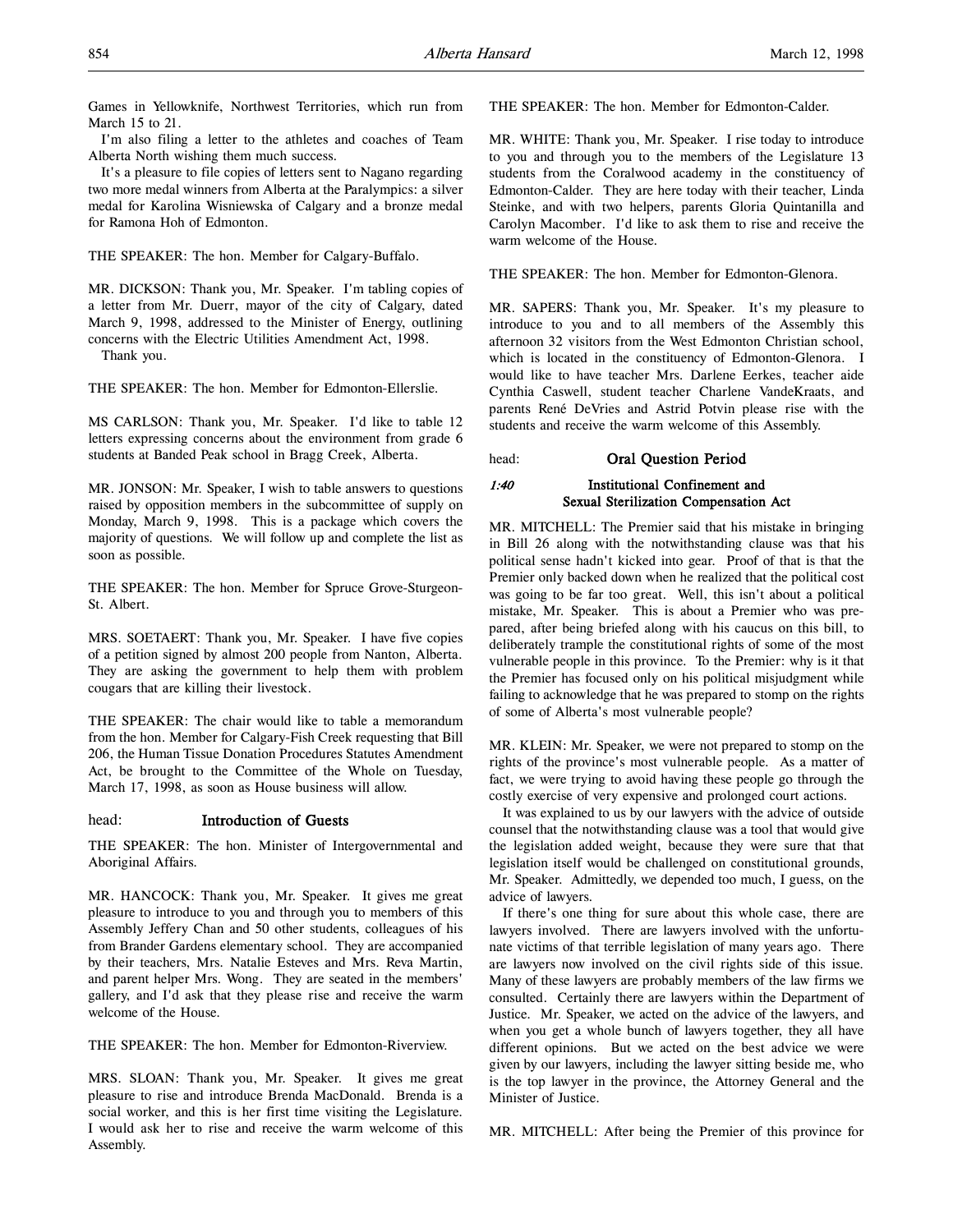over five years and having attended a multitude of national conferences including many on constitutional matters, how can the Premier say with any credibility whatsoever that he simply didn't understand himself what it meant to invoke the notwithstanding clause of the Canadian Constitution?

MR. KLEIN: Well, Mr. Speaker, I think I gave an explanation to that. Certainly, relative to this case it was explained that this was a legal tool that could be used to avoid constitutional challenges that would further prolong the awards and the process that these unfortunate victims are entitled to.

I'll have the hon. Minister of Justice supplement.

MR. HAVELOCK: Yes. Thank you, Mr. Premier. As I explained over the last couple of days, the intent of the legislation was to balance the interests of the claimants with those of today's Albertans. Also, we were trying to promote settlement and resolve the same in a more timely and cost-effective manner.

Mr. Speaker, what I want to do is make it clear that the advice given to the Premier and to caucus was advice generated by my department and outside counsel for which I accept responsibility. I think it was good legal advice. The difficulty is that we did not weigh all the ramifications of that advice, including the political ramifications, and for that I am quite prepared to accept full responsibility.

MR. MITCHELL: Since the Premier and his caucus, as has now been confirmed by the Minister of Justice, are clearly unable to screen Justice legislation adequately, will the Premier set up an all-party committee of the Legislature to review Justice bills, as is done in many other Legislatures and the Parliament of Canada?

MR. KLEIN: Politics is not a perfect science by any stretch of the imagination. Certainly if these people had been in the position we were in, they might have done something that could have been . . . [interjection] Well, are you telling me, hon. member . . . He's intervening, Mr. Speaker, and basically what he's saying is that they're perfect. Can they guarantee the electorate of this province that for all time they will make absolutely perfect decisions? I hardly thing so.

Mr. Speaker, there are times when, even as a caucus and even after careful and full review by lawyers and by politicians, poor decisions are made. We recognize that. We wanted to come up with something that contained these three Cs: compassion, compensation, and choice. The plan, I believe, was right; the process was wrong. But nobody in society is perfect. People are vulnerable to not understanding the implications of things.

I read from the transcript of the Code inquiry. The now hon. member of the Liberal opposition, the hon. leader, was on the stand testifying, and the question was relative to a letter that was sent to him that he was supposed to have read. The question was:

Even if you read it quickly, it tells you that you are going to try and mislead the public by saying we no longer have assets equal to our liabilities. We are just required to.

Then it ends there.

Didn't that read that way to you?

Answer, and this is Mr. Mitchell speaking:

You know, Mr. Code, when I read that letter in my counsel's presence a week ago and I explained to him what it said to me, he will tell you that even then I didn't catch that particular implication.

Mr. Speaker, thousands and thousands of Albertans were hurt by the actions of that company, and this person at that time didn't understand the implications. Thousands of people, Albertans, were hurt by that company.

THE SPEAKER: Second Official Opposition main question. The hon. Member for Edmonton-Norwood.

MS OLSEN: Thank you, Mr. Speaker. My questions are to the Premier today. When this Premier supported the Justice minister's introduction of Bill 26 – and correct me if I'm wrong – did I not just hear you say that you ultimately relied on the legal advice you received from your Justice minister?

MR. KLEIN: And many others. The Department of Justice sought the outside legal counsel, I understand, of two firms. There was a good discussion of this matter, as I said, at agenda and priorities committee. There was a good discussion of this issue certainly at caucus. Mr. Speaker, a lot of research went into that particular piece of legislation involving, as I said, not only our own officials within the Department of Justice but outside counsel as well.

Relative to the process, again I'll have the hon. minister supplement.

MR. HAVELOCK: Well, the Premier basically covered it off. Outside counsel spent approximately a year reviewing similar case law across the country and came forward with the proposal which they felt was fair, would provide compensation, would provide the compassion that the Premier has spoken about. Again, to answer the question that was put: based on all that input that came forward, I took the issue before caucus, explained it to caucus with their assistance, and supported the bill at that time.

In light of the response from Albertans it was quite clear that while we had the compensation and compassion covered off, we had made a mistake with respect to the notwithstanding clause, which is why we decided yesterday to hold the bill back. I instructed counsel yesterday to move forward with settlements in accordance with the parameters of the legislation as quickly as possible. Also, those who wish to go to court certainly can do so.

MS OLSEN: Thank you, Mr. Speaker. My next question is to the Premier as well. Is the Premier telling us that the Justice minister, the man he defended vigorously in Tuesday's news conference, did not properly brief the government caucus on Bill 26?

# 1:50

MR. KLEIN: The hon. minister acted as the minister should have acted. He provided caucus with his best legal advice. He didn't provide caucus with political advice, nor is that his responsibility. We are all politicians. We are all politicians, everyone in this room. As I said, my political sense didn't click into gear. It should have.

MS OLSEN: Thank you, Mr. Speaker. Since any Albertan who goes to a lawyer and gets bad legal advice would fire that lawyer, will this Premier now fire his lawyer, his House leader, and his right-hand man: the Minister of Justice?

MR. KLEIN: Well, the Minister of Justice also happens to be a lawyer. Mr. Speaker, if we were to fire every lawyer who gives bad advice, there would be no lawyers. Maybe that might not be a bad thing.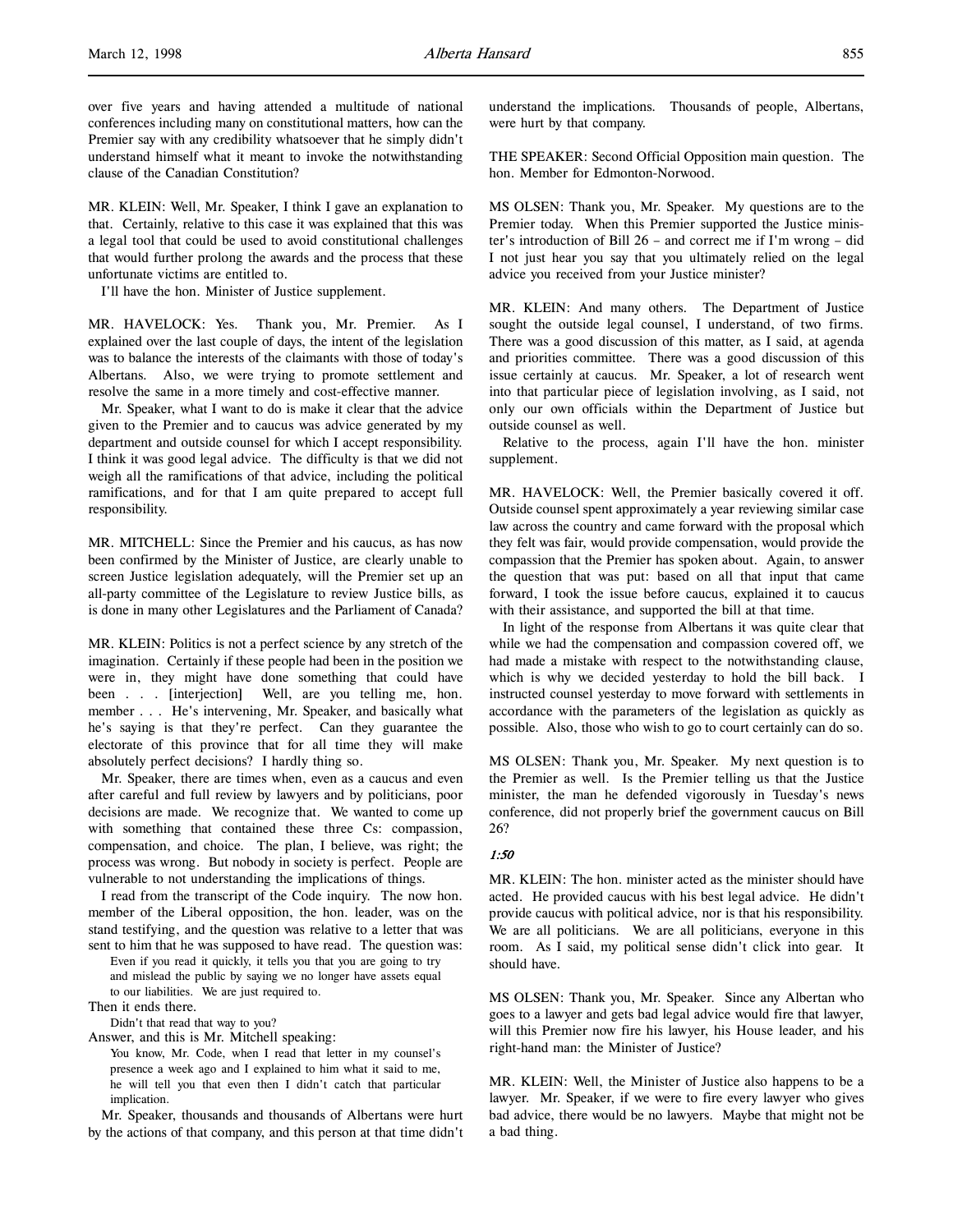THE SPEAKER: Third Official Opposition main question. The hon. Member for Edmonton-Riverview.

# Child Welfare

MRS. SLOAN: Thank you. Generally, this government attempts to hide its cruelty by claiming some economic gain. In this case the government is just plain cruel. Brenda MacDonald is a social worker who cannot work because of a medical condition. She has a 13-year-old daughter. Currently living on \$815 a month, she is in arrears for over \$600 in utilities. Already receiving in-home supports from child welfare, Brenda has been told by not one but two child welfare workers that when her utilities are cut off, her daughter will be apprehended by this government. To the Premier. February 24 your Minister of Family and Social Services stood in this Assembly and told Albertans: "Mr. Speaker, the child welfare workers do not – I repeat: do not – apprehend children . . . simply because they are poor." I am asking you to personally retract the statement made by your minister and acknowledge that families in this province are being torn apart by poverty and the rigid policies of this government.

MR. KLEIN: Well, Mr. Speaker, this involves an individual case. I don't know what the caseload is of the Department of Family and Social Services. I would imagine there are thousands. I will take the question under notice and discuss this with the hon. minister.

MRS. SLOAN: Again to the Premier: could the Premier explain the economic and moral benefit for this government in apprehending children from their families, safe environments, simply because their parents don't have enough money to pay their utilities?

MR. KLEIN: Mr. Speaker, again, with respect to the specific case I will take this under notice and discuss it with the minister. Relative to the general policy, it is the policy of the department that professionals in the department will act in the best interests of the child. But I don't know the details relative to this specific case.

MRS. SLOAN: Is this rigidity and cruelty, Mr. Premier, not just another example of this government's desire to be the moral judges, helping those who are viewed as being deserving and penalizing victims, the vulnerable and disadvantaged?

MR. KLEIN: Well, Mr. Speaker, this member is alluding to highly trained professionals – and I mean professionals – who have to deal with these situations on a day-to-day basis. The policy of the department – and I assume the policy of the department is being followed – is that these professionals will act in the best interest of the children.

# Institutional Confinement and Sexual Sterilization Compensation Act (continued)

MS BARRETT: Yesterday the Justice minister said in his ministerial statement: "I have instructed counsel to endeavour to reach settlements with the claimants according to the parameters set out in Bill 26," the official title being the Institutional Confinement and Sexual Sterilization Compensation Act. I'd like to ask the Justice minister if in those instructions he means to

retain the very tightly defined sexual assault as meaning an assault in the form of fellatio, cunnilingus, vaginal or anal intercourse, or digital penetration, notwithstanding all the Supreme Court decisions and the Criminal Code of Canada, that do not accept such a limited definition.

MR. HAVELOCK: Well, actually, Mr. Speaker, the definition is based on the Criminal Code. Nevertheless, counsel will certainly have some flexibility with respect to the settlement discussions, and if they feel there is a legitimate need to settle with an individual and there's good reason to deviate, they will certainly bring that forward for government to consider.

What I was primarily referring to yesterday were the financial parameters. After a careful study of the case law across the country we had determined that the average payment that claimants had received for wrongful sterilization was approximately \$65,000, and we had set a limit of a maximum of \$150,000. Counsel certainly has the flexibility to bring settlement forward for government to consider beyond the parameters of the bill.

MS BARRETT: In his instruction to counsel yesterday, then, did the Justice minister also indicate whether or not the government will continue to deny liability for incidents that occurred in provincial institutions?

MR. HAVELOCK: Well, Mr. Speaker, if we are not able to reach settlement with a particular claimant, that claimant has the option to go to court, and at that time we will be relying on any and all defences which ordinarily would be available to the government.

THE SPEAKER: The hon. Member for Calgary-Fish Creek, followed by the hon. Member for Edmonton-Glenora.

# Special-needs Education

MRS. FORSYTH: Thank you, Mr. Speaker. Several of my constituents with special-needs children have become frustrated with the process they must go through at the Calgary board of education to get special education programs for their children. The process is bureaucratic, adversarial, and delays the delivery of services to their children. My question is to the Minister of Education. Why do parents have to go through this process to obtain the services their children need?

MR. MAR: Mr. Speaker, I do recognize the frustration that some parents experience in trying to get the best possible education for their special-needs children. The decisions for the types of programs and services that should be provided for those children in my view are best made at the local level and involve a number of different stakeholders working in consultation with each other, including parents, including the students, the teachers, the principals, and the boards who are responsible for providing those services.

I think the reason, Mr. Speaker, why this process becomes multilayered from time to time is because of the number of people who need to be involved in coming up with the proper assessment. Also, first assessments are made at the school level and might involve other staff members; for example, in Calgary at the CLC, or the collaborative learning centre level.

The assessment tools that are used are also extensive, Mr. Speaker. They would involve tests, interviews with the teacher, interviews with the student, review of the student's work, and also observation of the student. If parents are not satisfied with the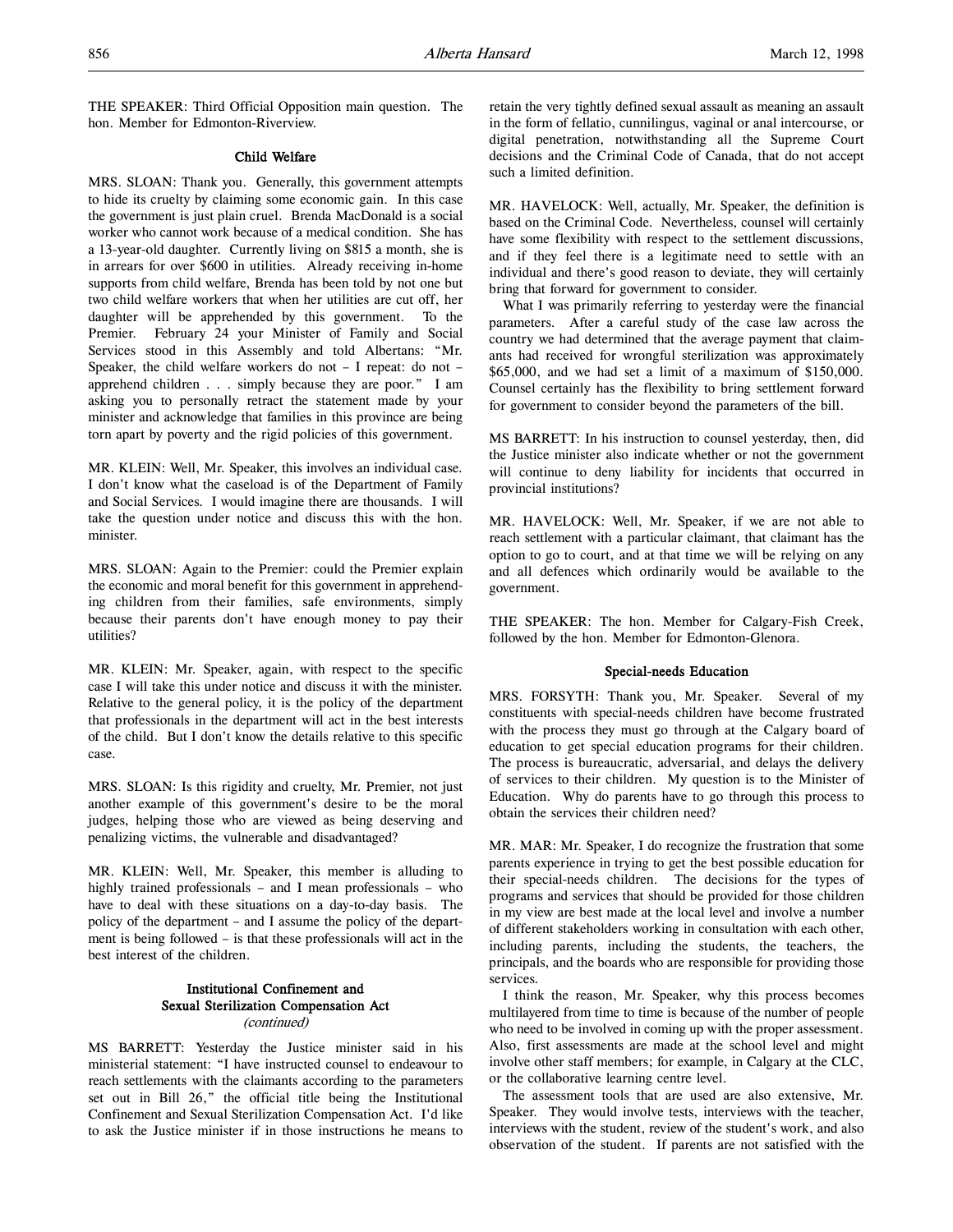program that is provided, they do have the ability to appeal that decision to the Calgary board of education.

MRS. FORSYTH: My second question is: is anything being done to encourage a more co-operative approach to providing programs for special-needs children?

MR. MAR: Mr. Speaker, I think that to the credit of the Calgary board of education they are developing a more collaborative approach to providing services for special-needs students. What they have done is they have conducted a review of their services for special-needs students and established a committee to look at the results of the review and to develop action plans to ensure that this process is perhaps made a little simpler. As part of that process they've set up a number of working groups that include parents, and I think this is an initiative at the local level that I'm pleased to see. I would encourage them to continue to work in partnership with their parents.

MRS. FORSYTH: Thanks, Mr. Speaker. Given that the minister said that the parents have the ability to appeal, is there anything we can do to shorten that process?

MR. MAR: Well, Mr. Speaker, any parent that's dissatisfied with the decision of a school board on the education program that's being provided for a student with special needs does have the right to ask for a ministerial review of the decision. Review panels consist of three people: a representative from my department and also two independent specialists. The review committee will look at the assessment of the student and the services proposed for that student.

Again, in an effort to shorten the process we think that the Calgary board of education is doing a good job in reviewing its process currently and seeing if there's a better way to go about doing it.

### 2:00 Head Start Program

MR. SAPERS: Last week I brought to this Assembly's attention the early Head Start program at Mayfield school and that that school was preparing to lose at least 15 percent of its budget. The Minister of Family and Social Services responded: "I will commit that if it is a good program, if it is one that is helping children . . . it won't lose money." The program was told that it's losing 17 percent of its budget. To the Premier: what has the Minister of Family and Social Services learned about this program in the last seven days that has convinced him that it's not good enough and it should lose funding?

MR. KLEIN: Mr. Speaker, I'll have the hon. minister responsible for children's services respond.

MS CALAHASEN: Thank you very much, Mr. Speaker. First of all, the early Head Start program was a program that came in on a kind of late basis, but basically it is a good program. What we're finding is that because we only had three years to be able to do programming for early intervention – when the Member for Athabasca-Wabasca was Minister of Family and Social Services, he indicated that three years was the way that we were going to go with early intervention. The first year there were very limited dollars that were spent, the second year not as many as we thought were going to be were spent, and the third year we had

other dollars that would go into it, and we only had used something like about \$19 million.

In the meantime, Mr. Speaker, the process that we thought was going to be happening throughout the whole planning process would take over, and then the authorities would assume responsibility for early intervention programs. That did not occur. We have extended the planning process for another year, which has created the problem relative to determining who would then take over for early intervention.

We found that the early Head Start, although it is a good program, certainly is one of those that would be assessed in the overall program of early intervention. We are doing that now. We thought that we could do a number of wonderful of things with the \$17 million that we have allocated. We are now having to assess every single project relative to whether or not the outcomes are going to meet, and if they do meet, we will be looking at that even more so. Each individual program will be assessed accordingly.

MR. SAPERS: Given that the Minister of Family and Social Services said that he wouldn't take money away from the program if it did what it was supposed to be doing and given that the junior minister has now said that these things are all going to be assessed, will the Premier please commit that he will not allow a single penny to be taken away from the Mayfield early intervention program until he is satisfied that that assessment has been done, until a complete review of that program is completed? Will you save the program, Mr. Premier?

MR. KLEIN: Well, again, I believe the hon. minister is more familiar with the Mayfield program, and I will have her respond.

MS CALAHASEN: Mr. Speaker, first of all, the Mayfield early Head Start program – basically what we're trying to do is make sure that whatever we do in evaluating the project, we are going to be meeting the outcomes of what was stated. If it's in fact going to be able to be assessed in that review, we would look at what possibilities there are in terms of maintaining the present funding, and if they are not, then, yes, we will commit to the fact that we will look at it. If it is meeting the outcomes to the full extent of what we expected it to, we will certainly see what can be done.

Mr. Speaker, as the minister responsible for children's services, we have the early intervention, and early intervention is one of the areas we feel very strongly about. We're making sure that whatever has to be done in terms of assessments, we will continue to do so. If it does meet the strict program criteria that we have set out, as people have indicated, we will certainly look at that.

MR. SAPERS: Will the Premier confirm that this budget cutting has nothing to do with criteria and assessment whatsoever, that there was no intelligent program-by-program review, that this is simply an effort to save money? In fact, will the Premier confirm that the Minister of Family and Social Services directed his officials to simply cut any early intervention program with a budget of more than \$50,000?

MR. KLEIN: Well, again, Mr. Speaker, I'll have the hon. minister respond.

MS CALAHASEN: Mr. Speaker, first of all, I want to correct a misrepresentation in terms of cutting all programs. We are not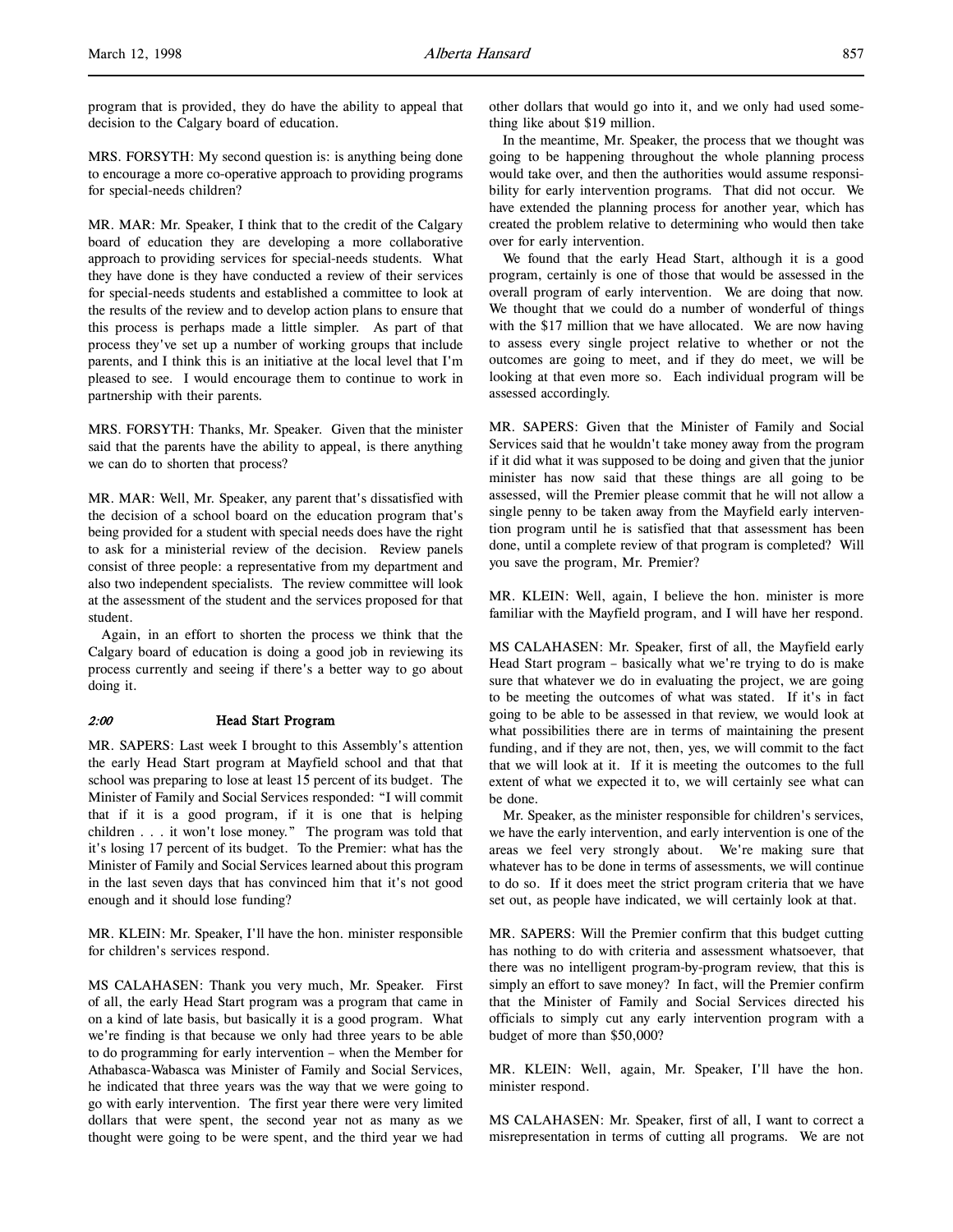Mr. Speaker, we are looking at every single one of those early intervention programs. We will be doing an assessment in terms of which projects should go ahead on their merit, and at that point we will ensure that whatever outcomes are being met, we will look at all the programs and ensure that those that should be getting the funding will get the funding.

# Sexual Sterilization Act

MR. SHARIFF: Mr. Speaker, my question is to the Premier. Some of my constituents have been left with the impression that the present government was responsible for the wrongful sterilization and confinement in provincial institutions. Mr. Premier, would you clarify this for my constituents, please?

MR. KLEIN: Well, Mr. Speaker, it's not surprising. Two nights ago I was listening to a phone-in radio program, and certainly the host of that program left the impression that the Sexual Sterilization Act was indeed an act of this government. I heard on a television program last night the reporter alluding to the act being the Alberta government's legislation. Well, it was the legislation of the Alberta government, but it was legislation of 1928. I think it's so very, very unfair for the media to portray that it's this government's legislation. I welcome the opportunity to set the record straight.

The Sexual Sterilization Act was passed in 1928 by the United Farmers of Alberta government. It was designed to allow for the sterilization of mentally disabled people to prevent those individuals from passing on mental disabilities to their children. The act reflected the social thinking of the day. It was supported in this province by many prominent doctors and activists in Alberta. The act remained in force throughout the era of Social Credit government in our province. In 1972 the newly elected Progressive Conservative government, as one of its first acts, repealed that legislation.

That, in brief, Mr. Speaker, is the background of what happened then. Now we are trying our best to resolve the matter of compensation for what took place from the late 1920s to the early '70s, before, long before, our government's time.

MR. SHARIFF: Mr. Speaker, my first supplemental question is also to the Premier. Given the confusion surrounding this matter, who exactly were these prominent doctors and activists in Alberta who supported these types of measures?

MR. KLEIN: Mr. Speaker, there's some very, very interesting history here, and I think this should be put on the record now. These are people who certainly would have different thinking today, but nonetheless it's quite interesting to see who these people were. Again, I appreciate the opportunity to provide the facts. There was widespread support at the time. If you'll go back, you'll see that it included the medical community, academics, and social activists. The principles were also supported by the general public at the time. They were all supported by the media. The media were totally onside at that particular time.

I mentioned that it was an act of the UFA government and continued through the Social Credit era. Nellie McClung and Emily Murphy were at the forefront of the campaign for eugenic sterilization. Louise McKinney publicly expressed support for this legislation. So did the United Farm Women of Alberta, the National Council of Women, and another name from the past, Tommy Douglas. They all supported this legislation.

# 2:10

MR. SHARIFF: Thank you for clarifying that.

After all is said and done in trying to correct the sins of the past so to speak, where exactly does this government stand today?

MR. KLEIN: Certainly where we stand today is evident, and the ministerial statement of yesterday certainly presented the government's position. Our intention has always been to try and find a fair solution to a very complex, regretful situation. It was something that happened during past administrations.

We want to do the right thing for individuals and for all Albertans. We have now put in place a mechanism that will allow claims to be settled out of court quickly and avoid lengthy and costly court actions. Claimants have a clear choice to seek a settlement now or, if they wish, pursue their claims throughout the courts. They certainly can continue to go that route. As I said yesterday, this whole thing is about compassion, compensation, choice, and doing the best we can for all concerned to make things right, to correct the wrongs of many, many years ago.

THE SPEAKER: The hon. Member for Edmonton-Mill Woods, followed by the hon. Member for West Yellowhead.

#### Private Schools

DR. MASSEY: Thank you, Mr. Speaker. My questions are to the Minister of Education. With the 22 percent increase in public funding of private schools, can the minister tell us the distinction between private schools run by nonprofit societies and those run for profit like Calgary's Webber Academy? What's the difference?

MR. MAR: Mr. Speaker, regardless of the differences between the two, I think the important thing to note is that in both cases they are educating children in accordance with the Alberta curriculum. Accordingly, this is a matter that has been taken into account by the task force that looked at private schooling. I think that is the reason we provide some funding for these schools that are providing choices to parents.

Mr. Speaker, it's not full funding. It's not a hundred percent of the instructional grant that we give to kids that would attend public or Catholic schools, but it is a portion. We believe that's part of providing choices for parents. and that's the reason that as long as the criteria are satisfied that they are teaching the Alberta curriculum and we can review it, we can in fact justify the continuation of funding going to either of those types of schools.

DR. MASSEY: Thank you, Mr. Speaker. Does this government not have a problem with subsidizing a private school business where the first priority is profit maximization?

MR. MAR: Mr. Speaker, I think it's got to be made very, very clear that these are choices made by parents of school children in the province of Alberta. Should a parent choose to send them, in the characterization of the member, to a private school run for profit or through a not-for-profit society, in either case this is a choice that is made by the parent. We believe that that choice should be funded in part.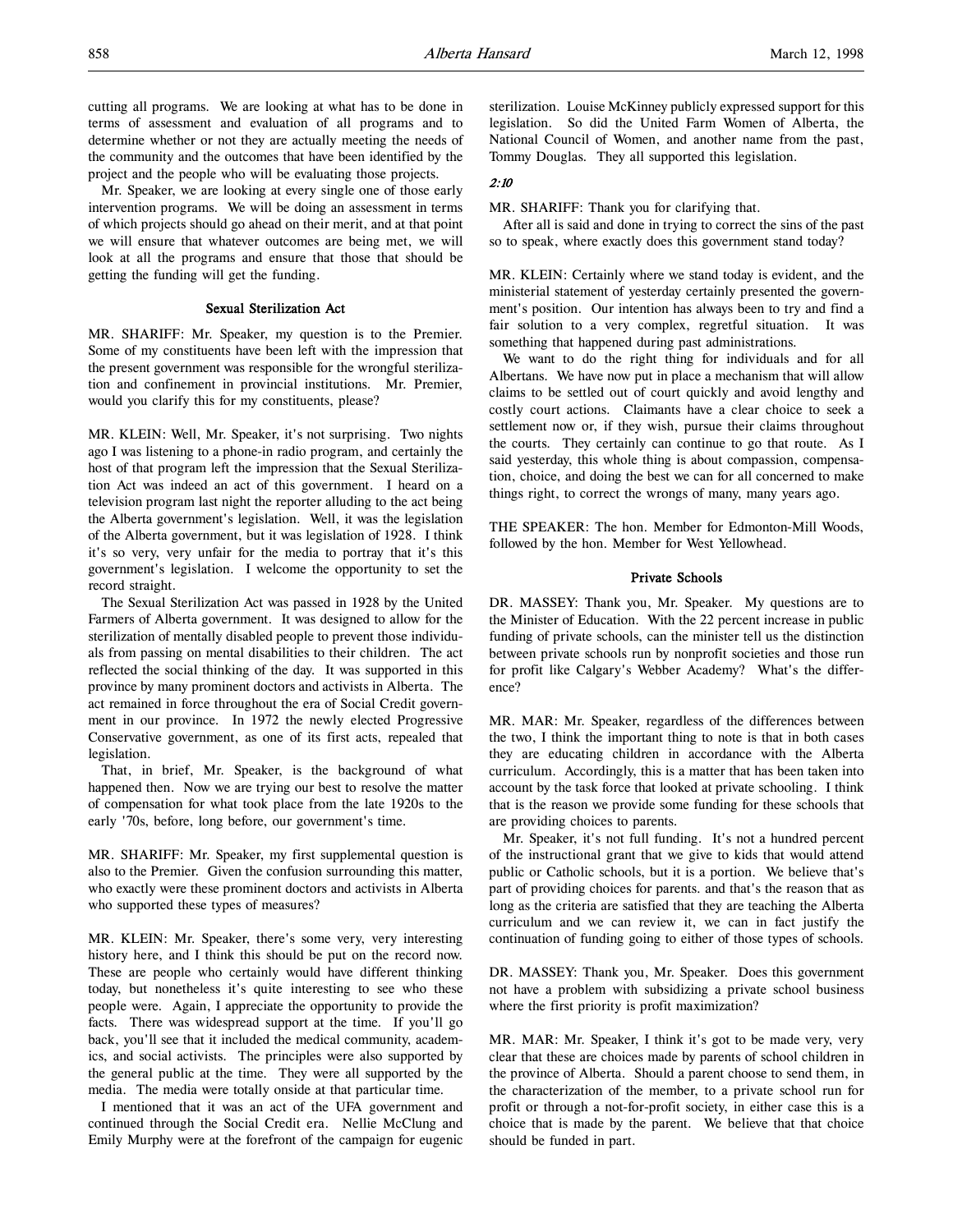Now again, Mr. Speaker, to make it clear, they do not receive moneys for transportation, for capital, for administration. They only get a portion for instruction. At the end of the day, making sure that these kids are learning the Alberta curriculum through whatever process these parents believe is most appropriate as an educational choice for their child is something this government supports.

DR. MASSEY: Thank you, Mr. Speaker. Alberta's public school boards must disclose their superintendents' salary and benefits. Can taxpayers have access to similar information for the chief executive officers for all private schools?

MR. MAR: Mr. Speaker, the suggestion is made, I think, by the hon. member who asked the question that somehow there's no element of accountability for private schools. In fact there is. Ultimately private schools would make a strong argument and I think a credible argument that they're the most accountable to the people who pay tuition. Those parents make those choices on behalf of their kids, and it is their responsibility as a school to be accountable to the parents of kids that go to that school as well as to the government. We do have in place accountability features so that we are satisfied that the moneys granted to such schools are in fact being applied towards the education of children.

THE SPEAKER: The hon. Member for West Yellowhead, followed by the hon. Member for Calgary-Buffalo.

# Municipal Transportation Grants

MR. STRANG: Thank you, Mr. Speaker. In this great province of ours there'll never be another new city despite the fact that towns such as Hinton in West Yellowhead and Brooks in Strathmore-Brooks have reached the 10,000 population plateau. They will not call themselves a city because of transportation grants. To the Minister of Transportation and Utilities: will he confirm that towns of 11,000 citizens receive more grant than cities of 11,000?

MR. PASZKOWSKI: Thank you, Mr. Speaker. There are a number of factors that enter into the response to this. We have to measure the fact that the cities under the MGA are authorities and owners of all the roads. Towns basically have authority over their own roads. As far as primary highways are concerned, we maintain the responsibility and the authority for that, whereas in the cities the city has the authority and the responsibility in total for primary roads as well as their own local roads.

In towns the decisions are made by Alberta Transportation and Utilities regarding the primary roads. In the cities the city has full authority over making those decisions. The cities have been receiving a \$25 per capita annual grant, and this past year they had a further \$7.50 supplement to that \$25 per capita annual grant. For towns, over a seven-year period it still works out to \$25 per capita, but that money isn't an annual grant. So in some cases they have to wait for that money to come forward, depending on the priority of all of the towns. So there is a fundamental difference as to how that funding is disbursed.

MR. STRANG: Thank you, Mr. Speaker. My first supplemental question is: when will the Minister of Transportation and Utilities change the grant system to population-based systems for cities and towns?

MR. PASZKOWSKI: In effect, Mr. Speaker, the population-based system is in effect for cities as well as for towns, so it is the population-based formula that is the final determination for funding.

MR. STRANG: Thank you, Mr. Speaker. My second supplementary is: for towns that have a primary highway such as the Trans-Canada, what help will be given to them if this town becomes a city, using a population-based system?

MR. PASZKOWSKI: The situation regarding primary highways – of course, in the cities they get an annual grant of \$1,959 per kilometre lane on an annual basis, so in that way that helps fund the costing of ongoing maintenance. Indeed what we try to do is provide funding formulas as neutral as possible for towns and cities. Now, that doesn't always quite work out that way because indeed there are variable amounts of primary highways that go through cities or towns. Consequently one town may receive a certain amount of funding that's entirely different from that received by another community. So it isn't always exactly the same, but there is a formula, and we try to base the formula as neutrally as possible for cities or for towns.

### Utilities Deregulation

MR. DICKSON: Mr. Speaker, one of the principles the Minister of Energy has established for deregulation of the electricity industry in this province is that all Albertans, not just some, will share the benefits of that deregulation. That's a principle the Alberta Liberal caucus fully supports. However, in a March 9 letter to the Minister of Energy the mayor of the city of Calgary expresses concern that nearly \$1 billion, or 20 percent, in benefits from deregulation may not be shared or returned to Albertans. My question is to the Minister of Energy. Is the mayor of the city of Calgary correct when he claims that utility customers across this province will not share \$1 billion in benefits that they would otherwise be entitled to under deregulation?

# 2:20

DR. WEST: Depending on the assumptions that you use. We've had people from around the world – London economics, those from Chicago and other areas where there's been deregulation – do all the assumptions they can and put it into the equation. We have come up with the most fair evaluation in the contract out to the year 2020. The answer to the questions is no, based on their assumptions.

MR. DICKSON: My supplementary question, then, to the minister: given the analysis that's been done by the city of Calgary, is this not a question of shifting approximately \$1 billion of the costs of deregulation onto the backs of utility customers, not just in the city of Calgary but utility customers right across this province?

DR. WEST: Mr. Speaker, absolutely not.

MR. DICKSON: Well, I want to know, Mr. Speaker, what concrete steps this minister is going to take to address the obviously huge discrepancy in calculations done by the city of Calgary. They arguably have as much expertise as this minister has in his department. How is he going to reconcile that chasm, that difference between the two estimates?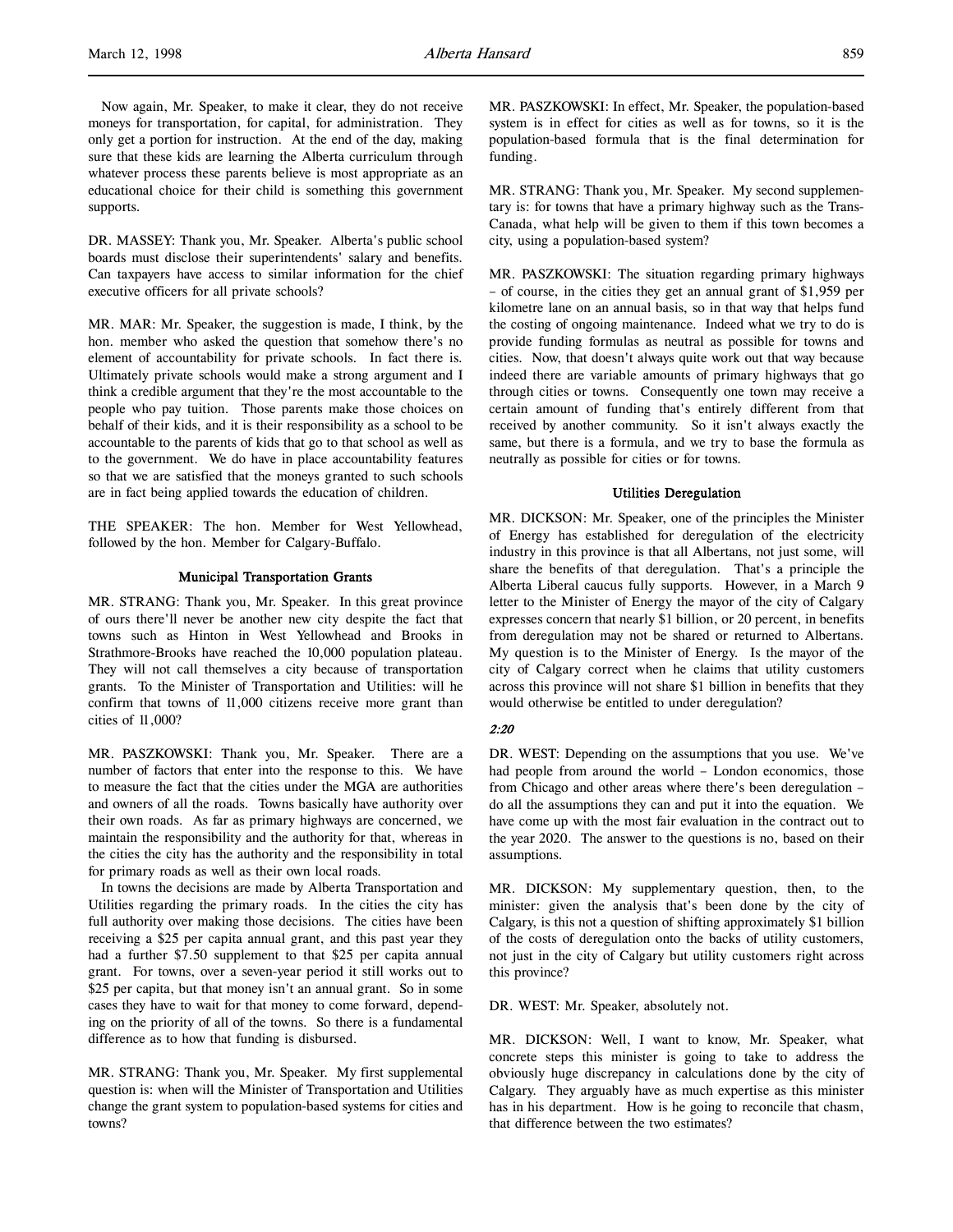DR. WEST: Mr. Speaker, there will be continual, ongoing discussions with all parties. This is a very complex issue of the deregulation of the electrical industry. As we go forward in the debate on the bill, as it goes through second reading and committee, we will bring out many of the factors that we've used to come to our targets, bringing a fair and prudent return to the people of Alberta as well as moving forward to a competitive market industry in the province getting ready for the next century.

THE SPEAKER: The hon. Member for St. Albert, followed by the hon. Member for Edmonton-Ellerslie.

# Seniors' Health Care Premiums

MRS. O'NEILL: Thank you, Mr. Speaker. My questions today are about the health care premium subsidy program for seniors offered by our government. There have been some media reports regarding this program that have raised concerns among some seniors in my constituency. The concerns arise around Bill 22, which was introduced earlier in the Assembly. I do not wish to anticipate debate on this bill, but I do have some questions about the subsidy program itself. My first question is to the Minister of Health. Mr. Minister, can you tell this Assembly whether you are intending to change the seniors' premium subsidy program in any way?

MR. JONSON: Mr. Speaker, contrary to reports that may have some source with the opposition here in this Legislature, there is absolutely no intention to change the low-income subsidy or premium subsidy program for seniors in this province. I would like to emphatically emphasize that. Further, I would like to point out that in the province we have a very wide coverage in terms of the premium subsidy program. According to my statistics, 58 percent of Albertan seniors pay no premiums whatsoever, and another 4 percent pay only partial premiums. It's certainly the intention to continue with that help to our senior population.

MRS. O'NEILL: My supplementary question is again to the Minister of Health. Can the minister assure Alberta citizens that there is no plan by his ministry to raise the rates of premiums to seniors?

MR. JONSON: Mr. Speaker, I think I can certainly confirm that once again. There is no plan to raise premiums either.

I also want to put something else on the record, Mr. Speaker. There was reference to the legislation that has been tabled with the Assembly. This piece of legislation, as the critics well know, is intended to benefit seniors by making it clear that the seniors' overall benefits program and the premium subsidy are synchronized and they start at the same date of qualifying for those programs: a very simple thing, beneficial to seniors. That's what it's intended to do.

MRS. O'NEILL: Thank you. My second supplementary then. Given that I want the assurance, this question is to the Minister of Community Development, responsible for seniors. Can the minister tell this Assembly whether she is proposing any changes to the Alberta seniors' benefit program that would affect the premium subsidy program available to Alberta seniors?

MRS. McCLELLAN: Mr. Speaker, I can assure this Assembly and all Albertans that there are no plans or thoughts by this minister or this government to change the subsidy program for

seniors. In fact I believe there is no legislation that would do that.

There are two things, Mr. Speaker, that I will base that on. One, I think I can stand on the record that there have been no changes made to seniors' programs in this province in the last two years since I've had the ministry that have been made without consultation directly with seniors in this province. I will say that, secondly, the only changes that have been made, with their advice through consultation, have been to enhance those programs. There will be no changes made to seniors' programs without consultation with the seniors in this province.

THE SPEAKER: The hon. Member for Edmonton-Ellerslie, followed by the hon. Member for Red Deer South.

# Well Site Reclamation

MS CARLSON: Thank you, Mr. Speaker. The departments of Agriculture and Environmental Protection are holding 10 workshops across the province to get input on well site reclamation criteria and the proposed selective audit program. Although new well site reclamation criteria were circulated amongst the industry, landowners only received a brief guide and questionnaire. When this government chooses to share information, they share selectively. Will the Minister of Environmental Protection tell us why landowners have not been provided with the full 36-page list of criteria that has circulated in the oil and gas industry instead of the six-page guide that went with the questionnaire?

MR. LUND: Mr. Speaker, as the hon. member indicated, the entire package of the criteria for well site – there are a lot of pages. There's a lot of very technical information in there. I know that there are a lot of farmers out there who would understand it completely, so if a farmer wants to get those criteria – it's a discussion paper. The criteria have not been established at this point. But if the farmer wishes to get those, they will be available. It wasn't that we were trying to hide anything, like the hon. member indicates. That's not the point at all, but when you have a huge number of farmers, where do you stop? Where do you start? The decision was made that they would be available on request.

MS CARLSON: They've only circulated it to about 20 farmers so far, and you've never told them that they can get the full set of criteria, that it's even available, that there even are any, Mr. Speaker.

To the same minister: has he told the landowners that once released and certified the well site becomes the landowner's responsibility? Which is a fair cry from what you used to do before. No one has told these landowners that they're going to have the cost and the liability of any further environmental cleanup on these well sites. Why hasn't he told them that?

MR. LUND: Well, Mr. Speaker, since there were two complete questions in that one, I guess I'll answer them both at once. The fact is that the hon. member is completely wrong again. The farmer has even a longer period under the proposal. Currently, once a well site has been certified as being reclaimed, the landowner has one year in which to appeal that reclamation certificate. Under the proposal the landowner would have five years. In other words, the landowner will have the opportunity, if it's in a grain-growing area, to grow probably four crops. There is nothing that tells the story better than a crop on a piece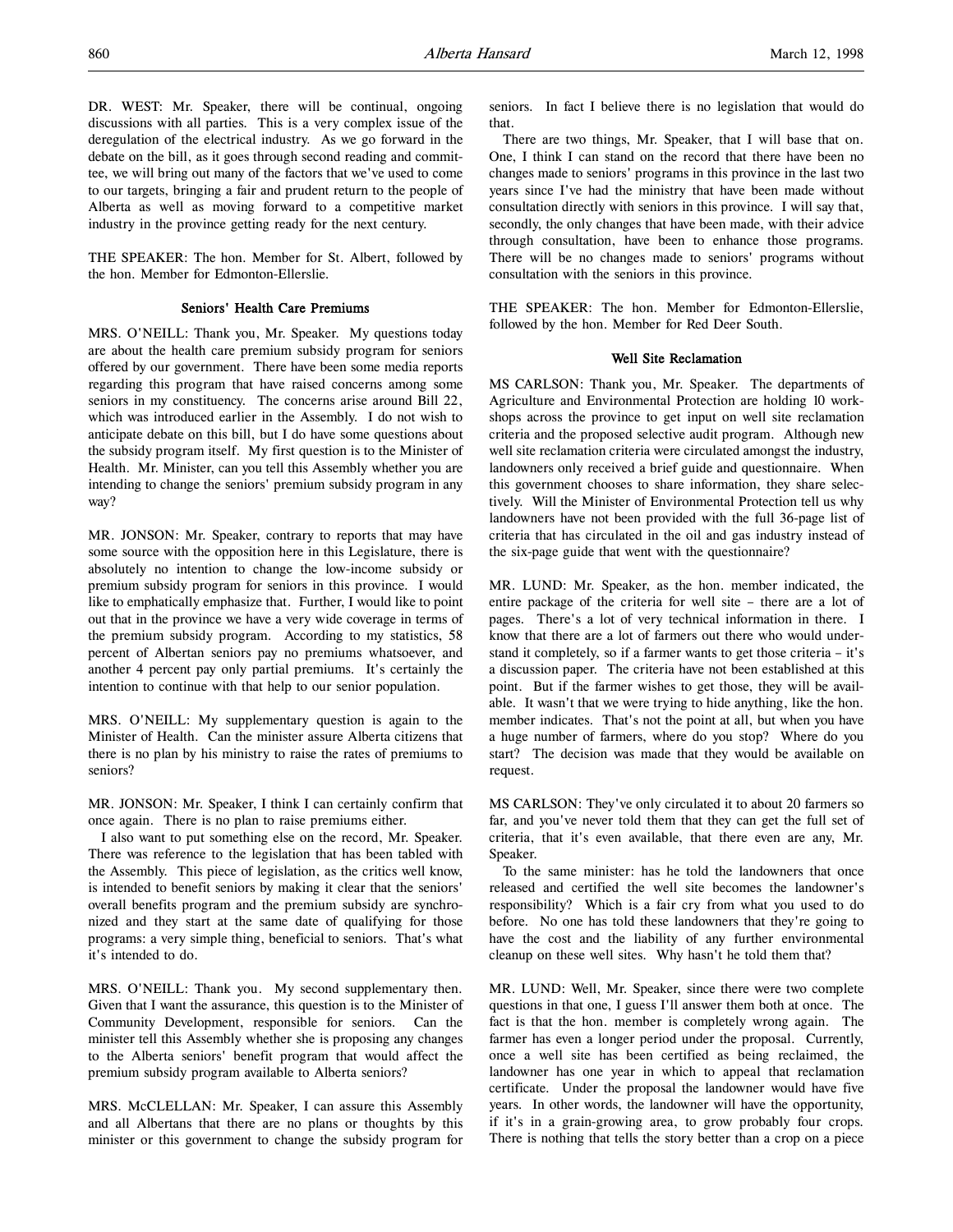Mr. Speaker, as far as any contamination, the contamination will be the responsibility of the company that drilled the well or the owner of the well site at the time of the reclamation. If the company has gone into bankruptcy or is insolvent, then the government takes on that responsibility. So I think that we are giving the landowners, the farmers, even more protection than they had before.

### 2:30

MS CARLSON: Mr. Speaker, given that the opportunity the minister is now giving the landowners is that they are going to be on the hook after five years for any future costs of cleanup, which is completely contrary to the policy you have now, is he going to tell the landowners this? A person in his own department said that it is not their responsibility to inform the landowners that this change is coming?

MR. LUND: Well, Mr. Speaker, I guess that the answer to the fourth question – I'll have to remind the hon. member that she obviously does not understand the difference between contamination and reclamation. Because the fact is that if it is contaminated, as I explained in my earlier answer, it's the responsibility of the company. If the company has gone broke or is insolvent, then it falls back to the government. As far as the reclamation is concerned, I'm not going to go through that long explanation again of how we are actually giving the landowner a better deal under the proposal.

# head: Members' Statements

THE SPEAKER: Three hon. members have indicated their interest today in providing a member's statement. We'll proceed in the following order: first of all the Member for Banff-Cochrane, then the Member for Edmonton-Ellerslie, then the Member for Calgary-McCall.

#### Winter Paralympic Games

MRS. TARCHUK: Mr. Speaker, today I'd like to update the Assembly on the progress of nine Alberta athletes who are competing in the 1998 Winter Paralympic Games in Nagano.

These exceptional athletes have already collected five of the 12 Canadian medals won to date. With two days left of competition the number may even rise higher. Canada sent 32 athletes to these games, and remarkably nine came from Alberta. They are Ian Balfour of Pincher Creek, Dave Earner of Sherwood Park, Bill Harriot of Calgary, Ramona Hoh of Edmonton, Lorraine Kelly of Edmonton, Stacy Kohut of Banff, Warren Martin of Edmonton, Shauna Rauhanen of Cold Lake, and Karolina Wisniewska of Calgary. Two other Albertans, Pierre Shweda of Edmonton and Patrick Jarvis of Calgary, are participating as coach and chef de mission at the games.

As with the incredible number of Alberta medal winners at the earlier winter games, the successes of these Paralympic athletes is evidence of the legacy left behind from the world-class facilities built for the Calgary Winter Olympics in 1988.

It is with great pride that I mention a medal-winning athlete from the constituency of Banff-Cochrane. Stacy Kohut of Banff is a Paralympic athlete in Nagano. He is a dual silver medal

winner in the men's super G and giant slalom alpine skiing events. Stacy is considered a world-class mono-skier, which is quite an accomplishment for someone who is only in the fifth year of international competition. Stacy gained this title in 1994 at the second ever Paralympic Winter Games held in Lillehammer, Norway. Since then, he has successfully competed in numerous international events, such as the world championships in Lech, Austria, where he placed first in both the downhill and super G and third in the giant slalom. Last year he placed second and third in Alpine events at the world cup held in France. Stacy has faced adversity on many levels, yet has come out a winner.

I call on all members of this Assembly to join me in congratulating Stacy and the rest of these extraordinary Alberta athletes and coaches on the Canadian Paralympic team. I wish them well and the rest of the competitors the very best during the final days of competition.

#### Kananaskis Country

MS CARLSON: Mr. Speaker, this private member's statement is made on behalf of grade 6 students at Banded Peak school in Bragg Creek, Alberta.

Dear Mr. Klein:

We are not very pleased with the provincial government's management of Kananaskis Country. We live near Logan Ridge, in which you are allowing CL ranches to log. Logan Ridge has been a landmark for more than 110 years. In order to clear grazing areas, CL ranches is logging parts of this environmentally sensitive area, and we want it to stop. This is public land, so locals have a right to enjoy it. We think the company that is logging Logan Ridge should let their cows graze in Springbank, where there are open prairies.

Development in Kananaskis is like chopping down your house for firewood. You might stay warm for a while, but eventually you won't have a house or a fire. Tree roots keep the soil stable, and if they log Logan's Ridge, the soil will become unstable, and that may cause a mud slide or erosion. This directly affects us here at Bragg Creek because our soil is very shallow. Much of the soil base is on a gravel bed.

Kananaskis Country was put on this earth to provide hundreds of animals homes and for people to come and see the wilderness and not have to worry about it being destroyed. The forest plays a big part in our everyday life. With all the carbon dioxide emissions we produce, the worst thing we can do is log extensively. The trees act as filters for our air. They breath in  $CO<sub>2</sub>$ and breath out oxygen. They fertilize the soil so other plants can grow. They are home to many wild animals, and selective logging destroys many animals' natural habitats and homes.

Animals will start to get squished into tiny areas and will die of starvation because all their food will be gone. We have proof that the trees you cut down won't grow back. This proof is from seismic lines that were cut a long time ago and still have no plant life on them. So this is why we are writing to you, Mr. Klein, because we are concerned about nature and trees. We really think you are making a big mistake.

Mr. Speaker, the letter sent to the Premier, copied to the Minister of Environmental Protection and myself, came too late. In the short time it took these students to do their research and find their voice, Logan Ridge has been clear-cut and burned.

### O.S. Geiger Elementary School

MR. SHARIFF: Mr. Speaker, literacy is a necessary tool for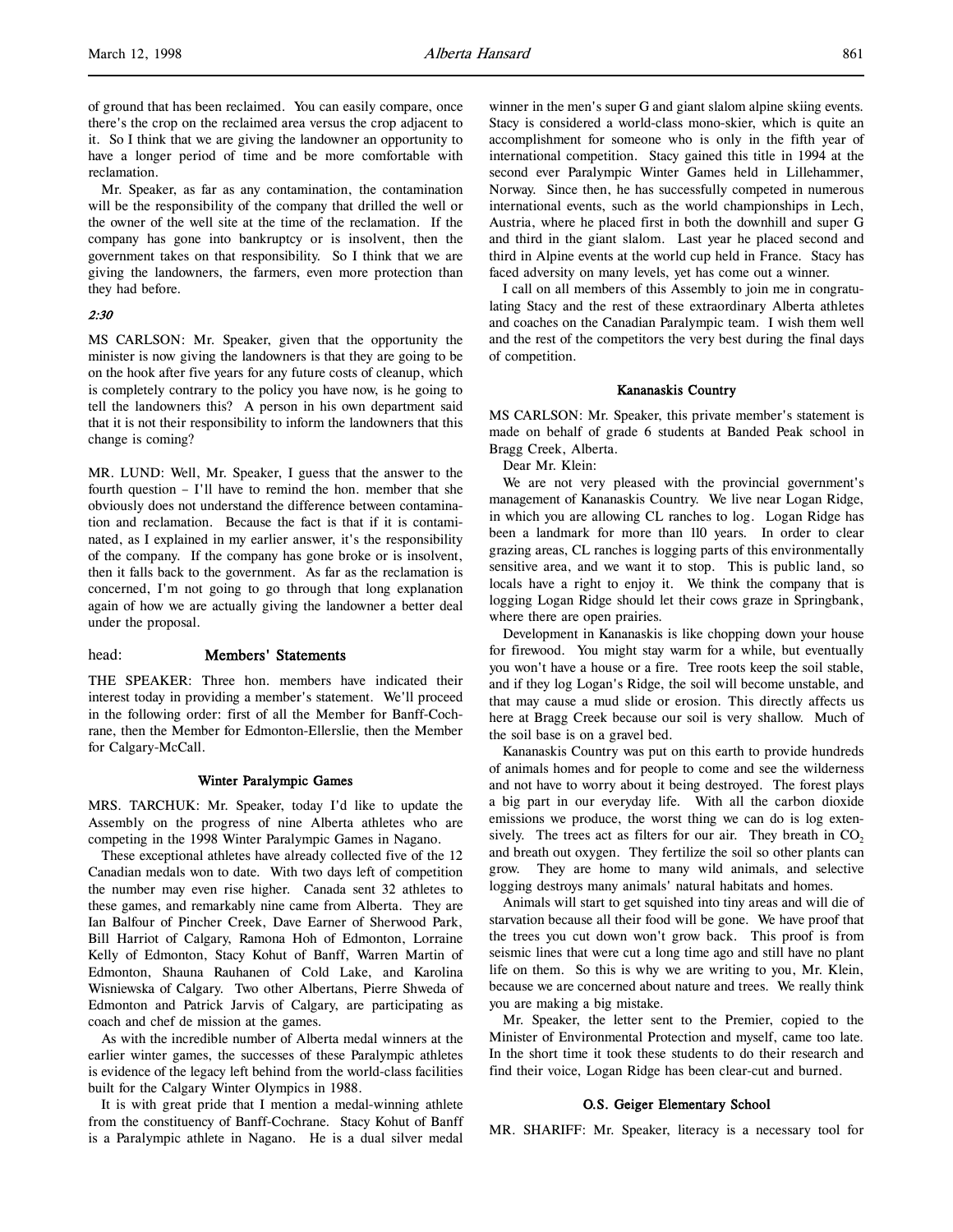success in life. In particular, possessing good English language skills is critical for all Albertans.

Today I wish to recognize the efforts of one school in my riding, O.S. Geiger elementary school. This school has the highest number of funded and nonfunded English as a Second Language students. The school has adopted a positive attitude towards literacy. The staff members – whether they be in physical education, social studies, math, science, language arts, or administration – all collectively advocate for literacy and assist their student population to achieve excellence in reading and English language skills.

I had the privilege of participating in the school's reading week initiative by reading to three grades 5 and 6 classes. There were some 90 students in attendance who also had other guests read to them, including Wilma McQueen from the University of Calgary, Jamie Crysdale of the Calgary Stampeders, Ken Youngberg from Alberta Theatre Projects, Karen Daniels from KISS FM, superintendent of schools Donna Michaels, just to name but a few.

Mr. Speaker, I'm pleased to inform you that despite the high ratio of ESL students, the O.S. Geiger elementary school's philosophy translated into excellent test scores. For the year '96- 97 the grade 6 class had 92.2 percent achieve acceptable and 15.6 percent achieve excellent test scores in writing. In reading 81.3 percent scored acceptable and 14.1 percent scored excellent.

On behalf of the residents of Calgary-McCall I take this opportunity to congratulate the principal and staff of O.S. Geiger elementary school and the numerous volunteers who contribute to promoting literacy in their community.

### head: Projected Government Business

MR. SAPERS: Under Standing Orders I request that the Government House Leader please indicate the projected government business for the coming week.

MR. HAVELOCK: Thank you. Notwithstanding the past events, Mr. Speaker, at 1:30 on March 16 we will be dealing with Bills 20, 22, 24, 25, 27 and as per the Order Paper. That evening we will be in Committee of Supply. Reporting will be science, research and information technology and designated supply subcommittees, Environmental Protection and Family and Social Services. That's day 19 of the main estimates.

March 17, 4:30, Government Bills and Orders, we will be dealing with messages presented in supplementary supply No. 2, general revenue fund. There are two motions for supplementary supply and lottery fund, two motions. We will also, hopefully, do second reading on Bills 20, 22, 24, 25, 27. That evening we have main estimates; lottery fund, day 1 of one; supplementary supply No. 2, general revenue fund; day 1 of two; and day 1 of one, supplementary supply, lottery fund.

Mr. Speaker, on Wednesday evening Committee of Supply, day 2 of 2, the supplementary supply estimates, No. 2, for the general revenue fund; the final estimates, day 20, reporting of Community Development, Intergovernmental and Aboriginal Affairs; and main appropriation and supplementary supply, No. 2, bills will be introduced.

On Thursday, hopefully, second reading and/or Committee of the Whole for the main appropriation and the supplementary supply, No. 2, bills and that afternoon again bills 20, 22, 24, 25, and 27.

# 2:40

THE SPEAKER: Before calling Orders of the Day, a couple of items.

On a purported point of order, the hon. Member for Calgary-Buffalo.

# Point of Order Imputing Motives

MR. DICKSON: Thank you, Mr. Speaker. I'm referencing Standing Orders 23(h), 23(i). In the exchange of questions put by the Member for St. Albert, the Minister of Health in his response to the first question said or intimated that the opposition had misled Albertans about Bill 22 and the government's intentions. The circumstances surrounding that bill are quite contrary to that allegation created by the minister in his response.

When I saw Bill 22, I contacted the minister's office. His office assured me there was no intention to make Alberta seniors' benefit recipients liable to pay the Alberta health care insurance premium. I then wrote the minister offering to attempt to draft an amendment that would still ensure Albertans have the statutory guarantee and that the administrative challenges confronting the minister could still be addressed. The reality is and the only thing I've ever said publicly about this has consistently been that if Bill 22 passes without more, seniors who receive the Alberta seniors' benefit will lose the current statutory guarantee they have. I thought that what was an attempt to respond responsibly was to offer to work with the minister to remedy that problem. So the allegation that in some sense the purpose of the bill has been distorted by the opposition I think is (a) unfair and (b) unwarranted.

Thank you.

MR. JONSON: Mr. Speaker, the hon. member's point is well taken in this sense, and that is that I should have been more specific as to which section of the opposition I was referring to; that is, the leader of the third party opposition vis-à-vis a press release that seems to have been reported on.

I agree that the Health critic for the Liberal opposition has been in conversation with me. I have, as he's indicated, indicated my willingness to sit down and look over possible amendments, and I would like to clarify that.

THE SPEAKER: Well, it appears that this is more of a dispute over facts than a requirement for clarification here. There's no allegation against any individual member.

Hon. members, might we revert briefly to Introduction of Guests?

HON. MEMBERS: Agreed.

# head: Introduction of Guests

(reversion)

THE SPEAKER: The hon. Member for Edmonton-Glenora.

MR. SAPERS: Thank you, Mr. Speaker. I would like to take this opportunity to introduce through you to all members of the Assembly Mr. John Day, a former Catholic school board trustee in the city of Edmonton and a well-known figure in Liberal political circles. I noticed Mr. Day come in during question period. I would ask that he and his guest please rise and receive the welcome of this Assembly.

### Speaker's Ruling Anticipation

THE SPEAKER: Hon. members, just a point of clarification on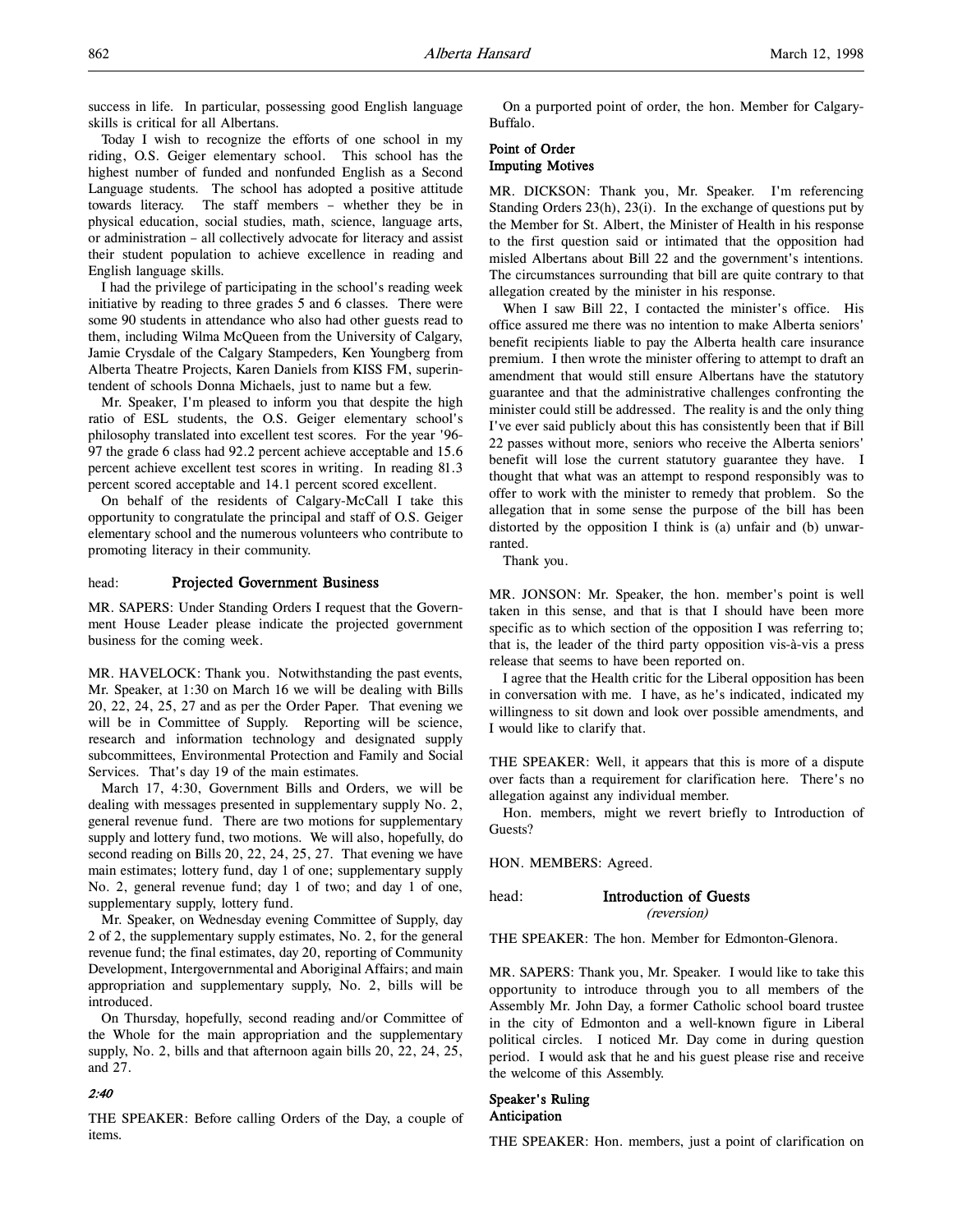production in the question period this afternoon. Things moved along really, really well. There was one point in time that the Speaker chose not to interject, when there was a question from the hon. Member for St. Albert to the hon. Minister of Community Development, even though the estimates of the Minister of Community Development are this afternoon. The Speaker might have interjected on an anticipation rule. As a result of him not doing that, he was a bit more lenient than normal to the hon. Member for Edmonton-Ellerslie in her questions to the hon. Minister of Environmental Protection. There's just a little ebb and flow and a weave and bob that has to go on periodically. Twelve sets were accomplished today, which is good.

head: Orders of the Day

# head: **Committee of Supply**

[Mr. Tannas in the chair]

THE CHAIRMAN: I'd like to call the committee to order.

# head: Main Estimates 1998-99

# Community Development

THE CHAIRMAN: To begin this afternoon's questions and answers and explanations, we'll call upon the hon. Minister of Community Development.

MRS. McCLELLAN: Mr. Chairman, under the ministry we have a number of areas, and I have four of my colleagues that have direct responsibilities in those areas. So with the Assembly's indulgence I would like to ask that those members give the opening remarks and use the time that is available to me.

I would first ask if the hon. Member for Lacombe-Stettler, who is chair of the Community Lottery Program Secretariat, would make some comments.

MRS. GORDON: Thank you, Mr. Chairman, and thank you, hon. minister. Just before I begin, I would like to give a little historical overview as to how community lottery boards came to be. This program was developed as a direct result of the provincewide public consultation that took place in 1995. It was initiated by the Premier and myself along with nine other capable individuals and traveled this province as the Lotteries Review Committee.

The committee was charged with the task of consulting with Albertans about the future directions for lotteries and gaming, and one thing that came out of that consultation was that we heard repeatedly that communities and individuals and associations felt that some video lottery terminal money should be returned to their communities and that their communities themselves were in the best place to analyze and assess who indeed should get the money. So the whole development of the community lottery board program was a direct result of public consultation.

In establishing the program, it was felt that two other areas were talked about a great deal. Many people through the consultation and subsequent questionnaires sent out to some 6,000 organizations felt that it should be a new board, that the board should be community driven and have community volunteers on it, that it should not be a municipal board, nor should it be a provincially appointed board. They also felt that to put into place new boundaries would be confusing, so they said: a new board but use existing boundaries.

Initially, when I first started to work on this initiative, this

program was under Alberta Gaming and Liquor Policy Secretariat, but it was transferred to Alberta Community Development in November of 1997. Actually Alberta Community Development is the place it should be because it is a grant distribution program and involves communities and community leaders.

Over the last few weeks you have probably noticed in some of your daily papers as well as weekly papers that municipalities have been advertising for people to sit on the board. One thing that we asked is for municipalities to take the lead role and form the nominating committee to go out and seek publicly volunteers – capable volunteers, interested volunteers – who would sit on this board.

We are actually moving along very nicely. To date we have approximately 65 community lottery boards in place with their membership lists having come into the department, and those ones have been okayed and will be up and running April 1. We are working diligently through the secretariat and Alberta Community Development to assist those other areas where we don't have their names yet, but we want them to definitely be up and running by April 1.

# 2:50

I'm very excited about this program because it has been such a long time in the making, and I really am very satisfied and pleased that it's finally taking shape. As I mentioned to you, this goes back to 1995 but even before that, because if you recall, the Premier met with mayors from northeastern Alberta in, I believe, 1994. There they talked to him and said they wanted to see some video lottery terminal revenues returned to their communities.

This program is indeed different from other granting programs that we presently have or had in the past. It puts the granting decisions in the hands of the community, and I think that's very, very important. This program is probably one of the broadest, most flexible granting programs I've ever seen in Alberta. Having served municipally, I know of quite a few, some that were very good and some that were very bad, such as the community tourism action plan. It was one that I remember was not well received by communities or municipal leaders. But I believe this program will make a difference.

In our consultation with Albertans going back to 1995, we heard repeatedly that fund-raising activities for smaller organizations were being hurt by several factors. Certainly one was the government-sponsored gaming and lottery opportunities that are now available, and a second one was that a number of organizations were going to larger projects such as the \$100-a-ticket dream home and the larger type of prizes. So the smaller organizations that needed to raise money were having problems.

This is one thing that the community lottery board grant program is designed to help: these smaller organizations. We see this program as helping a small team that needs \$500 for new uniforms or a gym group that might need \$1,500 for new mats or a seniors' society that has a place to hold meetings but needs some new chairs. These are the kinds of things that we believe this program will be able to assist rather than those big-ticket items. We already have a number of excellent granting foundations already operating, such as the Wild Rose Foundation, Alberta Historical Resources Foundation, the community facility enhancement grant program, which is a very successful program for larger capital expenditure items.

It has been said over and over that municipalities are not part of this, but yes, they are. We believe they're very important partners in this entire process. As I mentioned earlier, we asked them to form the nominating committee and find eager, enthusias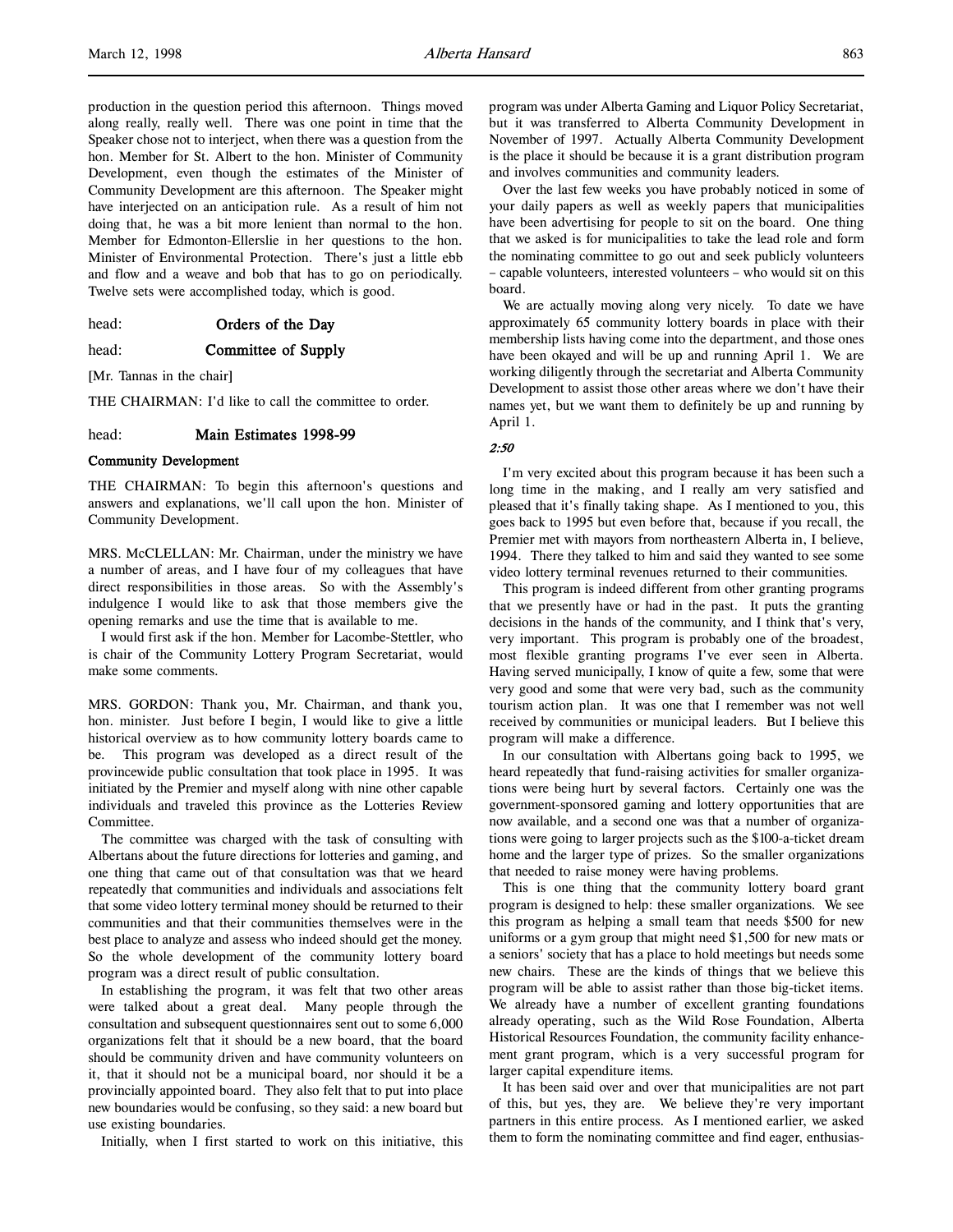tic individuals to sit on this board. We believe that by this community lottery board working together with the municipality, they certainly will be able to identify community priorities and needs. Most of the municipalities have set out and done their work. We have some excellent names that have come forward to sit on these boards, and we will work with the remaining few areas over the next couple of weeks to try to get them up and running as soon as possible.

We also have asked the municipalities if they're willing to offer some support, whether that support be as simple as providing a meeting room, coffee, a photocopier, a fax machine, et cetera. We also know that in many municipalities they have staff on hand that have worked for a number of years in recreation departments or other departments where they understand and know the granting process and know the individuals seeking grants. We're hoping that these municipalities will make some of this expertise available to the board, but it will be entirely up to them.

Community Development will be handling two of the larger administrative duties. They will be cutting the cheques. Everyone knows that when you have a number of cheques that must be processed and then sent out, it does take time and money, and through Community Development that will be done. As well, Community Development will look after the postproject audit, and that is the follow-up after the organization has received the money.

We have had some very good response from many municipalities who are willing to partner with the community lottery board and provide a number of items, and we've had some very good ideas come forward over the last two or three weeks on how they will deal with this so it can be done in the most cost-effective and efficient manner. For instance, when they were setting up their nominating committee and recruiting people for the board, one municipality phoned and asked if it would be possible that when someone was making application to the board, they could require more than one copy being made so that instead of the board having to photocopy the number of applicants needed for their membership, they would come in already processed to be handed out. It's things like that.

Through Community Development and John Pryde and the other employees that have been working so diligently on this, we are going to be putting out a newsletter in the next little while, once these boards are up and running by April 1, sort of a sharing of ideas so that one community lottery board will be able to garner some expertise and some sharing and networking with other community lottery boards. As well, the foundations that are presently operating and doing an exceptional job and that have been operating for a long time will also make themselves and their staff available to assist in any way.

Through Community Development we do have regional offices throughout the province, and these people working in these offices have been brought up to speed on this program, are excited about this program, and are there to help each and every community lottery board as they become established and sit down to set their own parameters and some of their own in-house bylaws that will need to be done. We've had several meetings to date, and there seems to be a common thread here: that people are waiting for April 1, that they know there are needs in their community. Groups and associations are ready to make application, and now we just have to ensure that everyone is up to speed so that we can all come together and this can be done just as quickly as possible.

Something that was difficult in the very beginning – and I know many members of this Assembly heard this – was that municipalities were very upset they were not asked to be the community lottery board. As I've said many times in many places, whether it be at the AAMD and C or at the AUMA, the very groups and organizations, the very people that this grant program is intended for did not want municipalities to be the board. They wanted it removed from provincial politics, they wanted it removed from municipal politics, and they wanted the community as a whole to decide who and what should be funded.

As I said when I spoke to the AUMA and the AAMD and C several months ago, we did receive a number of phone calls and letters from very disgruntled municipal councillors. It would certainly have been easier for me and for the people that I've been working with to say: hey, we can make municipal councils the board; we can make them responsible. But that wouldn't have been doing my job, because that isn't what we heard in 1995. It isn't what we heard when we sent out numerous questionnaires asking people: how do you see a lottery board? Today I can stand here and say that this model and what we're bringing forward is what people have told us for the last several years they want, and I'm hoping that we have given them the flexibility so that they are able to do in their own individual regions and communities what is best for them.

We certainly do have some overall guidelines in place, that we're asking them to adhere to, but once those people on that board have made the decision, that decision will be theirs. The application will come to Edmonton, where the cheque will be cut and sent out to the recipient. The authorization on that application form will not be changed. It will be the decision, and it rests with the members of that community lottery board.

### 3:00

I think, hon. minister, I will stop my comments now. Certainly, members of the Assembly, as you get into debate and dialogue and discussion, I'll be very pleased to answer any of your questions. Many of you individually have certainly talked to me, and I hope I've been able to answer your questions to date.

This is a new program. We haven't had a program like this in Alberta before, so it will need constant evaluation and monitoring as we go along, and through my secretariat and with assistance from the minister, the minister's office, and certainly department people, we will evaluate and make recommendations as time proceeds. But right now I think it is imperative that these groups are organized and ready to go April 1, because \$50 million has been designated in this year's budget to this program.

I will be pleased to answer questions later on. Thank you very much.

THE CHAIRMAN: The hon. Member for Calgary-Currie, for the five and a half minutes remaining.

MRS. BURGENER: Thank you, Mr. Chairman. I'll just highlight the 1998-99 AADAC estimates. We have had an increase of \$2 million in our budget this year, and that represents a 6.8 percent increase overall. This revenue increase: \$0.7 million comes from general revenues, which is to recognize our volume and the increased services which we're providing. We also have an increase of 33 percent, allowing us \$0.75 million for our Alberta liquor and gaming services to deal with problem gambling.

### [Mrs. Gordon in the chair]

Finally, AADAC's own revenue generation has increased with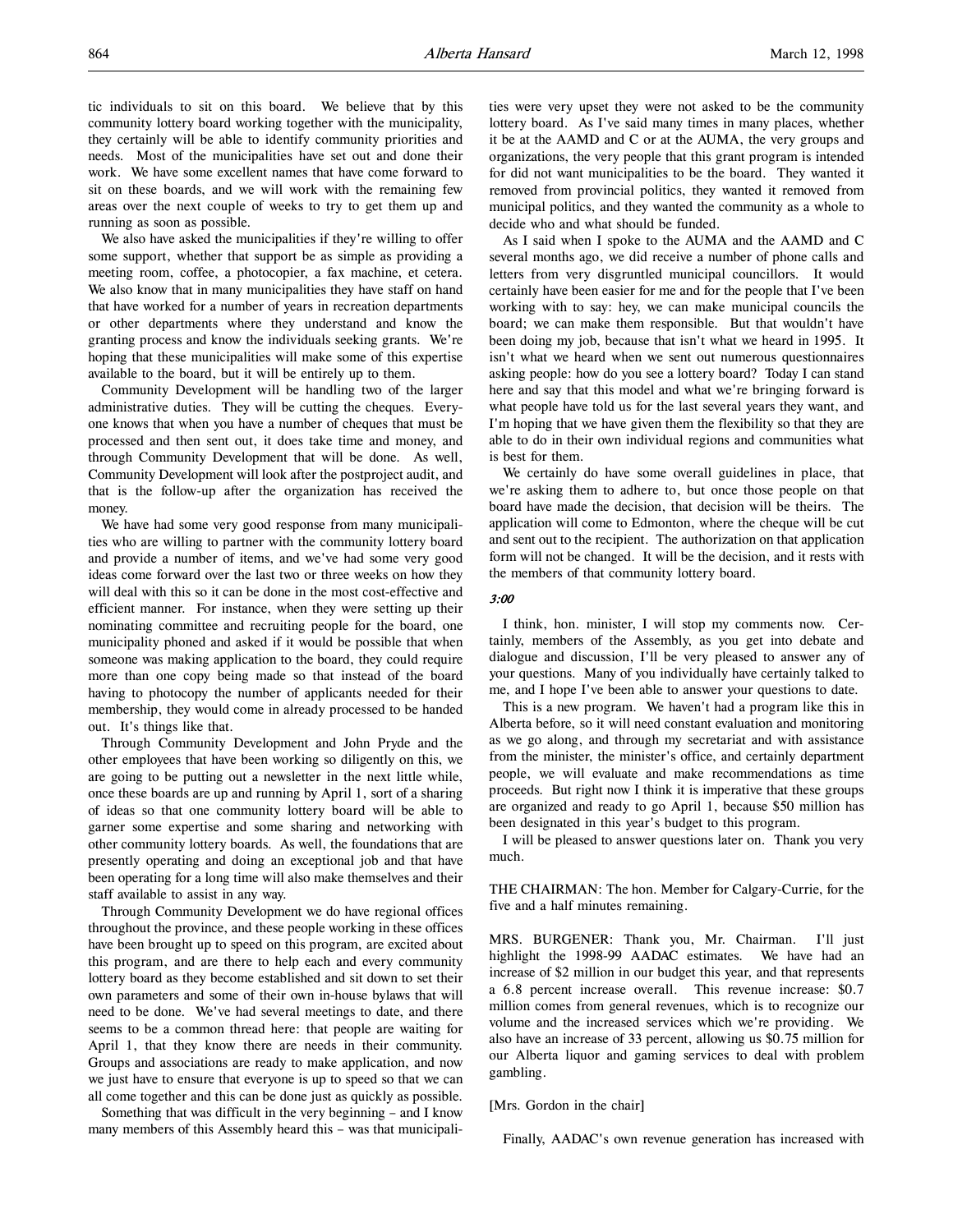an addition of 43 percent, or \$0.6 million, which are funds that we have secured through the United Nations drug control program for the delivery of a major international youth conference in Banff this spring.

In addition, we have had major commitments for AADAC in this business plan to increase our services to problem gamblers, to maintain a priority focus on our youth, and to increase our support for community programs.

Just to highlight, Madam Chairman, the increased services to problem gamblers will supply us with additional funding for research and treatment to broaden our array of services that we already have developed. In addition, we will be implementing a specific women's program at the Villa Recovery Centre for Women in Calgary and will provide some in-patient and intensive nonresidential treatment programs that are available in the province, and we will enhance that.

We're also looking at developing on the prevention side some work on the Internet, awareness through the media on problem gambling and gambling-related youth issues. We are looking at developing an interactive CD-ROM for use in schools, and we have very much confidence in the process that we're looking at for our young people. We'll also be completing a replication of our 1993 adult prevalence study, and as I've mentioned before in the House, research on addiction issues is a priority for AADAC. We will also continue our training to provide advance direction for our addiction counselors in this particular field. We're hosting an Alberta conference in 1998, cohosting with Manitoba and Saskatchewan, and we also continue to work with the hotel and restaurant association on early intervention issues and knowledge of problem gambling.

Our significant focus on youth, Madam Chairman, is something that should not be underscored. I've mentioned the United Nations drug control program. We're hosting a conference in Banff with 22 countries, with young people representing a number of issues and programs with respect to youth addictions. We are under contract with the United Nations for that, and we have in training 49 youth delegates, 10 adults drawn from across the province, and 35 youth being selected from within Alberta.

I want to just focus on our fetal alcohol syndrome initiative, that we're doing together with the Minister of Family and Social Services, and AADAC's work with the co-ordination of children's services, shared with the minister without portfolio, the Hon. Pearl Calahasen.

Lastly, I want to just acknowledge the increased support to our communities. A major partner in our communities receive grants to about 25 percent community agencies, and I'm pleased that we were able to increase by 5 percent manpower funding announced earlier by government and effective January 1 of this year.

I firmly support the work that AADAC has done, and I'll appreciate the support for our budget in estimates this afternoon.

# THE DEPUTY CHAIRMAN: The hon. Member for Calgary-West.

MS KRYCZKA: Thank you, Madam Chairman. I'm pleased to have the opportunity to speak about the Seniors Advisory Council for Alberta. I've certainly enjoyed learning in the past 10 months about seniors' issues and the role that the council plays with seniors in the province. I have met with numerous seniors' groups across the province, and I certainly have appreciated the openness which seniors have demonstrated in sharing their issues and concerns.

Especially I'd like to say that I enjoyed spending time at the Hinton Good Companions club, ably co-ordinated by the MLA for West Yellowhead; also with the St. Albert Senior Citizens Club, co-ordinated through the MLA for St. Albert; Calgary Jewish Family Services; and the Calgary Catholic Immigration Society and its services to immigrant seniors. Those are just a few of the many organizations that we've seen.

Mainly I'm really happy to report that many of the concerns seniors have raised with the council have been acknowledged by the government and are currently under review. A significant number of these issues are currently being reviewed by the longterm care review committee, on which I am participating with my colleague the MLA for Redwater. Issues such as concerns with early discharge and the linkage between health and housing are but a few of the issues that we're addressing. The results of this work will be presented to the Minister of Health in the fall of this year.

Under the leadership of the Minister of Community Development the continuing review of and reinvestment in income support programs has definitely increased the number of people who receive benefits. This has definitely helped seniors across the province and has reduced the concerns presented to the council.

We've spent a lot of time this past year reviewing our mandate, developing a more focused approach, and listening to and gathering input from seniors. We have changed our structure so that we're more defined to include seven regions in the province. Council members are more responsible now for the interests and concerns of seniors from their region. The council . . .

THE DEPUTY CHAIRMAN: I'm sorry to interrupt, but the 20 minutes is up. The way it will work: they will certainly be allowed, and we'll be able to come back to this side again.

### MS KRYCZKA: Thank you.

THE DEPUTY CHAIRMAN: I won't say whose fault it is that all this happened.

The hon. Member for Edmonton-Glengarry.

MR. BONNER: Yes. Thank you, Madam Chairman. To start today, I would like to thank the Minister of Community Development for her prompt reply to the questions that I did ask in estimates and also the thoroughness with which she supplied those answers. It was very much appreciated, and I thank you.

I left off in estimates, Madam Chairman, talking at that particular time on how skyrocketing rental rates in our fastgrowing communities here in Alberta have put an incredible amount of pressure on our seniors. Continuing along the same lines, Albertans are going to be assessed the education tax, and it's going to be on the assessed value of their homes. Now, I do have a couple of examples here. These are from Jasper, which is in a unique position in the province, as are those homeowners in Banff. Because of the limited growth in those communities and the great desire of people to live there, their homes are valued much higher than any others in the province.

This particular example I have here is a house at 812 Tonquin Street in Jasper. It's a home I'm very familiar with; I spent many hours in this particular home as a youth. This year in taxes this senior is paying \$1,380, and this is a senior in her 80s. Comparable taxes for the same size of home in Drayton Valley is \$522, in Hinton \$508, and so on. So this is an example in Jasper where the education portion of their taxes, which certainly are going to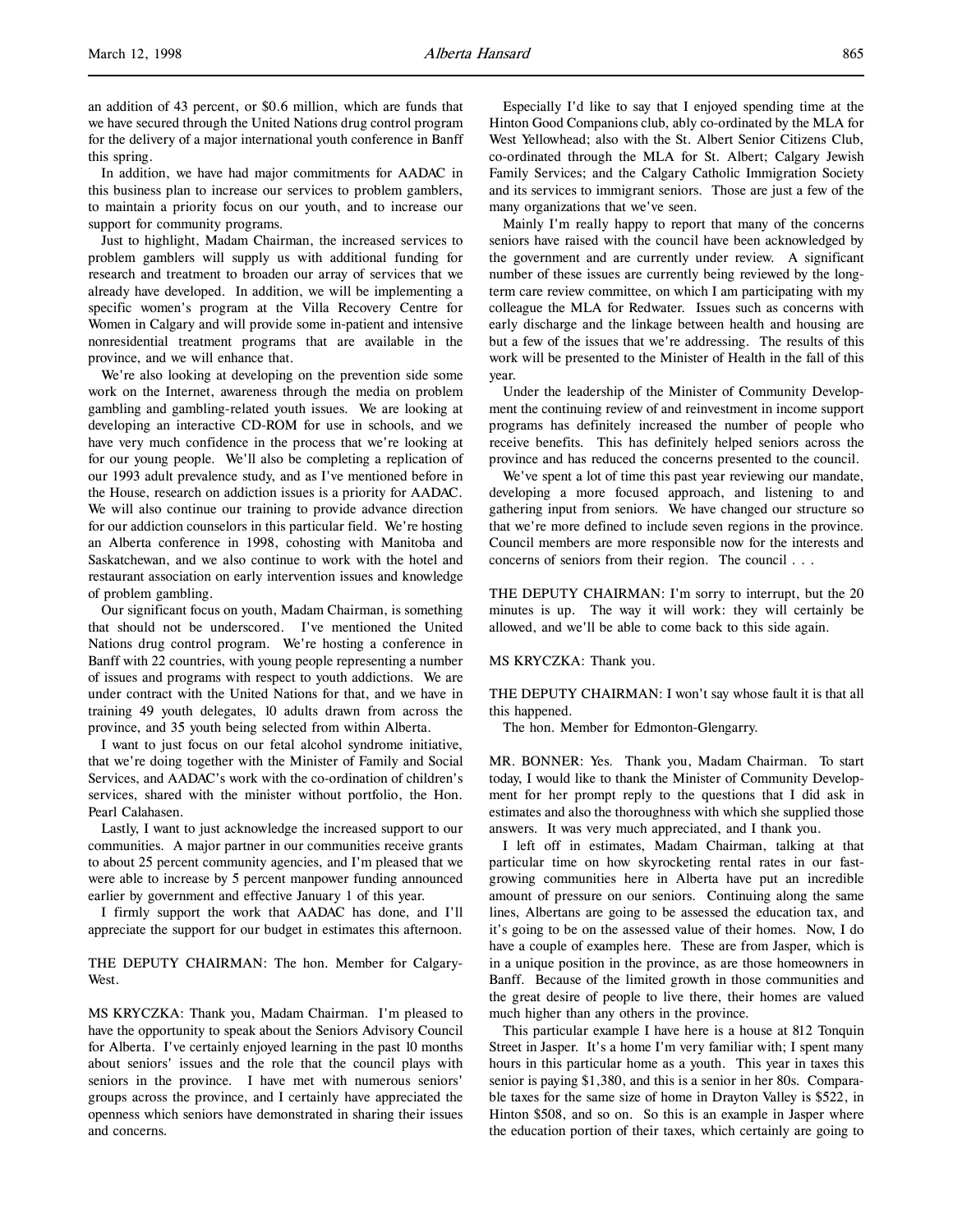go up even more, will ultimately drive this senior out of her home. From your discussion with seniors, I would like to know if there is any consideration as to how these people in Banff and Jasper, the seniors in those communities, are going to have these issues addressed.

### 3:10

Here's another home in Jasper. Just so people can appreciate what these people have to go through, the estimated total tax on this home – and again, it's a 30-year-old, 1,300 square foot bungalow – in the year 2000 is \$5,780. If we look at Edson and Hinton, which are comparable communities apart from this being in a national park, their projected taxes are less than half, in the neighbourhood of \$2,400. So there are just tremendous problems that our seniors in Banff and Jasper are going to be facing.

I was wondering as well – I've brought this question up in the House before, and I've also had many phone calls from seniors – about the Premier's comments that he would rebate millions of dollars in taxes . . .

MRS. McCLELLAN: Fourteen.

MR. BONNER: Yeah, 14 per year. It's now approximately three years, and I'm just wondering if you could provide us with an update on whether the Premier has indicated he will be giving those seniors a rebate or not, please. That is another question that I have.

Another question I have came out of estimates. You'd indicated, I believe, that the average age in our lodges has grown to 85. There's certainly a number of seniors in these lodges that are in extremely good shape and function very well at 85. But some of the comments that I've been getting are that one of the reasons we've had this sudden increase from 75 to 85 in the lodges is that for many of these seniors there's no other place for them to go. Our nursing homes are filled, and there's just not enough longterm care. So our lodges are fulfilling a different role than they used to. The level of work they are doing, as far as long-term care, is certainly much greater than it was just a few years ago. Again, if you could indicate if that is indeed true and what is going to happen there.

Another question I do have for the minister is one in regards to assisted living. Are these seniors going to have more of an opportunity to live in facilities where there'll be more assisted living? It is a tremendous intermediate step. If it is going to be available, will there be government funding for it? If there is government funding for it, will it just be for construction, will it just be for operating, or would it be for both parts, as I've indicated in this particular example?

Now then, when we were talking in estimates, I was looking at program 4, services to seniors. I would like to continue with my questions, and this next section will be on the business plan summary. One goal of the business plan summary was to

ensure seniors have access to the supports they need to live in a secure and dignified way as independent and contributing members of society.

I know that in the minister's travels around the province and her frequent meetings with seniors, she knows there is no group of people in this province that are more independent, that are proud, that have great desires to live independently. They certainly do enjoy their dignity. Last year we had a goal:

to ensure lower income seniors receive the income support for which they are eligible, and government policies effectively anticipate the needs of seniors.

We have indicated that there are some pressure points presently. Are these goals being met? Particularly, one we've mentioned already, Madam Minister, is the rapid increases in rents and taxes that many of our seniors are facing.

Another question, as well, on your business plan summary: when you say that they "have access to the supports they need," what other publicly funded supports are you referring to? Again, what does "secure and dignified" mean? When will seniors be able to live in provincially regulated and monitored private homes? Is this not one way of assuring those seniors that they will live with some security and dignity?

Again, in the private group homes: what methods are we going to use or are there anticipated methods to supervise homes where seniors live where there are three or less of them?

My next question: what is being done to alleviate the shortage of long-term care facilities where they are needed? We all know that family, church, and friends are probably the most important supports for the well-being of a parent or a spouse or a grandparent, yet more and more we see seniors being torn away from these supports because they don't have easy access to long-term care facilities. What are the plans to address this particular situation?

Under major strategies, one of the goals of the government was to "improve delivery of information, benefits and protection to seniors in a multi-stakeholder environment." Again referring to last year's strategy: "coordinate the government-wide approach to planning for seniors' programs and policies." Has this been done? Is this a fait accompli? Is it all done? Given the decentralization of services, we do require a great deal of co-ordination. I'm certain you are working on it. Could you tell us how that is progressing?

Now, I know that the federal and provincial governments are presently working on memorandums of understanding where we will have the sharing of a certain portion of tax claims between the various levels of government. When will this one-step process take place where upon completion of their income tax you will have access or have permission to use the information on there to determine whether they get the ASB or whether they perhaps qualify for other provincial programs? How expansive is the regional access for seniors now? How many centres are up, in which communities, at what cost? How many staff are they running with?

Another question I had: what exactly is "a multi-stakeholder environment"? Is this anticipating more privatization of the services for seniors like home care, seniors' boarding houses, or as I mentioned earlier, even other programs such as assisted living for seniors?

Continuing under major strategies, one of our major strategies here is to "improve delivery of information, benefits and protection to seniors in a multi-stakeholder environment." Again, we do have many, many comments which are taking place, and we do get phone calls about elder abuse, not only financial but physical abuse of these people. They are a very, very proud group of people. One of the hardest things that they would ever have to do is pick up the phone and call to indicate that one of their children or a spouse they've been married to for many years has abused them in any way. Again, what programs or what increased number of programs are we doing to combat elder abuse?

### 3:20

Along the same lines, Madam Minister, a problem far too often associated with elder abuse are elders or seniors that turn to liquor, alcohol abuse, in order to try and hide from their problems. Again, these are questions I would like answered. How is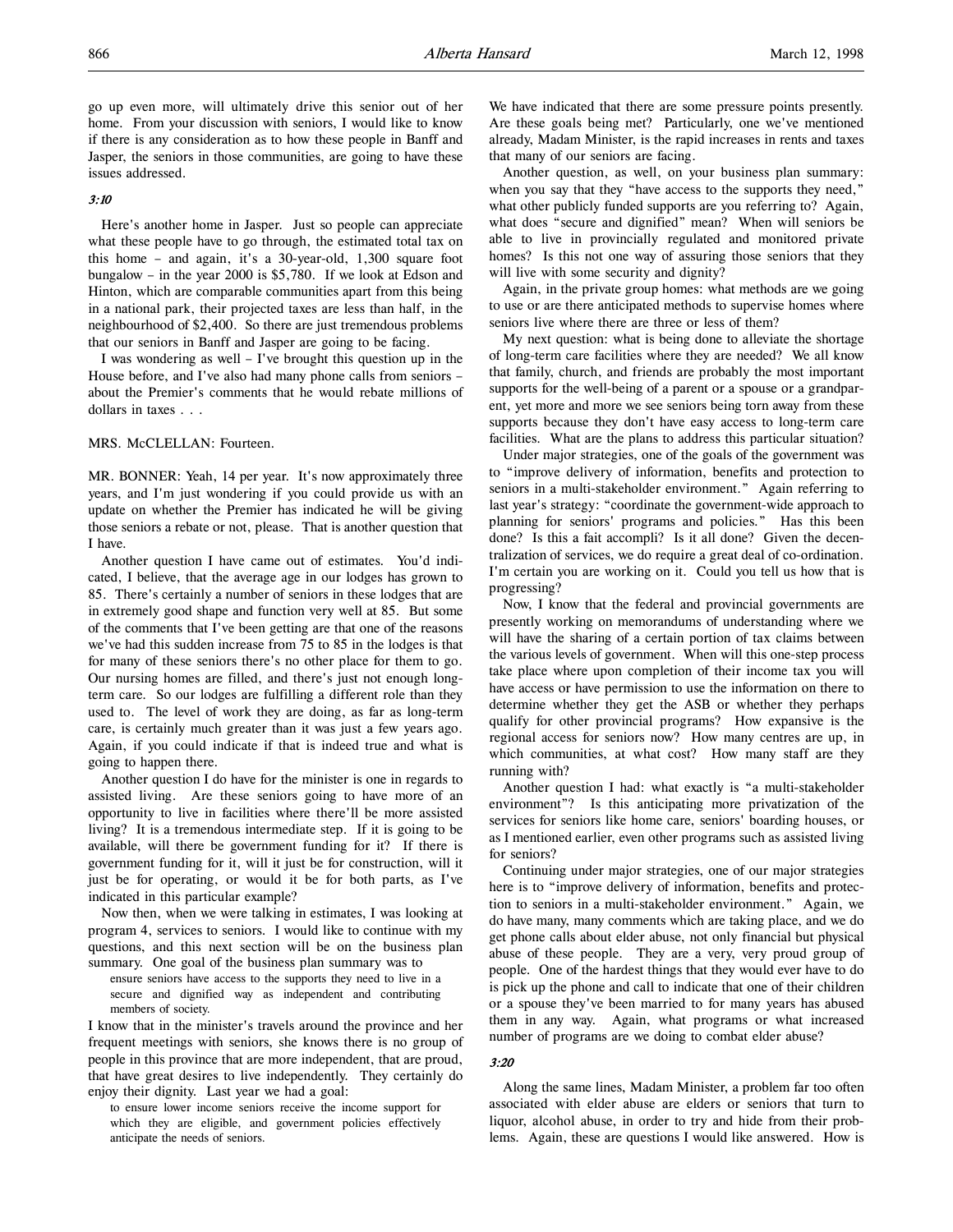information, first of all, going to get out to these people? How are they going to access it? What programs do we have in place to help them along these lines?

Under your business plan summary our goal was to "develop a government-wide response to deal with the effects of an aging population on provincial programs and services." We certainly are having an increase in seniors in the province, somewhere in the neighbourhood of 9,000 per year. These are not only our homegrown Albertans, but they also include a number of seniors that are moving in with their families, who are making a mass migration to Alberta because of the great benefits that our boom times have to all people. So we do have challenges of an ever increasing senior population.

I'm glad to see that there will be co-ordination of provincial programs and services. Specifically which departments will be involved with the provincial programs and services? Is there a time line when seniors will know of this co-ordination? Who other than provincial government officials will be involved?

I do again have to compliment you on the work you're presently doing with the various stakeholders in our seniors population and the consultations you are having in regards to them. On which programs and services do you anticipate the greatest effects from an aging population? Health care and the social housing components of Municipal Affairs seem the most obvious, but which others do you plan to involve?

A further question on your business plan summary. What has happened with respect to your seniors abuse initiative? We do have the development of a hot line. I know that everybody will agree that as we do get an increase in the senior population, there certainly will be an increase in the abuse to this particular group. If we do not provide the facilities to take care of these people, then of course family members will be forced to look after relatives because the government programs and supports will not be there.

My last question as far as this particular goal in your business plan summary is: how many calls are being received by the seniors' abuse hot line? What mechanisms are in place to ensure that the hot line is able to direct help and resources to those seniors who are being abused?

Another goal in the business plan:

Work with other provincial government departments to implement legislation that impacts seniors, including taking a lead role in the Protection for Persons in Care Act and assisting with the Personal Directives Act.

When will we be able to provide minimal provincial standards and inspection systems for those seniors who live in private group homes with fewer than four residents? There is a problem here in that there is presently no supervision. Do we have, again, a time line when we will be able to have some program in place to look after these types of private group homes or some type of inspection for these private group homes?

A second question in regards to this particular goal: why have seniors been excluded from early drafts of the domestic violence legislation? As money becomes tighter and as more and more seniors are forced to live with their children or their grandchildren or with brothers or sisters, will we not see more and more violence against seniors? Could the minister assure seniors that there will be protection for them with the domestic violence act when the act is finally put forward?

Again to the minister. Two years ago we were going to "investigate options for the regulation of residential care." That was a highlight. What has happened to this initiative? Is this no longer a priority for seniors? Could you please give us an update

in regards to investigation options for the regulation of residential care? Now, this again is a priority in that skyrocketing rental rates and property taxes are forcing seniors out of their homes, and the abdication of this government for responsibility to provide social housing is something that we certainly must turn around so that our seniors do have affordable and safe places to live. The Seniors Advisory Council had advocated regulation of residential care for years. When will these recommendations be acted on, and when will these voices be heard in regards to this?

Thank you very much, Madam Chairman.

MRS. McCLELLAN: Madam Chairman, I'm going to just take a moment to answer a few of the questions. I'll ask my colleague the chairman of the Seniors Advisory Council to deal with a couple of areas that the member referred to. As I have committed to do in the past, for the areas that I'm not able to touch on, because we don't want to take up all of the time today, I will respond in detail in writing after. I know that I'll have to review Hansard to make sure that I didn't miss a number of the points anyway.

Some of the area of discussion around the costs to seniors, whether it's property tax, increased utility costs, those areas are of concern and interest to seniors. We must remember that the tax rebate that was in place before for seniors was rolled into the Alberta seniors' benefit program, so those dollars did go in there. In fact, I find that in sitting down with seniors and working through this, those seniors who have a lower income are today actually getting more dollars than they were under the old program. The difficulty is in the way it comes. Of course, your tax bill comes once a year, and you really feel that impact. So we've been looking at that and working with seniors and with some communities and saying: let's look at monthly payments and setting up schedules for people to alleviate that.

#### 3:30

One of the areas, though, that I think is important for me to comment on, as I've said to the hon. member, is that we are going to be doing a review of the overall impact of our aging population on government programs and policies. We hope to announce just how that process will work very shortly. The area of housing, long-term care, that the member alluded to, is part of that, and the hon. Minister of Health has initiated that part of the review under the leadership of the Member for Redwater, and of course that will feed into the process. The same with the housing issues that are there. Much of the housing is in the Department of Municipal Affairs, so that will be a part of it. So it's really important that we look at this overall impact.

Today the way we can respond to seniors – and I think we have responded very successfully to seniors – is through the special needs assistance program. I will say again today that this is one of the most positive, successful programs that we have initiated. Why? Because it was developed in consultation with seniors. We sat down with the interagency council, and many times when we were looking at the cumulative impact of changes to seniors' programs, a number of the leaders in the seniors areas – and I hesitate to mention any because there are many, but Mr. Neil Reimer has worked very hard in this area, Dave Conroy, Jerry Pitts, Hazel Wilson. There are just so many of them that have reached out to their communities; the folks at the Kerby Centre, Noreen Mahoney there. They've all talked to seniors and fed the information back to us. They said there was a real concern that a senior might have an emergency that they couldn't respond to.

I mentioned in estimates the other evening – and I think it bears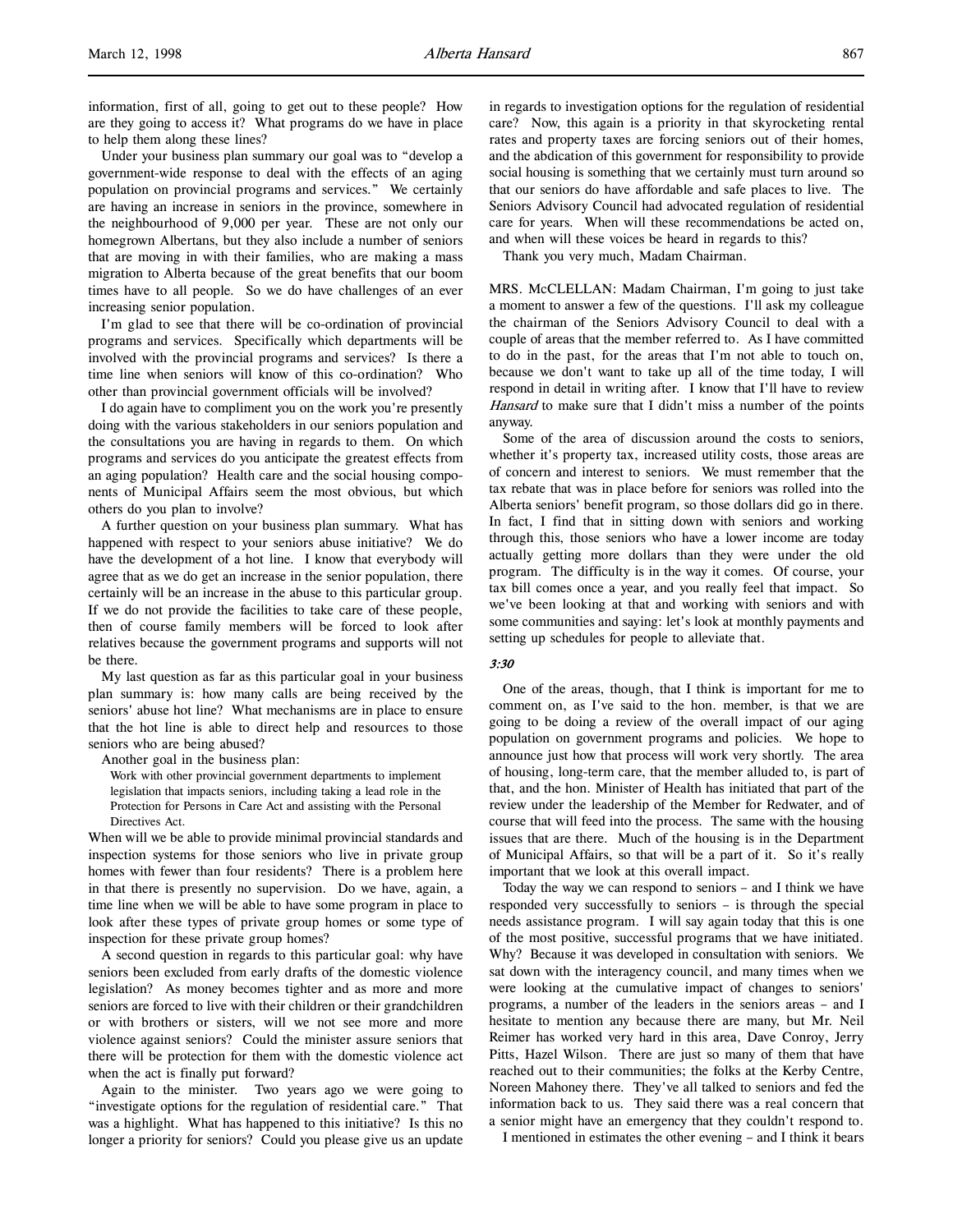repeating – that when we were designing the program, I challenged my department to answer this question for me: if there is a senior whose furnace goes down at 4 o'clock in the afternoon on the 23rd of December, on a Friday, and it's 40 below, what do they do? Well, the answer was that they could apply to the special needs assistance program. My question was then: when would they get a response? The answer was: it could be as long as six to eight weeks to process an application. My department and I all realized that this simply wouldn't do. So we put in place a process through that program where our regional people, our staff people, can respond right now. In fact, as I mentioned the other night, we had something like that happen almost to a T. The dates were different, but it actually happened, and within – I believe it was two hours; do I see some nods up there? Within two hours that was responded to. That's the way a program for special needs for seniors has to work, and that's the way it is working.

I'm sure you've had letters and calls and comments. I know I sure have, and it makes me feel good that we listened to seniors. They told us their concerns, and we were able to respond.

We're doing the same thing with our regional offices or our seniors' centres. Again I have to look for a nod. I think we have 11 up and running. I might be wrong; maybe it's 12. But it's right around there. They're around the province, and I have to tell you that the seniors really like them. They can come in and sit down with our staff. I get very good comments about my regional staff from the seniors: they're kind, they're compassionate, they're understanding, they take the time to listen, and they can do it privately. Seniors are no different than any of us in this Assembly. We do not want to stand at a counter and explain our private and personal concerns to somebody with everyone else looking on. That's what I talk about: being treated with dignity and with compassion. So it's working extremely well. I've had an opportunity to visit a number of them, and I hope to get to them all.

What seniors don't like is phoning and getting an automated – and I don't like it either. You know, I don't like, "Push 1 if you want this, or push 2 if you want that." By the time you get through the menu, you have forgotten what you really wanted, and then you have to go back through it all. So we said: no, that is not going to happen with Alberta seniors. Our 1-800 line is answered by real people.

If you ever get a chance, maybe talk to them a little bit ahead if you want to see that actual operation. I was over to take the 500,000th call on that line, and I can tell you it was a surprised senior. "This is the minister." It was sort of like, "Right." When I said, "If you'd stay on the line, my staff would want to talk to you after," then there was really a "Right," from the sound of it. I did receive a letter from that senior afterwards. It was really quite a unique experience. If you could witness the people actually in action – you have to remember, if you visit there, that it would be kind of monitored because these are private calls. But you should just see how that centre works and how kind and thoughtful the people are who work in that area. If you ever want to give some accolades to people who are public servants – and they should get some once in awhile – find some for the seniors' division, because they're wonderful over there. They really are.

I want to tell you about a number of new housing initiatives, but a bunch of them  $\ldots$ 

MRS. McCLELLAN: Sure, they should.

MR. MITCHELL: And nurses.

MRS. McCLELLAN: Absolutely.

MR. MITCHELL: And lawyers.

#### MRS. McCLELLAN: The odd one.

I want to talk about some new housing initiatives. You know, you have a lot of them in Edmonton, and I can tell you that Alberta is in the leadership position of new housing and innovative housing initiatives. There is a new one that is just going to open in Edmonton in the next months, and I can't remember if it's Kensington – I got it right: Kensington Village. There's Canterbury Court; of course it's in existence. There's Wedman House, which is a type of assisted living. I can tell you that when Wedman House opened, which is operated by the Good Samaritans, it was a first in Alberta and, as far as I know, a first in Canada. So really we are leading in that area. It doesn't mean we can't do better, learn more.

Do you know how those things are happening? They are actually sitting down with seniors or to-be seniors, like some of us, and saying, "What kind of housing is appropriate and meets your needs?" Then you design it for that. Isn't that clever, that you would actually design it for the person who's going to live in it? I thought it a novel and new idea, and we should do that. It is happening, and it's really happening through some of our very good nonprofit groups and it's happening with the private sector.

Medicine Hat is another area that has a very high seniors population, and the choices in housing there now are incredible. But we have to look at our own housing and talk about how appropriate it is for today. I think the important thing is that we continue to dialogue with seniors and that we continue to improve our programs for seniors to meet the seniors' needs of today and tomorrow, and that's what I think we're moving into now.

I want to ask the Member for Calgary-West, the chairman of the Seniors Advisory Council, just to comment a little bit about that consultation, because some of the areas that you have mentioned are areas that have been identified to me through the interagency council – we're going to have a new name there, but I'll use that name for now – and what the Seniors Advisory Council initiatives are for consulting with seniors in those really important areas. I know you have a lot of other questions, but I want my colleague to make a few comments, and I want to make sure other members can get in.

THE DEPUTY CHAIRMAN: The hon. Member for Calgary-West.

#### 3:40

MS KRYCZKA: Thank you. I appreciate the opportunity to carry on from my little talk earlier. I certainly benefited from the questions that were posed from across the way a few minutes ago.

I certainly agree with the minister that dialogue and communication with seniors is very important. I also have realized that we should not only ask for their issues and concerns, but we should be asking them for input – what works well, what new ideas they have, or what new programs they have tried or seen – ask in a proactive sense, and be willing to incorporate these ideas. I know that in the work that I have been doing now with the hon. Member for Redwater with the long-term care review, we have been doing that. We're just starting, really, on this process. I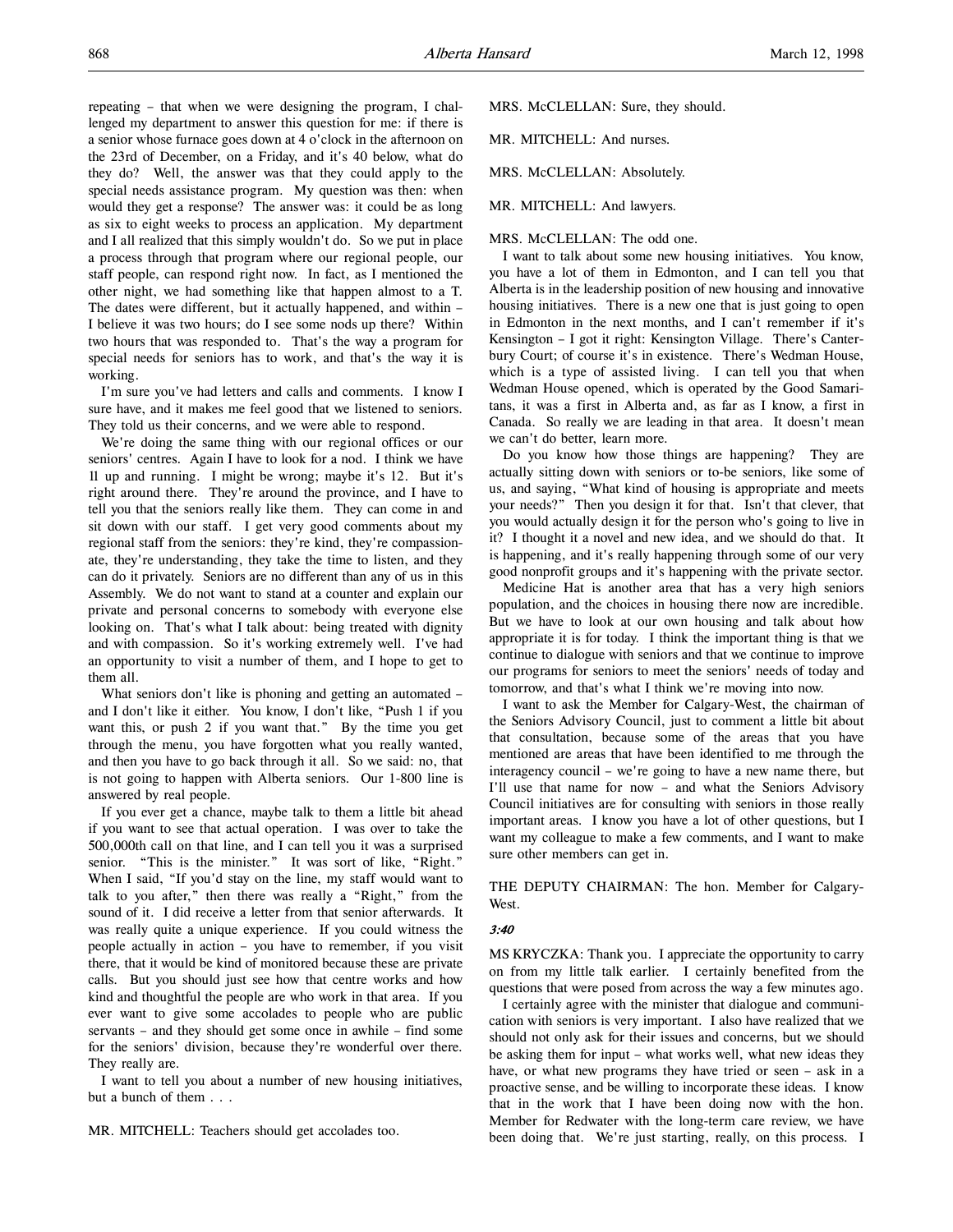think we should invite seniors to be involved in a more innovative, creative way. Everything is not only driven by concerns and issues. We know basically what some of these issues are.

I want to just make one comment on information and then get on to some issues that we will be looking at. I would say that at the annual information workers' workshop, the one that we held in '97, we had over 170 participants, and they were frontline workers with seniors. They benefited by up-to-date, accurate information on programs on issues for seniors. So I think, again, that the continual information and availability of information for seniors is very important.

We are also going to be embracing, all of us, I hope, the International Year of Older Persons in 1999. With Senior Citizens' Week coming up, and going on into '99, we definitely have identified a number of areas that we're going to do research in, and there may be some partnership programs on some of this.

Definitely a few of the ministers touched on housing. Again, with the long-term care review we're looking at options in housing for seniors. You mentioned assisted living, hon. member. I have to say that I feel the best experiences in life are the ones that are personal, that we've lived ourselves. I think the maximum learning comes from those. Tomorrow I'm going to be in Calgary moving my mother into a new assisted-living home, and I've gone through the multitude of steps that it takes when you find out your rented building has been sold to be condominiumized, the trauma that you go through. Where do you go? Can you finance it, and how? I think there are probably a number of senior citizens out there similar to her. You know how their beliefs are: "I pocket this all away. This is for my family; it's not for me to touch. I might take some interest earned." But you can make that money work for you, and if you have to purchase your own assisted-living environment and home, this will provide you with a better lifestyle. Do you maybe know what I'm saying with that approach? I think that private industry should be encouraged to develop more of these types of accommodations for seniors that can afford them.

I know there's a concern with seniors who are living in their own homes and want to stay there and are living on a fixed income. As property values increase, they have a problem with paying their taxes. But they also have other concerns such as regular maintenance. I'm not talking about emergency maintenance but regular. I know that in this committee we are talking about community-based approaches to help seniors stay in their own homes as long as they possibly can.

Aging in place or, as I've mentioned, assisted living. I think there are some partnerships out there, in Edmonton and Calgary in particular, but we are looking for models around the province that are successful, and those are the ones that we will encourage in the future.

There are many other issues, and I look to next year studying a number of seniors' issues: financial advice to seniors; transportation has been identified as another concern. Again, that more affects the home-based or the seniors that are living in rental facilities.

I also look to encouraging seniors to help us come up with some creative solutions. Last night I was reading about NEST. Have you heard of that in Edmonton, the North Edmonton Seniors Transportation? They were given some seed money from the Capital health authority. It's seniors working together but also with the community.

I know that Mrs. McClellan referred to the impact on aging study, which I think will be very important on a long-range basis.

The federal seniors' benefit – the legislation isn't introduced. The Seniors Advisory Council plans to do research material on that and then from there advise seniors as to the choices that they will have to make, in particular – we call them soon-to-be seniors – the baby boomers.

Basically, for the Seniors Advisory Council we have decided that next year we really need to focus on moving around the province, increasing the groups of seniors that we meet with. Again, as I've mentioned, I think we should be asking them to give us their ideas as to what to do.

Just for information, for the other side probably more than anyone, our budget is unchanged from the current year's budget. We plan to continue, as I said, with moving around the province, with educational initiatives. For instance, last year we funded the first National Aboriginal Symposium on Aging here in Edmonton, and we were certainly happy with the results of that.

Before I leave, I would like to thank Dave Arsenault, who is the general manager for the Seniors Advisory Council of Alberta, and Carole Ching, the co-ordinator, who gives us a lot of support. I know that for me as an MLA I have many other responsibilities, so I certainly appreciate that and also the department's seniors' programs. I would also like to publicly thank the members of the Seniors Advisory Council. These members are people of our province who live throughout the province.

MR. CARDINAL: Like Glen Clegg.

MS KRYCZKA: Like Glen Clegg, yes. Some are almost as far away as Glen Clegg, but they travel to wherever the meetings are. They're very committed to their jobs and concerned about seniors' issues.

I just want to again state that I look forward to working next year with this group and to studying seniors' issues in more depth and coming up with some solutions along with my MLA friend here from Redwater. I know we have lots of challenges, but I think there are opportunities ahead of us to solve the problems that we have heard in the last while.

Thank you very much.

THE DEPUTY CHAIRMAN: I'd just remind members that we don't use proper names. We do address people by either their ministry or their constituency.

The hon. leader of the ND opposition and hon. Member for Edmonton-Highlands.

MS BARRETT: Thank you, Chairman – Madam Chairman, pardon me. I do it all the time; don't I? But I won't say your name.

A couple of observations first. Number one is under arts and libraries. This is line item 2.1.2. You'll see the figure of, let's call it, \$1.9 million compared to last year's budget, which was nearly \$2.3 million. I can't understand why that amount is down. Of course it constitutes an increase over the worst of the cutting years, but what concerns me – and there is no breakdown. I know it says that there's \$53.2 million going for arts, heritage development, recreation, sport, and volunteer services. I don't understand why funding for the arts, in particular, is down as drastically as it has been over the last five years. [interjection] Oh, sorry: page 79 and page 72; page 72 for the figures and page 79 for the Community Development business summary.

This is an industry that for every dollar of public money put into it generates more than three dollars in revenue for the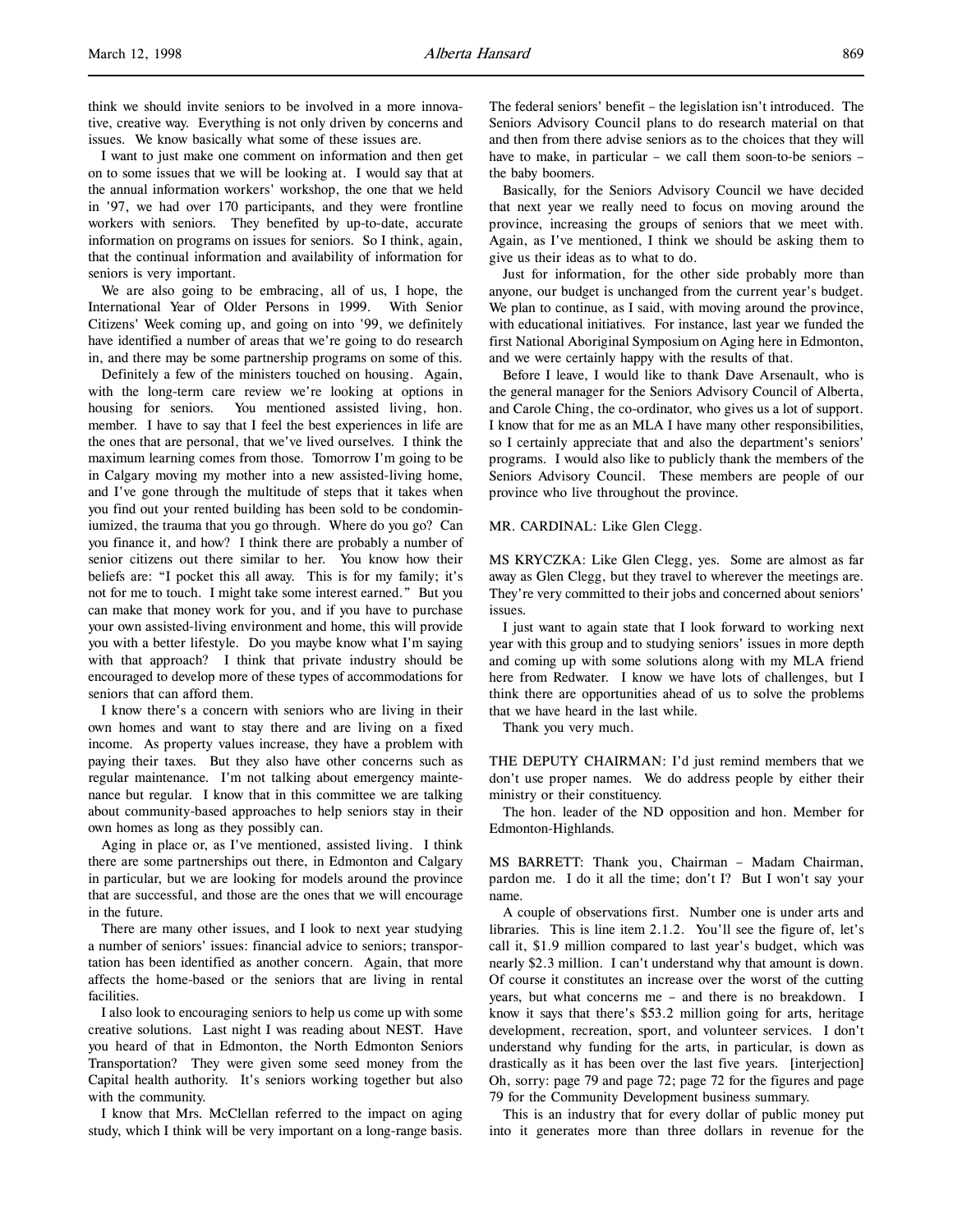government. I will just give you a contrast here. We know that one of the most heavily subsidized industries in Canada is agriculture. I'm not going to blame this government, because it was the Trudeau government that insisted upon what they called the cheap food policy. They initiated it. I disagreed with it as an economist, and I still disagree with it. I'm not blaming this government, because all of the provincial governments are pretty well forced into lockstep on this issue. Just have a look at page 47 of the budget for Agriculture, Food and Rural Development; support for production, processing and marketing: 35 and a half million dollars. Then you go to page 51, agriculture insurance and lending assistance, and you've got \$156 million. Well, that's nothing – I mean that's an awful lot of money compared to the money that's going into the arts. I don't understand, considering the economic generator that the arts have demonstrated themselves to be, why we – you guys, the government – are so tight-fisted on this matter.

### 3:50

In program 2 back on page 72, the human rights and citizenship component we see is down from \$2.69 million – let's call it \$2.7 million – to \$2.18 million, and I'll round that up to \$2.2 million. That's a significant drop. I suspect what it means is that less time and effort is being devoted to issues related to human rights. All the boards and commissions that we used to have that stood as independents are now rolled into the one, and I'm not convinced Albertans are well served by that kind of funding decrease.

The only other thing that I would like to mention has to do with the seniors' benefit. Well, first of all, I don't understand why, if the government is willing to start spending a little bit more money, as it is when you look at the financial assistance – last year it was budgeted at \$184 million; it's up to \$186 million. It's a tiny amount. However, what I don't understand is why the Alberta Council on Aging is not being funded. I mean, that organization did phenomenal work, continues to do phenomenal work, and instead of dedicating their time to doing that work, they're having to do fund-raising so that they can get their newsletter out. That to me is a pity.

On the seniors' benefit, the ASB, page 74, I see what was budgeted last year is \$135.5 million . We're down to \$133 million. I also don't understand that, when you consider that seniors – if you want to isolate a demographic that took the biggest cut in program support, it was the seniors. I heard the Minister of Community Development say: well, you know, don't worry about the homeowner tax relief that we used to have; we rolled it into ASB. I was pleased to hear her say that she's working on maybe providing some kind of monthly support so that you don't get, you know, stuck with one gigantic bill once a year from your municipality, but I have a hard time swallowing that.

When I look at the figures that the ACA gave me last year and I referred to them I think last year – it looked to me like the total package of benefits for seniors had decreased by a total of 30 percent. That does not impress me. These are the people who built the province. They're still paying their taxes if they've got earnings that get to that level. I'm very dubious about Bill 22, which I won't talk about because we're in estimates, but I certainly don't want to see them having to start paying health care premiums if they qualify for the Alberta seniors' benefit program.

Finally, I would like to say on the special-needs assistance operations that I was delighted to hear the Community Development minister's response on how those things are handled: putting a real priority on that program and on personalized service and

immediate service, and no phone message that says, you know, that if you want help here dial 1, if you want help in another area dial 2, et cetera, et cetera, and otherwise we're just going to leave you on ignore. That's what my mom used to call it. She used to say: Pam, they put me on ignore. I loved it. [interjection] Now, you watch out, you FIGA – you're not a FIGA minister anymore. Intergovernmental and Aboriginal Affairs minister, I'll save some comments for you.

I just remembered one more thing about seniors that I wanted to mention. I have a lot of confidence, by the way, in the Minister of Community Development. I've worked with her on issues for many years. She was always ready. If I didn't like something she was doing when she was Health minister, she was always ready to come out in the back and talk it over with me. You know, we got along very well. I was her critic for several years, and we're still friends. Isn't that something? We're still friends, and I was her critic.

I do have one concern that the member responsible for the seniors – whatever it is. I can't get my reading glasses on fast enough, folks. I'm a soon to be a senior I reckon. I had to go to bifocal glasses and reading glasses when I'm wearing my contacts. It's the group homes the Member for Edmonton-Glengarry talked about, and that was the group homes for seniors. Not only are they unregulated if they have four beds or less, but I am aware of a situation which I would like the government to investigate. If you can give me a square answer on it, I'll privately give you the name of the company. I don't want to say it on the record.

One outfit operates a group home for up to six seniors. They pay the approximately \$840 a month that they would be paying in any of the long-term care facilities; that's standard. Then on top of that they're paying \$500 a month for what are supposed to be medical benefits. There is no nurse on staff in the daytime. The woman who owns this operation is a nurse. She goes out and works in the daytime. She comes home at 6 o'clock at night and she's there. It's her home; of course she's there. But she's not actually working unless somebody needs medical attention. They say: well, you know, if anybody needs medical attention, we can call and get that. Yeah. Well, anybody can call 911. I'd like to know what this extra \$500 a month is for, and I will slip across in a minute and give the name to the minister.

Thank you very much.

THE DEPUTY CHAIRMAN: The hon. Member for Edmonton-Centre.

Sorry. Go ahead, hon. Minister.

MRS. McCLELLAN: I just have two or three or four really quickly, because there were some direct questions on budget element 2.1.2. Some of those changes are simply a reallocation of dollars. For example, each area is contributing to the Connections magazine. As you know, we have one magazine. Most of you have read *Connections*. You know it's a pretty good - I think excellent – magazine actually. Each area contributes to that, whether you're in seniors or libraries or different areas, so there have been some transfers there. Some of the dollars were transferred to the field offices. As we indicated, we want to make those field offices user friendly. We want to make them warm people places. So there was a transfer there.

Human rights and citizenship. Of course you know there was an amalgamation of services there. I'm pleased to tell you that in fact it gives more service, particularly to human rights. It's a better division of staff, where if they are needed in one area, they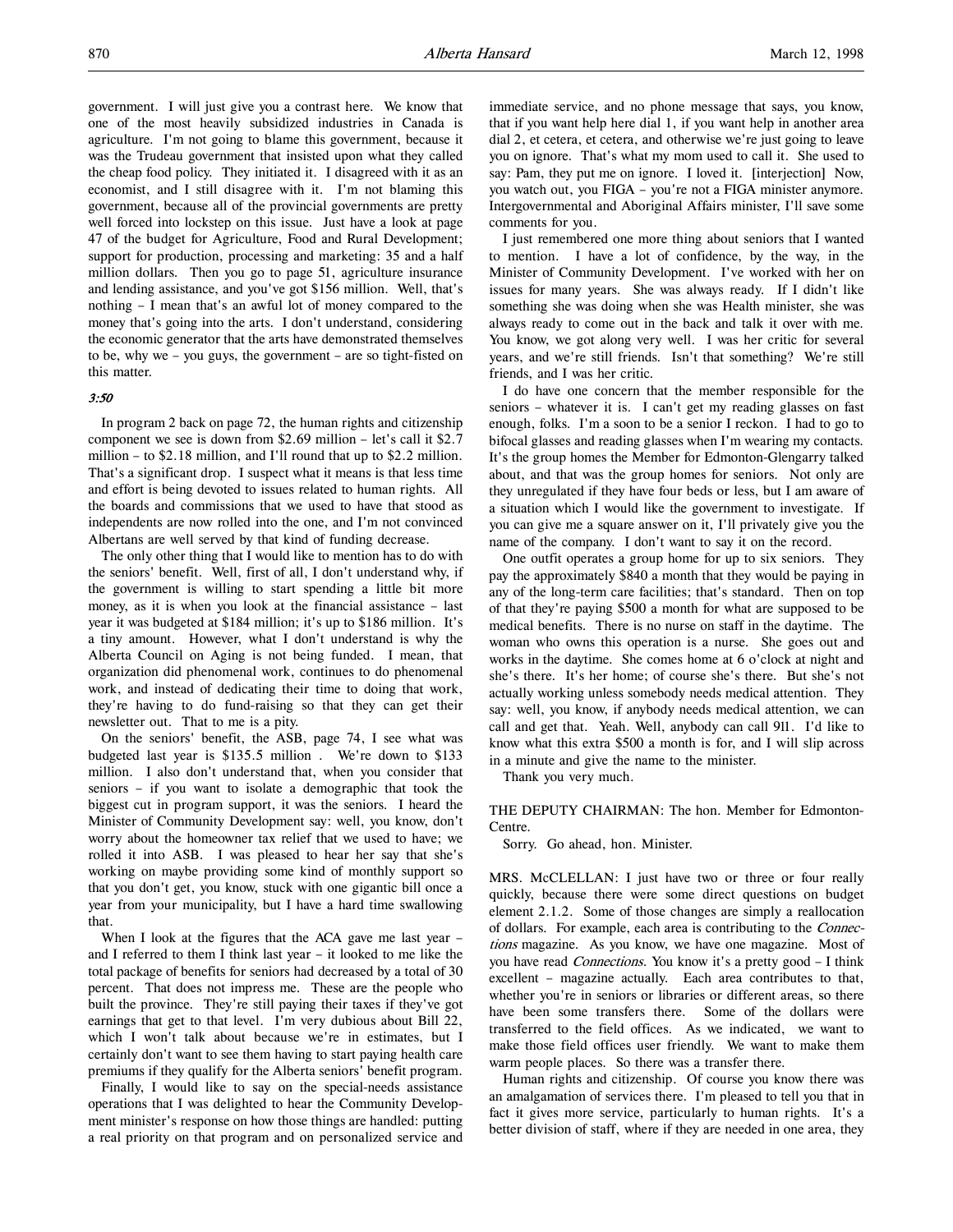can be there, and if they aren't, then they do their other work. So it was a better alignment of staff, and it has given I think up to eight more persons for, say, the human rights area when they need them. You know, we've been fighting with keeping our waiting times down, so that made some changes there.

The seniors' benefit grant, although it looks like it's down, is not down because of any reduction in dollars in the program. It is down because the seniors who are accessing the program, the new seniors that are coming on, frankly are more affluent in many cases than seniors were years ago, so there isn't the draw on the program. The benefits have stayed the same, the criteria have stayed the same, but it is needs based and it is income tested. And I will remind all hon. members that it is not asset tested, nor would I ever recommend that it would be, because I think it's important that seniors have their homes and are able to stay in them.

If you look a little further, then you will see that the specialneeds assistance program was at \$5 million. Our estimate is that we will spend \$10 million on it this year, and we're looking at \$7 million next year. So there has been a reallocation of some dollars. It's not that we have less; it's just that we've moved them around to have that flexibility. Again, I think the specialneeds assistance program has performed very, very well. If hon. members have any ideas as to how we can make it perform better, I'm happy to hear those.

On the regulation of group homes I think you make some very good points. Where you run into the issue and the debate and the dialogue on that is those homes that are under four. I think there's a line that you have to watch, where you do have the opportunity to make sure that they are at a level and yet do not infringe on people's personal ability to make decisions for themselves as to their choice of homes.

I think that's one that we need to have more dialogue on. It's one where the Seniors Advisory Council is definitely talking with seniors and others. It's an area that will be discussed when we look at the overall impact of our aging population and new housing opportunities for seniors. I think it's a very good point: how do you protect those who are vulnerable and need that protection and not infringe on their right to make their own choice as to where they live and how and what they pay? That's where you run into that difficulty under four.

Those were just some of the highlights that I wanted to cover. I would appreciate getting that name from the hon. member. I know there are some other points that I didn't hit, and I will answer those in detail in written form.

# 4:00

THE DEPUTY CHAIRMAN: The hon. Member for Edmonton-Centre.

MS BLAKEMAN: Thank you, Madam Chairman. Well, Madam Minister, we meet again. And I'm pleased that we meet again, because I found it really distressing that the opposition members only had 48 minutes in our last meeting to debate the entire budget of \$350 million, I think it is, which is truly a travesty in my opinion.

Since I had the opportunity to debate estimates 10 days ago, I have been able to meet with some of the professional arts groups in Calgary, and I've certainly heard from some of the Edmonton groups and sports and recreation groups as well. I will thank the minister for the prompt response to some of my questions. I'll be going over those that were not answered and bringing up a few new points that have been brought forward to me.

My overriding concern with the estimates from this department and with past annual reports is a lack of accountability and a lack of information. I believe that the money to the groups that are responsible for producing the arts and culture, sports and recreation, and a number of other quality of life activities in this province is being reduced. I'm having a hard time finding that out. I can see the minister looking at me with a perplexed look. Frankly, when I look at these budget estimates and I get a fiveline description and out of any of those five lines they break down to no more than six subsections, this is not information. I have groups phoning me from all over Alberta asking for information on how this department works. They don't understand it. They're asking department staff, and I don't know whether department staff can't or won't give them the information.

By the way, I'm aware that department staff have joined us here today. I would like to thank the staff for the hard work that they do. I know they're under tremendous pressure in a lot of areas. I know their hearts are in the right place and they're working hard on behalf of these groups, and I do appreciate it. Nonetheless, I set the bar high here, and I'm not backing down on that one.

So out of these five lines that I mentioned in the budget under programs 1 through 5, these five lines represent all of the amateur sports in the province, sports games, recreation, arts and culture, both amateur and professional, historical sites and resources, libraries, museums, professional archives, volunteers, multiculturalism, women's issues, human rights, the community lottery boards, AADAC, and seniors. In addition, the Wild Rose Foundation; Sport, Recreation, Parks and Wildlife Foundation; Alberta Foundation for the Arts; Alberta Historical Resources Foundation; human rights, citizenship and multiculturalism education fund. That's an awful lot of groups to be under here, and essentially they represent all of the quality of life in this province. I will certainly agree with the hon. Member for Edmonton-Highlands that not enough money is in this department considering what they are giving us. We know how important it is. When companies are choosing whether to make Alberta their home, when people are trying to decide whether to move here and make Alberta their home, they look for quality of life. I feel very strongly that we are not funding any of these groups well enough.

### [Mrs. Laing in the chair]

The community groups are quite clear with me that they cannot get the information. When annual reports are requested from the department, including a request from this hon. member for the annual report, they are given only section 1 of volume 1 of the annual report and not volume 2. I'd like an answer as to why that's happening, and if it's an oversight, could I request that that be dealt with. I note that by statute the annual reports for all of the foundations are to be tabled, including financial reports. What we have now is the consolidated report, which is really not giving very much information if someone is trying to answer their own questions. If I could make a suggestion to the minister: people would be less likely to be suspicious that there are dark doings going on in that department if they could just get the information.

Yes, there's eye-rolling from the minister, but I am passing on information in a genuine way from community groups who've contacted me who cannot figure out what is going on and cannot get the information to deal with it. If this is open and accountable government, then let's have it. We should be able to just have that information out there for people to be able to answer their own questions, rather than developing suspicions when they can't get the information.

Some questions from the Edmonton community that have come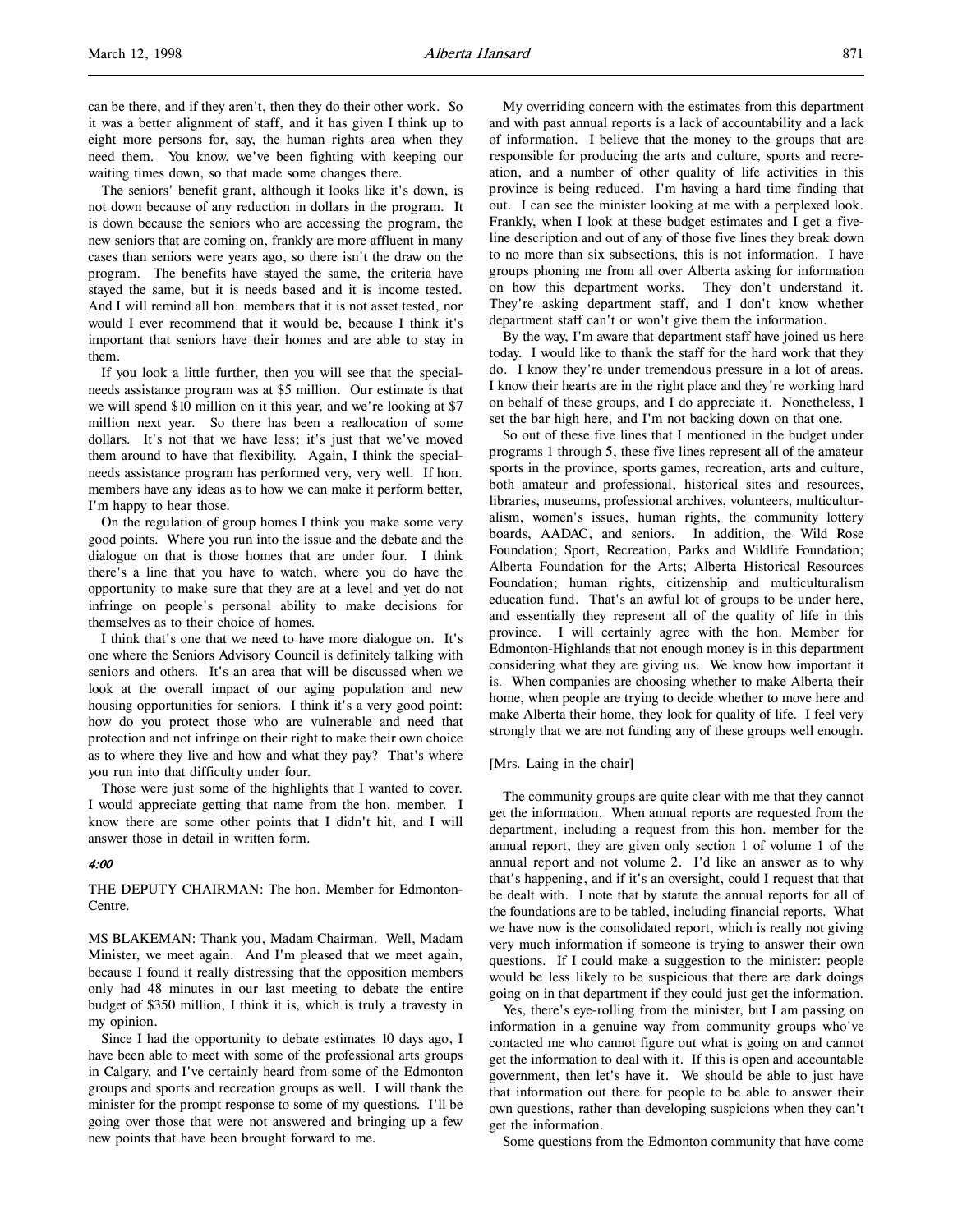up. They have always been told that there was \$16.1 million in there for AFA. Recently they're being told that there's \$15.3 million for AFA. The obvious question is: why the difference? They're, of course, very concerned about that and would like to know from the minister why they are now being told different amounts of money.

In the Calgary community the big question of the day was: given the responses from the Auditor General recently about his desire to have audits required from any group at all that is receiving government money, including grant money, will there be money forthcoming from the department or perhaps the Auditor General or any other department that is going to compensate these groups if they have to pay for an audit? Many of them are small groups. They cannot afford the anywhere from \$3,000 to \$6,000 that is an average amount for a professional audit to be done on them. In some cases it could totally negate the grant they're receiving for their operating grant, and in other cases it would make a significant dint in it. So if this is going to be required and it's coming down the line, then what assistance will be given? I don't think you can put them in that position.

A couple of other questions. What's happening with the current Percy Page Centre staff? Where will they be in the future? What is happening with the Calgary office? Also, a note from a member of a group that's in the Percy Page Centre that they're getting a little tired of musical consultants. By my count this particular group has now gone through one, two, three, four different consultants in about a 14-month period. We know that the department staff are the ones who help groups fill out their operating grant. If you do a good operating grant and it's presented well, obviously you're going to be looked upon with more favour, and these staff are no longer available. I mean, these people don't even seem to know who their current consultant is. I don't know why this fast shuffle is going on. This would be specifically under the Alberta Sport, Recreation, Parks and Wildlife Foundation.

Another question. The Sport, Recreation, Parks and Wildlife Foundation spent a great deal of money renovating the Percy Page Centre in order to bring the staff in. Then the staff were moved over to the Standard Life building. So far, only two people have been moved. Why was the money spent on the renovation in both areas for two staff to be moved?

# 4:10

I understand that the sports and recreation groups have been told that they will be on status quo for their grants for the next three years. In going through the annual reports, I notice that they in fact had a cut between '96 and '97, so I'm confirming that the status quo is the 1997 figure, which will continue for the next three years.

I had mentioned before an explanation on why, when groups that are in the Percy Page Centre had a 20 percent reduction  $-5$ percent one year, 10 percent, and then 5 percent – imposed on them, they were told at the time that this was initiated in order to be able to install sports games personnel. I think some of those groups are wondering why the recreation groups were required to take a cut to accommodate sports games personnel. If the minister could give me a response on that.

I have some questions based on the responses that I got from the minister. Again I'm still trying to figure out where the money saved has actually gone, because it doesn't look to me like it's actually going into the grants that go out into the community organizations that provide the activities for people. It looks to me like the foundations are in fact paying for the staff in the department, which is not my understanding of the deal. If I am reading this wrong, please, please, oh minister, enlighten me. I would love to hear a different answer, because that's not the one I'm getting out of this. This is where the frustration is. If we could just get the straight answers on this, then the suspicion wouldn't be mounting. But it sure looks to me like any money that was saved from any consolidation, when you follow it through, the staff are transferred into the department – and most of the foundations had very little staff to begin with. The staff had been transferred into the department, and then they're being billed. In effect, the foundation is paying back the expenses of the staff people now in the department.

So we have a limited amount of lottery funds that are going into these lottery foundations. Those grants are to go out into the community to pay for the activities. We're essentially having the administration money siphoned off that going to pay for this staff. I can't get the answer, Madam Minister, so I would sure love to have it. A lot of people would be reassured by that one. I'd like to see it in black and white, please.

In one of your responses to me in response to question 10 – and here's where you can clarify perhaps – it's saying that there's money to cover the integration of foundation technical staff into the department. Foundation technical staff moving into the department. Two sentences later it says that an agreement has been made for the reimbursement of these expenses from the Alberta Sport, Recreation, Parks and Wildlife Foundation to the department. It sure sounds to me like the foundation is paying for staff that are now inside the department. That would be using lottery funds, which are supposed to be used by these groups, to pay for staff that are now in the department. That's my concern. I think I'm seeing that lottery money is subsidizing the Department of Community Development. Okay?

A second example. Ah, yes. Community lottery boards, VLT money. Hmm. According to the answers, the way I'm reading them here, indeed the \$1 million that was to pay for administration or the \$1 million administration fee that went along with the \$50 million for the community lottery boards – again, my understanding was that that money was from VLT proceeds, video lottery terminal proceeds, and that money was to go out into the community. It was not to be paying the department to do something. My reading of this is that out of that extra million dollars, there's \$275,000 for the new community lottery boards program. This will pay for additional PSC cheque processing costs and accounts payable and audit staff. There will be an increase of five full-time employees related to these functions. It sure sounds to me like the money from the VLT fund, which was supposed to be going into the community, is now paying for staff, and \$275,000 is a lot of bananas to pay for somebody to cut the cheques, especially when the community groups were asking for that money.

I'm glad the minister finds this amusing. I'm sure she will share the joke with me.

MRS. McCLELLAN: I actually will tell you how amused I am in about six minutes.

MS BLAKEMAN: Great. I am looking forward to it. All I'm asking for is the information. If we just could have had it in the first place instead of a five-line explanation, we'd all be a lot happier, Madam Minister. All we're asking for is information. So if your response is less than happy about asking for information, I guess that tells us something too.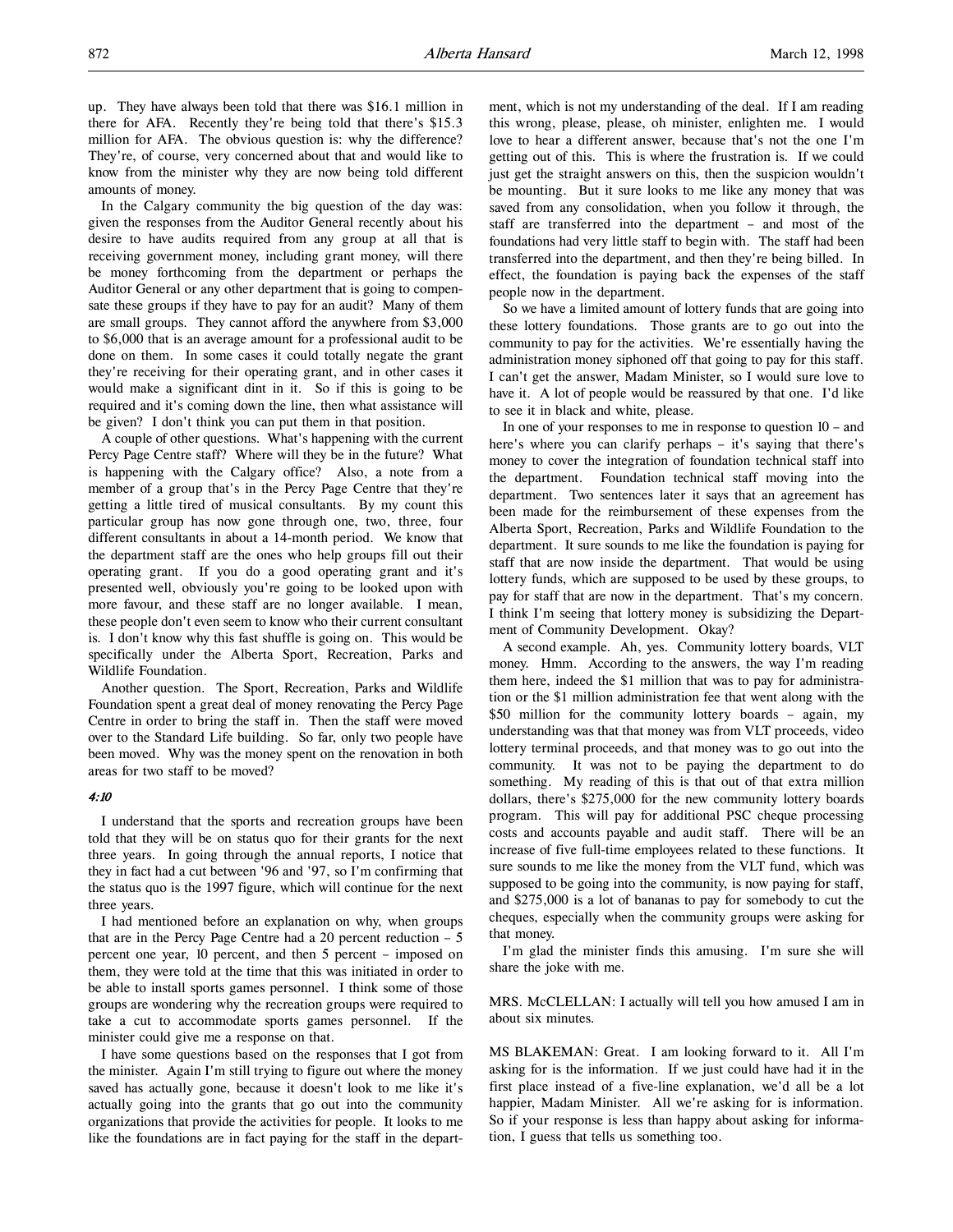I notice that I had asked a question about the municipal recreation/tourism areas operating grant. It's now funded from a surplus of the Alberta Sport, Recreation, Parks and Wildlife Foundation. I'm wondering why there's a surplus in the Alberta Sport, Recreation, Parks and Wildlife Foundation. Given that the groups had to take a 5 percent, 10 percent, and 5 percent cut, why does this foundation have a surplus? Why wasn't that surplus used to fund these organizations?

On to women's issues. I see the response from the minister and I understand what she's telling me, but I still think there's money that needs to be going directly into assisting the status of women in this province. The minister was able to identify \$23,000 of grant money, most of it from the multiculturalism and citizenship education fund, but we know that whenever women's issues and status of women issues are rolled underneath another division, they are subrogated. They disappear, and specific funding does not come to them.

And \$23,000 for women's programs in the province of Alberta is a pittance. It doesn't even have to be cash money. It could be support. It could be lobbying. It could be advocacy. It could be information. Where's the support for any kind of gender-specific employment training for women? Where's the support for women specifically as part of the family when we look at domestic violence? Where is the support for midwifery services being included under health care? Where is the support for women with mental health problems? A huge problem, and women's mental health problems are different. Where is the support for minimum wage and all of the other poverty issues that are affecting women so dramatically in this province? What's been said to me is that there's a lack of government recognition that every piece of legislation affects men and women differently, and I don't see the gender analysis. If it's being done, it is not being shared. Please share that with the community. They need the information. Where is the support for women with children and their child care concerns? Where's the support for women with disabilities?

I have a specific question. Has the department changed its policy or its priority on funding amateur and professional groups? The question has to do with why a group was recently told they would do better on their grant application if they didn't include the professional artists' fees. The organization ended up thinking that somehow this was going to work against them, if they admitted they had professional artists and paid professional artists' fees. Has there been a department change? Is there a priority now on amateur arts organizations as compared to professional arts organizations? If I could get an explanation from the minister on that one.

To wrap up – and I understand the minister will elucidate and illuminate shortly – a huge concern about accountability, and I share that concern. We cannot get information. When we ask for the annual report, we only get one-half of it. We don't get the finances. Nothing is showing in here. Certainly those quality of life groups do not feel supported by this minister. Now, she will say not the groups she's heard from. But I've got to tell you, I'm hearing from more and more groups every time, and I'm trying to work with the minister here to make this whole area better for the people in Alberta.

### [Mrs. Gordon in the chair]

I'll express a real concern that we are choking off those quality of life organizations in this province. I know that it's difficult to look at increased support in these areas when we're having such a crisis in health care and education and a number of other areas. But, you know, one of these days we will get those areas under control, and when we turn around and almost nothing is left in any of those quality of life areas, we're not going to be very happy puppies here and we're not going to be able to entice the kind of value-added manufacturing and diversified economy that I keep hearing we want to see in this province.

Those are the questions that I have at this time. We have the rest of the afternoon, so hopefully I'll be able to get up with more of my questions. I'll look forward to the minister's response. Thank you.

# 4:20

THE DEPUTY CHAIRMAN: The hon. Member for Fort McMurray.

MR. BOUTILIER: Thank you, Madam Chairman. I would ask for unanimous consent for recognition of two constituents.

THE DEPUTY CHAIRMAN: Could I have unanimous consent of the committee to revert to Introduction of Guests?

HON. MEMBERS: Agreed.

head: Introduction of Guests

(reversion)

THE DEPUTY CHAIRMAN: Go ahead, hon. member.

MR. BOUTILIER: Thank you, Madam Chairman. It's my pleasure today to rise and recognize two constituents from my constituency of Fort McMurray. We have seated in the public gallery this afternoon Robert Ladouceur,\* a Rotary exchange student who's on his way to Red Deer for a leadership convention with his mother, Linda. They are very active in their community. They have risen already, and I'd ask that we extend a very warm greeting from the members of this Assembly.

Thank you.

### head: Main Estimates 1998-99

### Community Development (continued)

THE DEPUTY CHAIRMAN: The hon. Minister of Community Development.

MRS. McCLELLAN: Well, Madam Chairman, I had intended to allow another member to speak, but I think we need to clarify a few things here. I really am quite surprised at the last 20 minutes of discussion. I am surprised to hear that a member in this Assembly can't get information from my department or that community groups cannot get information from my department.

I know that we get many written requests. I've had as many as 400, I think, in the last year, and every one of them has been responded to. My staff and I went to considerable effort to get the answers to as many of the questions as we possibly could from our estimates last week in the members' hands before today so they could get them back and review them. I think that speaks to this department's commitment to sharing information.

What really shocks me is that a member in this Assembly will tell me that they can't get answers, and I have not had a phone call from that member, I have not had a note from that member identifying a group that's having a problem. That to me is very, very serious. I can't believe that. I have worked with members across the floor in this House for years, and I have never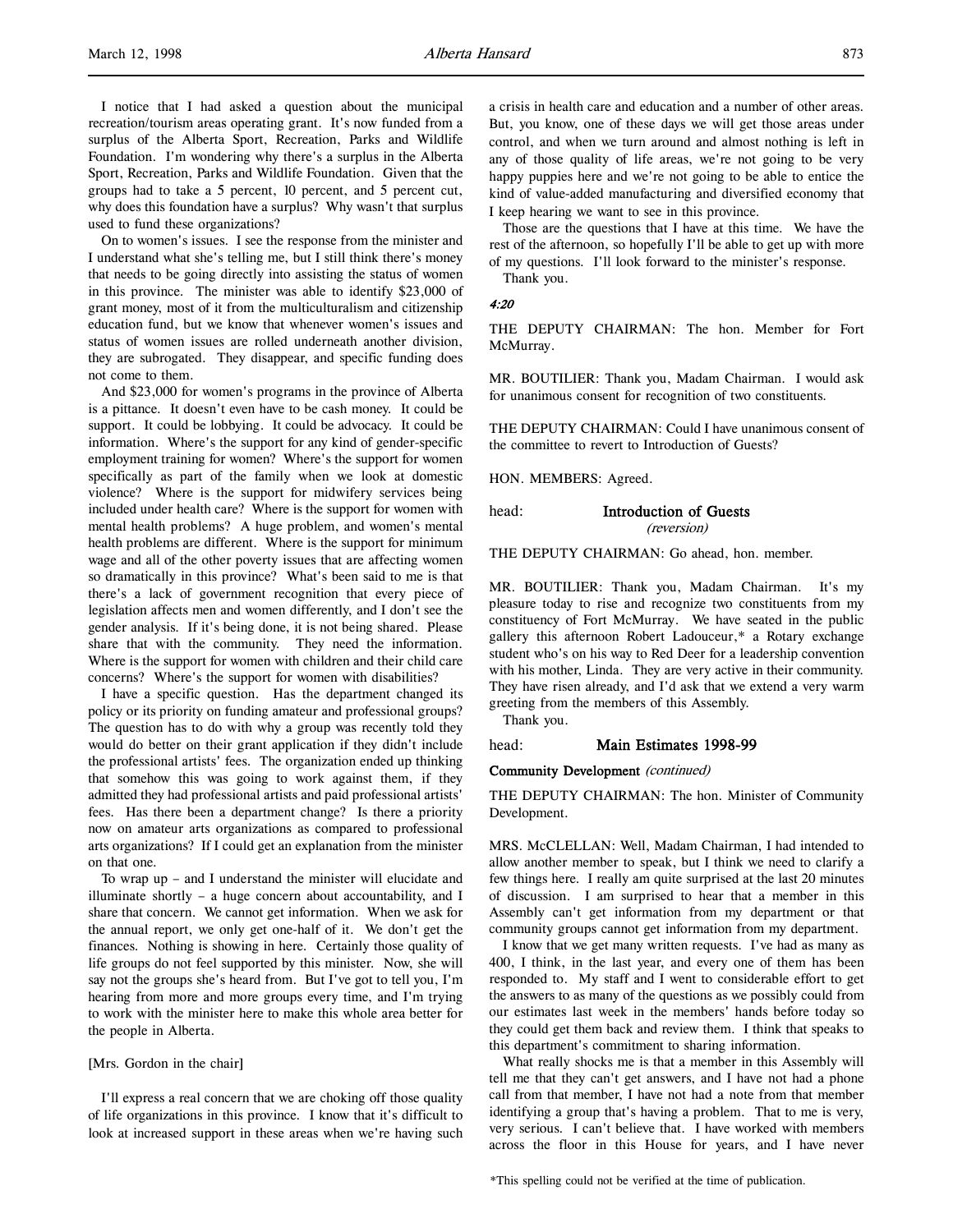experienced that. If a member has had a problem or if a group identifies one, they've sent me a note and we've dealt with it. I can't believe that members are actually getting this kind of query, this kind of concern, and they are not sharing it with the minister. I absolutely cannot believe that. The reports are there for the asking.

I'm going back to my files to see where you have requested, hon. member, volume 2 of an annual report, and I sure hope I find that request because I've been told today that you couldn't get it. Maybe you could find the copy of the letter to me requesting it. I am absolutely surprised.

I will make a little trip over to Percy Page – and I know my department is listening – and I'll sit down with these sports associations collectively. I meet with them individually often and I haven't heard this. I hope there aren't two sets of messages, one for the minister and the department and one for somebody else, because I haven't heard this.

The Percy Page building is occupied by our sports associations, and frankly they tell me they appreciate that accommodation. The Minister of Public Works, Supply and Services houses our sports associations. We provide dollars for them to have staff there. We don't hire their staff for them. We give them the money and say: you hire the staff that's most useful to you. Now, if you're telling me that our associations don't like that situation, then I want to have some specifics from those groups that are saying that, because I guess we could change that arrangement. But my understanding is that the folks at Percy Page like it there. They like having the assistance from this government for our nonprofessional sports organizations, and they like the autonomy of being able to hire their own staff. We can certainly revisit that, but I will be asking them exactly who identified that problem with this hon. member and if they're dissatisfied with what's happening. Yes, there were some changes made in where staff were located. That is strictly for efficiency.

If the hon. member had really listened closely at the last estimates, she would have understood that \$1.5 million in savings from those amalgamations are going directly back to those very community groups that this hon. member says aren't getting enough money. In sitting here now, I can understand why this hon. member doesn't know the answers obviously. The discussion has been held, the minister is attempting to answer, and the hon. member I don't think is paying very close attention, if any.

Anyway, I'll repeat it one more time for her benefit. Through these savings \$1.5 million, which were spent on inefficient administration before, from those foundations are going directly back to the communities, \$1.5 million additional savings.

The Member for Lacombe-Stettler is chairing the lottery program secretariat. The chairs of all those foundations came together, and they designed the human resource component. It wasn't the Department of Community Development that designed that; it was the boards themselves. Now, I think this may be a strange phenomena to the opposition, that we would give decisionmaking to someone else rather than have everything controlled by us, but you know, they made good decisions. By those good decisions they lowered the administrative costs of one foundation that was at about 7 and a half percent down to about 3 percent. So they're all running at about 3 percent. There's one at 2 and a half percent. That's a responsible use of the money, because where do those dollars go? They go to the community groups.

The other is the appalling lack of understanding of the community lottery board program. Hon. Chairman, I thought the Member for Lacombe-Stettler explained that in depth. The commitment of this government was to give \$50 million of video lottery terminal money to the communities. Consultation again with municipalities suggested that some costs were going to be high. They identified them, not me.

Cheque writing: now, the hon. member thinks that cheque writing is cheap, but write 20,000 cheques and find out what the cost is if you think we charge too much. Audit: they told us that reporting and tracking would be onerous for them, so we said, okay, we'll take that responsibility. Developing their own advertising, their own brochures, and all of that information would be costly for them, so we did it, made it available. I had copies at the last estimates for any hon. member to look at, and they can be used generically in any community. So we took that on.

That million dollars is not out of the \$50 million. That is over and above. That is money that this government has committed to administration in that program. So the \$50 million, frankly, hon. member, is going to the communities that it was committed to. I absolutely cannot understand why this is difficult to understand.

MRTA. Why did the Alberta Sport, Recreation, Parks and Wildlife Foundation have a surplus? Well, frankly, something that might be difficult to understand across there: good management. It was not that the money wasn't spent when it was needed. It was because money was spent as it was needed, not just to get rid of it. We should be applauding those groups that hold a surplus, not suggesting there's something wrong.

We talked about accountability. I believe that the Auditor General understands the need for accountability. I believe that the Auditor General also understands community organizations, and I do not think that the Auditor General is going to ask us to put onerous audit necessity on small programs. I think they will work with us. As I said, we're going to do the audit for community lottery boards. We've had an excellent working relationship with the Auditor General, and I think we will achieve an audit principle, as we have to this point. Each group is asked to have their annual statements audited, but they're not asked to hire a professional auditor, and I don't believe that this government is going to ask a group that gets a \$500 grant to hire a professional auditor. Is there any common sense left on that side of the room at all? I'm not sure.

### 4:30

Madam Chairman, the last thing that really offends me in this discussion is the comment – and I paraphrase: I want to work with the minister. I wrote it down because it was such an interesting comment when again I am still waiting for this member to raise some of those concerns other than in estimates in this House. I'm here every day. I believe she is. We have pages that will deliver notes; you don't have to worry about an interoffice memo. If your colleagues, hon. member, tell you that I don't respond when I'm asked for assistance or for answers to questions, I'll be very surprised, and I'm frankly surprised that you haven't figured that out yet, at this stage.

Some of the concerns that were raised there with no specifics, simply innuendo – some groups tell me, some say this, some say that – aren't very helpful. Now, the hon. Member for Edmonton-Highlands raised a specific concern and said: I will get you the name. I have that name now, and that was about 15 minutes ago. If community groups have been asking these questions for over a year and those requests for information have not been passed on, I am very concerned. I will be talking to these associations and asking them specifically which ones are raising them and where the areas are, because we can respond to them.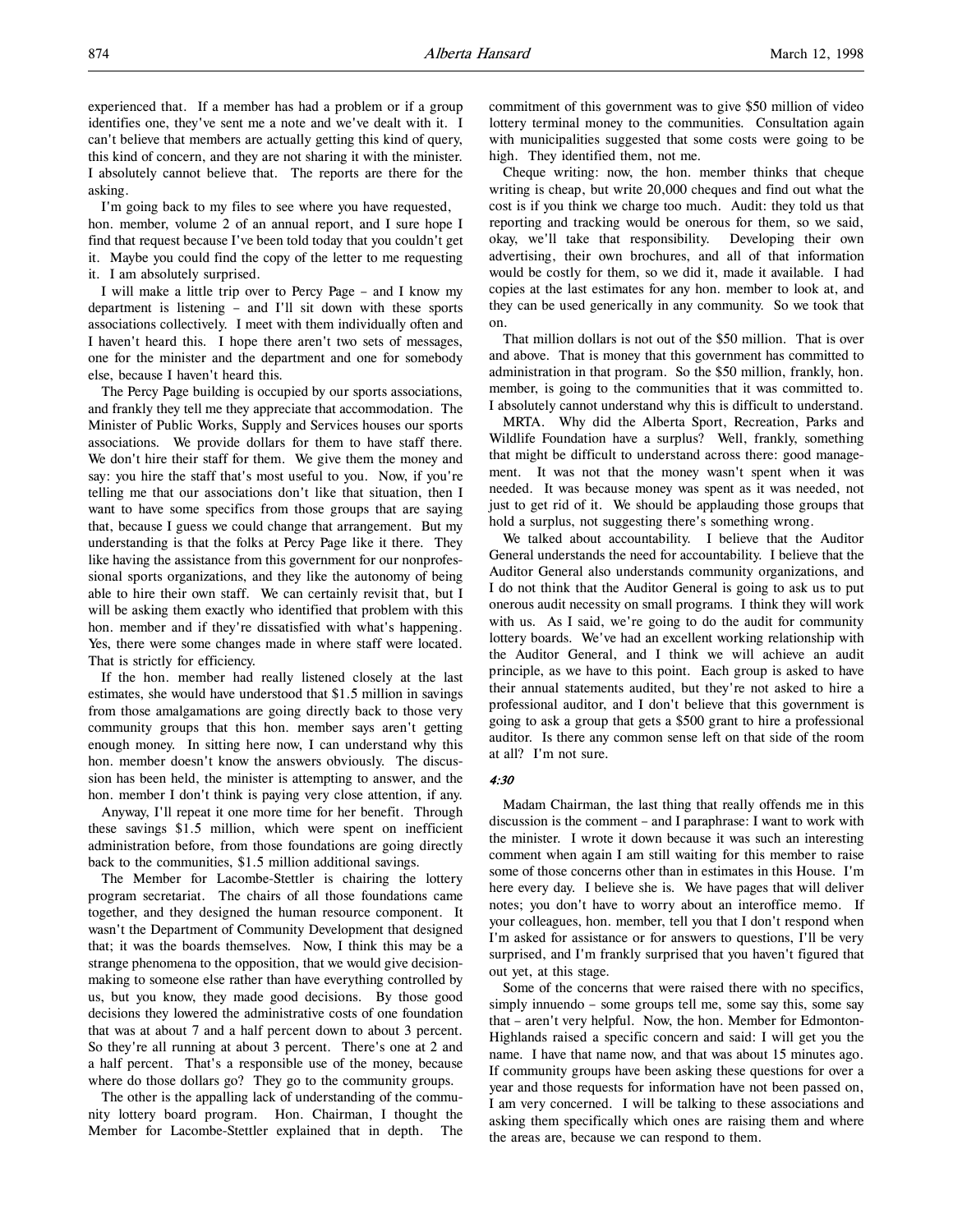Lastly, a really quick answer; \$16.1 million is in the Alberta Foundation for the Arts. Maybe just reading the budget and trying to sort through those pages will be a good exercise, and I invite you to do that.

THE DEPUTY CHAIRMAN: The hon. Member for Edmonton-Glenora.

MR. SAPERS: Thank you, Madam Chairman. There are some issues that I would like to focus on other than some exchange that perhaps needs to take place outside of estimates. A couple of things. I want to ask the minister some questions about lottery dollars and the community lottery boards. This question has been raised to me, and I just didn't have the information to answer it. Can communities that receive lottery funding accumulate the funding year over year, or does it all have to be spent in the year in which it's allocated? I'm seeing some indications from the minister and some of her colleagues that the answer is that the money all has to be spent in the year in which it's allocated or within two years. I'm wondering: upon special application, could communities – and if it's not your policy right now, would you consider making it your policy? – accumulate the money for an identified special project? One of the special projects that I'm thinking of in particular is the trimunicipality complex that's been proposed by Spruce Grove, Parkland county, and Stony Plain.

### MRS. McCLELLAN: I met with them yesterday.

MR. SAPERS: You met with them yesterday. Okay. I'd be curious to know whether that kind of thing is possible.

Although I was just a little bit knocked off my game by some of the exchange, I wanted to say something to the minister about the letters that have been sent to Alberta athletes that have participated in various games. This is the first time that I can recall getting copied on what I believe is every bit of correspondence that has gone to a constituent of mine who has participated in representing Alberta. I appreciate that. I appreciate two things. I appreciate the minister taking the trouble to write my constituents and congratulate them, and I appreciate the minister letting me know that that's happened.

### [Mrs. Laing in the chair]

I have another question about the seniors' benefit, and I was listening when the minister was talking about the Alberta specialneeds benefit for seniors. I think the minister and I have crossed swords on this issue once or twice. I will say this: it's better now than it has been. The process is smoother and cleaner. But what happens in my constituency is this: every time I put out a newsletter that reminds my constituents that there is a specialneeds benefit or every time I go on my tour of the lodges in my constituency, I get a barrage of phone calls requesting applications. The consistent message that I'm hearing is: how come we never heard about this before?

If that cuts to my quick, I can imagine how it must cut to the minister's quick. Clearly something needs to be done to make sure that every senior in this province knows that they have this benefit which they can apply for. I would encourage the minister to be just as aggressive as she can be in communicating this benefit. I have assisted I think hundreds of seniors, as the minister knows, through my office to apply for these. I note that the speed at which the applications are being reviewed has increased, and the approval rate has increased. I still take some issue with the approval rate. It's not high enough, and I still think

that some of the paperwork – are you listening, Julian? – is a little burdensome for some of our seniors. If you can't reduce the application requirements, could you increase the support in the department to help walk seniors through the process? I think the balance isn't quite right there.

My favourite reading in all the business plans is what the ministers include as the highlights. I wanted to ask about some of the highlights that are pages 78 and 79 of the budget book.

Hosting the International Association of Volunteer Efforts 1998 Conference in Edmonton: I am very proud that Edmonton will be the host city for this international conference. I know that the Wild Rose Foundation will be very much involved with this, but I'm wondering if the minister can tell the Assembly if there's going to be some lasting impact both in terms of programs or services and also budget implications. Other jurisdictions that have hosted this international conference – as I understand it, there has been a legacy from the conference, and I'm wondering what that legacy will be for Alberta and in particular for Edmonton.

The highlight that mentions the youth-at-risk programs in concert with Alberta Justice, children's services, and AADAC really caught my attention. I know the minister has heard my queries in question period recently regarding early intervention Head Start programs. There is a split jurisdiction in the province over who's responsible for children at risk. I'm very happy that a number of ministries have built the issue of children at risk into their business plans, but I am less happy that this is appearing to look like a defusing of responsibility as opposed to a co-ordination of effort. Maybe the minister responsible for children's services is supposed to be the anchor that ties it down or the rope that binds it together.

I would like to hear from the minister some chapter and verse on specifically what this minister is doing to integrate the youthat-risk programs and the support that's coming out of her department. How can we ensure that the few dollars that are available aren't going to be overadministered? I guess that's probably the best way that I can put it. What I'm beginning to hear from the volunteers and the advisory groups and the actual program providers is that they're getting very mixed messages about where to go, who to talk to, what the approval steps are. And if they have new ideas, where do they pitch them?

### 4:40

Well, one of the programs that's got an application pending – and they asked me not to reveal who it is; I think you'll understand that – put it this way. They said that, you know, they're really frustrated. They're a pretty small shop. They crank out a good proposal. They do their homework. They do their meetings, and they're told: "Well, gee, this really should have gone someplace else." So it's: "Well, can't you just pass the information along?" "Well, no. It's got to be cranked out again because there's a different set of sort of application criteria." So that's a concern.

The other one that I wanted to ask you about in your highlights is the \$32.2 million for treatment and education regarding alcohol, drug, and gambling addictions. If you look at the consolidated income statement of the department, you note that there's about \$32 million in, \$32 million out for AADAC. I believe about twothirds of it is represented as an interministerial transfer. So it just goes from your budget directly over to AADAC, and then about \$10 million or close to it is raised other ways. AADAC receives other revenues.

We have heard in this Assembly frankly frightening statistics regarding the increase in young people smoking. We have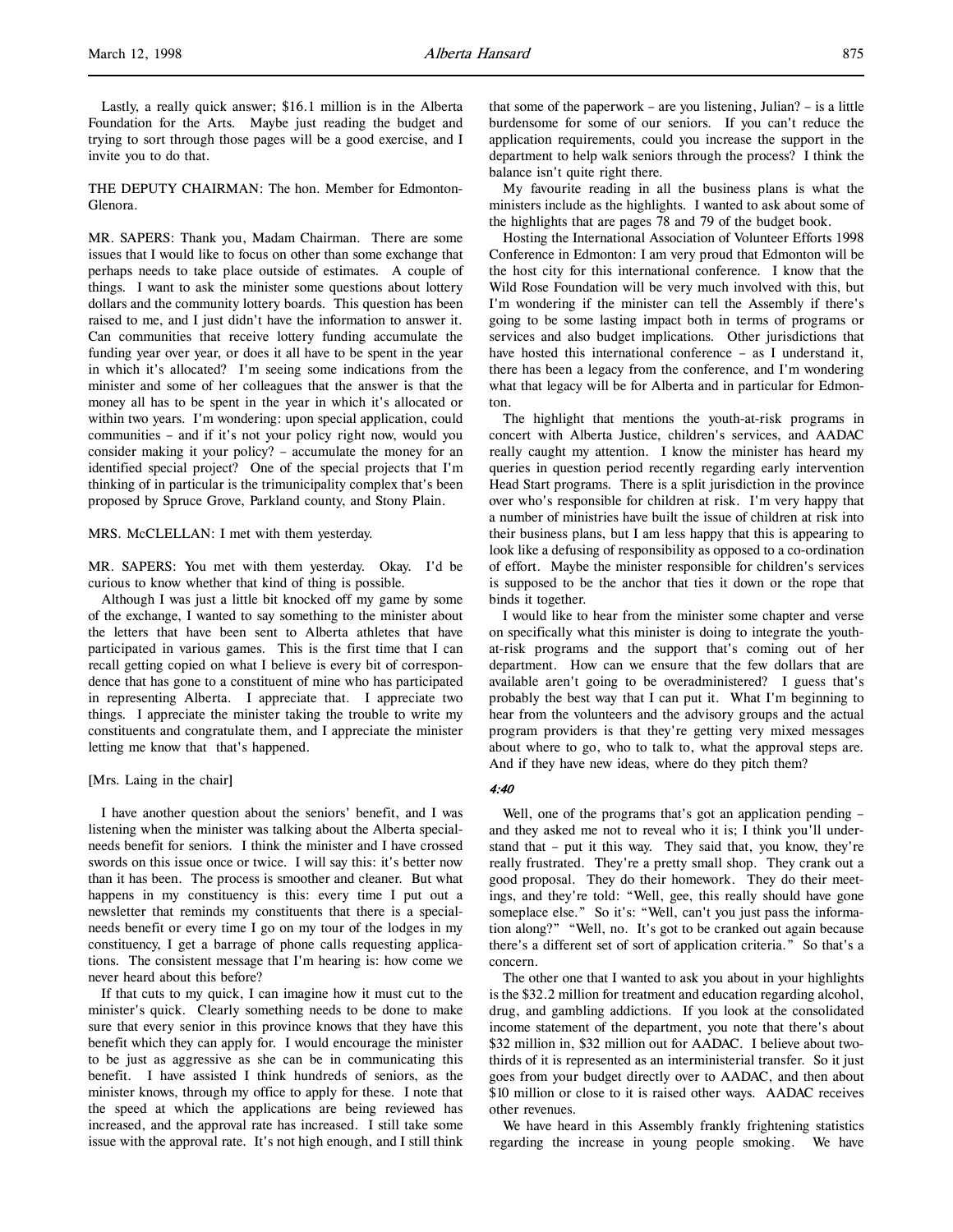discussed in this Assembly the nature of gambling addiction in this province. We have had questions regarding minors involved in gaming activities of one sort or another, and we are certainly all, all too familiar with the problems of alcoholism in many communities and throughout this province. If there was one thing that I would have hoped and expected the minister to have emphasized more strongly in her budget, it would have been support to AADAC. It would have been specifically strong evidence of the government matching words to deeds about dealing in a significant way with those addictions.

I'm going to say something that may come back to haunt me in the context of, you know, spend, spend, spend. Madam Minister, they're kicking me in the shins at this point. I don't think it's an overstatement that we couldn't spend too much if we knew those dollars were going to have the effect that we want. I don't think any person in this Assembly would say that it's too much to spend if we knew that the program was going to have the impact. You know, I don't want this to be that partisan debate about VLTs, not VLTs. We've got gaming and we've got gaming addicts. While we may disagree about whether VLTs play a role in that or how much of a role, I think we do agree that we could do more about that form of addiction and that there probably is a government obligation to do so. That obligation has been recognized, but maybe you could tell us what your longer term vision is on how that obligation will be operationalized this year and the next year and the coming years.

The \$14.2 million on library grants is I believe a very modest increase. Have I got that right? It represents a modest increase over last year? My understanding is that library utilization has never been higher across the province than it is right now, and there's a huge technology cost to libraries across the province, because the nature of the borrower and the kinds of materials they're after is dramatically changing. We've seen the government make commitments to health authorities for technology costs and to school boards for technology costs and to advanced education institutions for onetime technology costs, getting year 2000 compliant and making sure that we're all up and running, you know, on the information highway and all of those other things.

Madam Minister, are you satisfied that the government is making enough money available to the libraries throughout this province to upgrade to the same extent, and what have you heard from libraries and library boards in this regard? The message I've been receiving is that they can't keep apace with the cost of technology, but the public is increasingly putting more and more and more demands on them to have this access available. I would hate to see the numbers over the next couple of years start trending the other way in library utilization. I think libraries are a precious community resource. My children and myself certainly make good use of the Edmonton system. I just wonder whether this modest increase is enough, particularly in the light of what may be considered some onetime costs that libraries across the province have to absorb.

The last highlight that I wanted to comment on, Madam Minister, is the \$3.4 million that's mentioned for human rights complaint investigation and resolution. The backlog is better than it has been, but it's not gone, and the investigators are all local heroes. I hope to see lots of the performance bonus money that the government has made available spent on the employees in your department and through some of the commissions and boards, because I think so highly of them. I would encourage the managers to take advantage of the performance dollars that are being made available.

But recognizing these people for the hard work they've done

and recognizing them for, as I say, the somewhat heroic efforts they've made should not in any way let the government off the hook for what I believe to be an underfunded human rights investigation and resolution system in this province. I think we have enough evidence now that the volume of complaints will be consistent enough that this system needs more people, it needs more funding. Albertans should have a right to expect more timely resolution and more thorough investigation.

I've heard the argument, you know, about what this jurisdiction spends versus what other jurisdictions spend, but I think we can progress past that argument. As I say, the evidence is pretty clear. The volume is relatively high and relatively stable. The process has been streamlined a fair bit. You're aware of the political dissatisfaction that this side of the House has expressed with the change in the structure of the commission and the role of the commission. As much as I want to have that debate again, I don't want to have that debate right now in estimates. What I want to say is that given that it has been the policy of the government to structure it in this way, could we please see a few more dollars and a few more people put into that system so that Albertans will get the kind of human rights process that I think they so rightly deserve?

Those are my questions for you, Madam Minister, and thank you for listening.

# 4:50

MRS. McCLELLAN: I'm going to be quite succinct on this. I appreciate the hon. member's comments, and I'm going to ask the Member for Lacombe-Stettler to comment on the specific question on the community lottery boards in just a moment.

I appreciate your comments on the seniors' benefit and the special-needs program. I am with you on the frustration with communication, and my staff and my department, we all are. We've been working really hard with the Interagency Council, with Kerby Centre, and in fact I am having a meeting very shortly with Mr. Reimer to continue this discussion. We all want to get the information to seniors, and what really concerns us is: what about those seniors we're missing, and how do we make sure that every senior knows? So I encourage some of my colleagues across the way to not just let seniors know when there's something wrong or perceived to be wrong out there – there's a real fast reaction on that one – but help us, as I know many of you do, in communicating the programs that are available for seniors.

I encourage you all to remind them about the storefronts. The Edmonton storefront is used quite extensively. We've made it convenient. You know, it was all redesigned to be more convenient, more accessible. The 1-800 number is used quite extensively. We do try very hard. If a senior absolutely can't get to a storefront or has difficulty with the phone information, we can have somebody go and visit them in their home and help them. We do provide that service. Obviously you can't go visit every one, but there are people who for many reasons are housebound or have difficulties, maybe with language or something. So we do have people that go and do that. We'd be happy to let you know how they can access those services if you don't have that information.

We're working hard on reducing the paperwork. Changes we made to the program a year ago helped us a lot. There were so many different criteria. We reduced them by about 35, 40 percent or something at that time, and it would be nice to reduce it more. We are trying to get it down but then still satisfy the Auditor General, who is our master.

Programs for youth. This is an area that I am very keen on and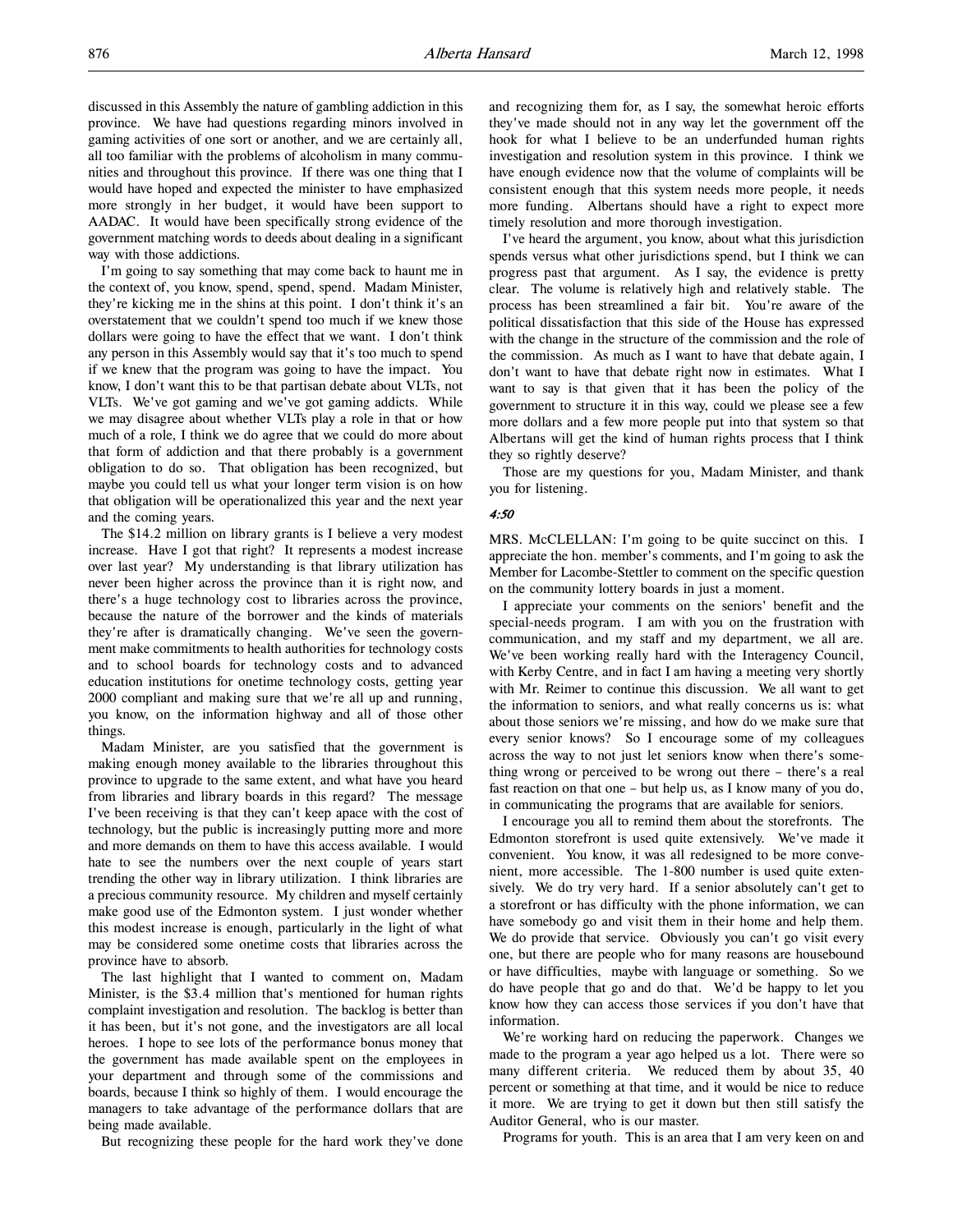so is the Minister of Justice, and we hope that we'll have some more information for you. For youth at risk our leaders programs are working really well. We have the leaders for tomorrow program with the aboriginal communities. I had a visit with a group of people that are out in that program, and if you don't totally understand what it is, it's really using sports and culture to give young people in an area – in many of these cases they're remote areas, aboriginal communities – a chance to learn, to experience sports or culture. It does a lot for them: self-esteem, personal growth, and so on. These are just great young people who go into a community and stay there for a couple of months and set up a program. They try to set up a program that isn't costly or doesn't require equipment that they can't afford. We're really pleased with that. So I think we've something to build on there and will continue to work on it.

The Member for Calgary-Currie will talk about specifics in AADAC treatment programs. I want to remind the hon. member that moneys for gaming addictions come directly from the Alberta Gaming and Liquor Commission, and they are exactly what AADAC asks for. The \$700,000 increase they got this year is what AADAC identified. It isn't a matter of negotiation. The commitment was made to AADAC that the response would be there – this is a new area, relatively – and that they would get the dollars they required, and those were transferred directly over.

Libraries. I love to talk about libraries. I'm like you; I think they're the lifeblood of our communities. I was pleased this year to be able to modestly increase dollars for libraries in response to what library communities told me. They wanted their money to come up to – instead of using 1991 population figures, use 1997, and we were able to do that. I want to point out while I'm saying that that obviously there will be some that will go up because their population has increased, and there will be some that will have somewhat of a decrease because there are areas where our population goes down. We've said that we're not going to impose that decrease this year. We think we can manage that, and this will give those libraries a chance to adjust how they do business. With this we're also able to find some dollars to complete the systems, and we know that the systems can help our libraries to provide services more efficiently. So they will have a year before they adjust. Now, the ones that get an increase are going to get the money, so they will be happy.

The technology electronic hookup is the \$1.4 million. Of course that's identified over four years, and it is what we estimate is required for that electronic hookup, which will help a lot.

In dollars we are modest supporters of libraries. The municipalities contribute significantly. But I think every one of us should ask this question. You know, we talk about library fees, and then you go in a library and see what services are there. And we complain – we tend to – about library fees. I know communities where their library fee is 5 bucks – that's a pack of cigarettes – and that 5 bucks is for the whole year. I buy books, pocketbooks quite a bit and hard covers, but a pocketbook costs me 10 bucks, and I can read two, three a week. That's much more than my library card would be.

MR. SAPERS: And a much better analogy for me than a pack of cigarettes.

MRS. McCLELLAN: Well, it's true. For many people that's really what that means. If I buy three or four books, I've paid my library fees. Plus all of the services that are in there – our libraries are such a repository and distributor of information now with Internet services, with digital services. They're wonderful places, and we should support them.

Some issues on the human rights/citizenship area. The amalgamations that we made there did give more staff, and I'm completely with you on this. We want that backlog to continue to come down. The Member for Calgary-Buffalo has raised with me at estimates and at other times in conversation some concern with performance measures and how we achieve our satisfaction rating, and we're certainly taking that under advisement and looking at it.

I'd like to ask the Member for Lacombe-Stettler to comment on lottery boards and the Member for Calgary-Cross to comment on the citizenship/human rights education side briefly, and that will still allow time for your hon. colleague to get in some more.

MRS. GORDON: Thank you very much, hon. minister. Just very quickly. When we were consulting with Albertans, the focus for this type of grant was to help smaller community organizations and associations, so I have to remind the hon. members that this has been designed to do that very thing. It's the group that might need \$500, \$700. All of the foundations are staying in place, and I think they've done over the years a very exceptional job of grant disbursements for their various mandates and with their criteria. Those will stay in place as will something like the community facility enhancement grant program, which is a capital type of grant program for some larger projects. The reason why this program was designed so that the grant funds would basically be expended in one year was for that very purpose.

Now, within the handbook that I certainly want the members opposite to be aware of – I'm sure you received one. There's a 32-page community lottery board grant program handbook that went out probably three weeks ago that will be used by the community lottery boards. [interjection] I thought you were getting one, and I will check on that, because it's a very useful document and spells out very concisely what's involved in this program. It reads: community lottery grant recipients must expend all grant funds on the approved project within a two-year period from the date the community lottery grant funds are paid. So once they're paid to them, they can have up to two years to use it. Any interest earned on that must go to the project and cannot be used for administration. It must be part and parcel of the project. The reason why that is in place, as I said, is to help smaller groups and organizations that need the money for a given project at a particular time, not to bank the money. That was not the intent of the program.

# 5:00

Something I do have to say, too, having worked with the foundations, is that the \$1.5 million that has been saved by the work that has been done in co-ordinating and working co-operatively with the foundations has been, as the minister said, returned to grant disbursement. I really challenge anyone to talk to any one of the five foundation chairs. We have been working on this for quite some time and have made great inroads. I believe there's been an awful lot of overlap and duplication that's been done away with. I think they've certainly come together and worked on the common good, on what is common to each and every foundation, yet have been able to maintain their particular mandates, criteria, and their independence. I worked with them on a co-ordinating council, and I think it is important that everyone is at the table to hear what the differences are between them and how they can work together for the common good of Albertans, Alberta communities and groups and associations that very much need this money.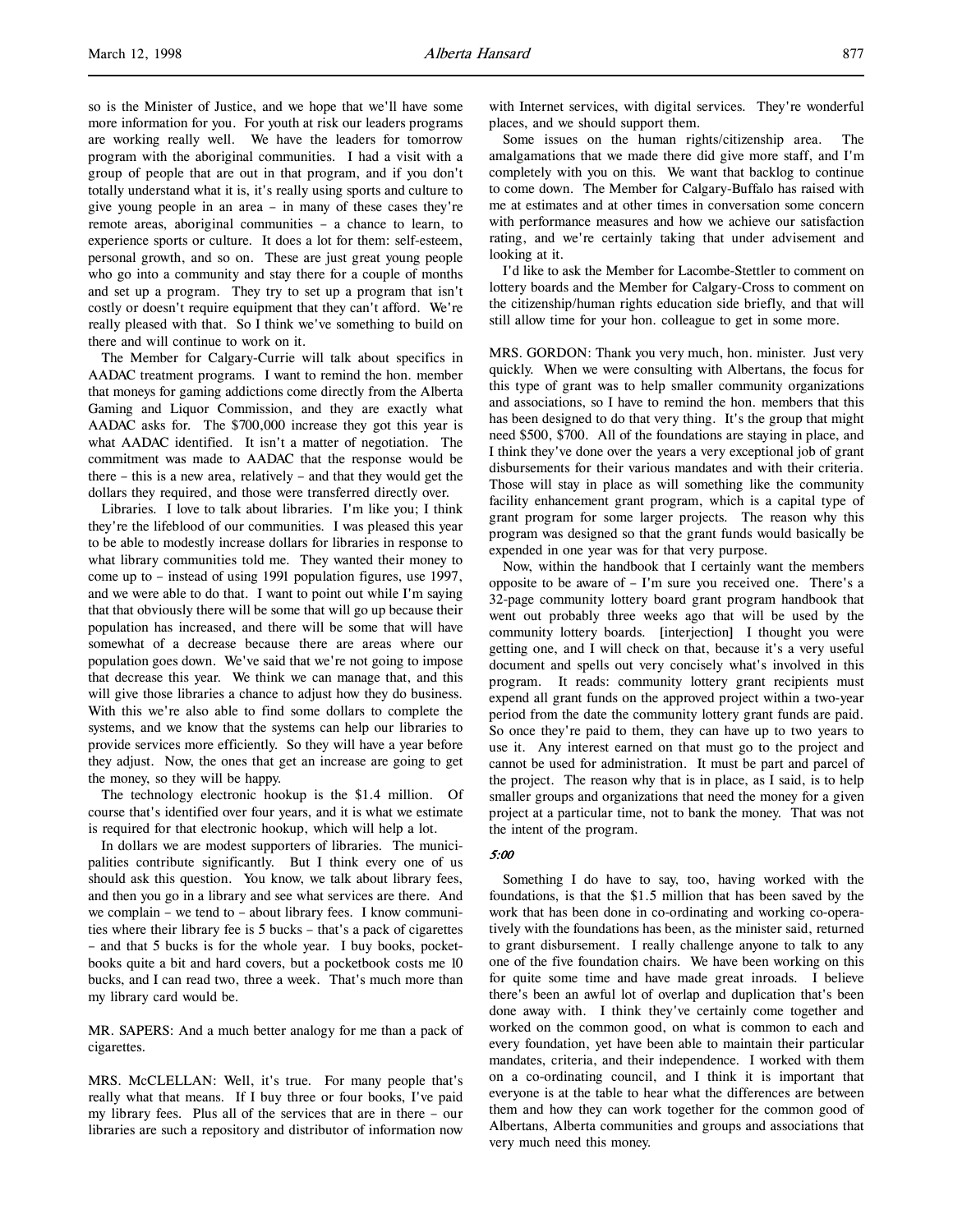Thank you very much. If you haven't received a copy of the handbook, please let me know, and I'll ensure that you get one.

# THE ACTING CHAIRMAN: Calgary-Cross.

MRS. FRITZ: Thank you, Madam Chairman. I'm pleased just to say a few words about the human rights, citizenship, and multiculturalism education fund, and I'm going to be very brief because there is such little time allotted. I know that there were five of us speaking to the various issues in Community Development today.

I'd like to begin by thanking the staff member who I've seen waiting very patiently throughout the afternoon, Marie Riddle, who's the director of human rights and citizenship for the branch, and the staff for the hard work that they've contributed to the department and to Albertans while I've been chairman with this committee.

I'd also like to thank people that are on our advisory council to the minister. Those people are Carrielynn Lamouche of Gift Lake, Bohdan Medwidsky of Edmonton, Alison Redford of Calgary, Catherine Smith of Medicine Hat, and Ross Watson of Cochrane. Along with them is, of course, Charlach Mackintosh, the chief commissioner of the Human Rights and Citizenship Commission. They work very hard on advising the minister as to what the needs are in the Alberta community in this whole area of human rights, citizenship, and multiculturalism.

Just briefly, Madam Chairman, the education fund, as you heard earlier, was created by section 13 of the act to ensure that dollars are available for the very important task of providing education programs and services. I think it's really important that you understand that in 1998-99 the fund's going to contain \$1.187 million, which is the same as the figure for the previous fiscal year. I'm also pleased that we've been able to maintain this level of funding, because there's wide agreement that the best way to go about reducing discrimination and fostering equality is of course through education.

Seven hundred and fifty-one thousand dollars of the money available in the fund was allotted for financial assistance to community groups and organizations that wished to develop educational programs. To give you an example of some of the projects – I know the minister alluded to some of those earlier, as well as other members who have spoken previously – that we've funded in the past year, I'd like to list a few of the projects just to show you the variety of excellence and also the creative projects that have been made possible. They include the Calgary Jewish Centre receiving \$6,700 for a symposium on human rights, racism, and intolerance issues presented in the context of information from survivors of the Holocaust. As well, the Canadian National Institute for the Blind received \$17,000 to develop materials to assist employers in their efforts to hire and retain visually impaired workers.

I know we heard earlier about some of the women's issues from the Member for Edmonton-Centre, feeling that women's issues weren't being funded prudently within this area, but they are. I'll name a few of those. The Kinette Club of Cochrane received \$2,232 for a women's conference on the issues of racism, equity, isolation, violence, and social justice. Also, the Indo-Canadian Women's Association received \$9,000 for a survey of new Canadians to determine what human rights information is presently being accessed and to determine what the level of knowledge about human rights law is with the target population. The Hunting Hills High School Support Society received \$2,350 for a project on sexual stereotyping. The Parkland Community

Education Society received \$7,000 for a project on sexual stereotyping. The Métis Settlements General Council received \$22,800 to produce three videos that highlight cultural and personal barriers to Métis participation in Alberta society.

Madam Chairman, in 1998-99, as well, \$399,000 was allocated for the purpose of the ministry staff on behalf of the Human Rights and Citizenship Commission to put towards education programs and services. I'll name two of the plans, because I know we have an hon. member here who would like to speak as well. The staff will develop and distribute a variety of new print and audiovisual resources on the protected grounds and areas under the act. For example, a videotape, audiotape, and instructor's guide on gender discrimination is planned, and the Human Rights and Citizenship Commission web site will be further developed so that Albertans have a ready source for human rights and diversity information.

Having said that, I'm going to close, Madam Chairman. I know that I heard earlier here that members from the opposite side felt that Albertans weren't being heard by the Community Development department, and I can tell you that I invite each and every one of you to come and attend one of our meetings. I've never had a request from any member of the opposite side, Madam Minister, ever, for information that was discussed earlier here in the Legislature. If you do, certainly contact Marie Riddle or myself, and we would be more than pleased to provide that information to you.

Thank you, Madam Chairman.

THE ACTING CHAIRMAN: We have three minutes left of this time slot. Can you be quick? We have Edmonton-Mill Creek waiting very patiently here.

Go ahead. Three minutes.

MRS. BURGENER: I just want to acknowledge the comments that were made by the hon. member. In the business plan I think you'll find that the priorities in AADAC really do deal with some prevention issues. I just want to focus particularly on our youth for a minute. We are partnered – and I mentioned this in my opening comments – in a fetal alcohol syndrome program which is co-ordinated across three and four departments in order to address that very, very serious issue and try to get to the root of some of those problems. We are also looking at youth in transition, which is the next phase for our young people. While it seems sort of nebulous, it's not. It's really strategically targeted across ministries to work with our young people.

I want to emphasize this. You're very correct about identifying that alcoholism is by far and away the largest and most serious addiction problem we have, not so much just because of the consumption of alcohol but where this shows up in our Justice department, in our Family and Social Services, in Education, in Health. I thank the hon. member for raising it as an issue, but it is our priority.

With respect to problem gambling, et cetera, I think the minister identified that we do receive from AGLC the funding we request. People have asked: if 5 percent of the province have a problem with gambling, why don't we have 5 percent of the revenues from VLTs? The reality is that we can't treat clients until they present themselves, so the focus that we are working on is education and research. I think I mentioned some of the things we're doing particularly with the young people with the CD-ROM and better media awareness, et cetera.

Just to conclude, Madam Chairman, the focus is on prevention,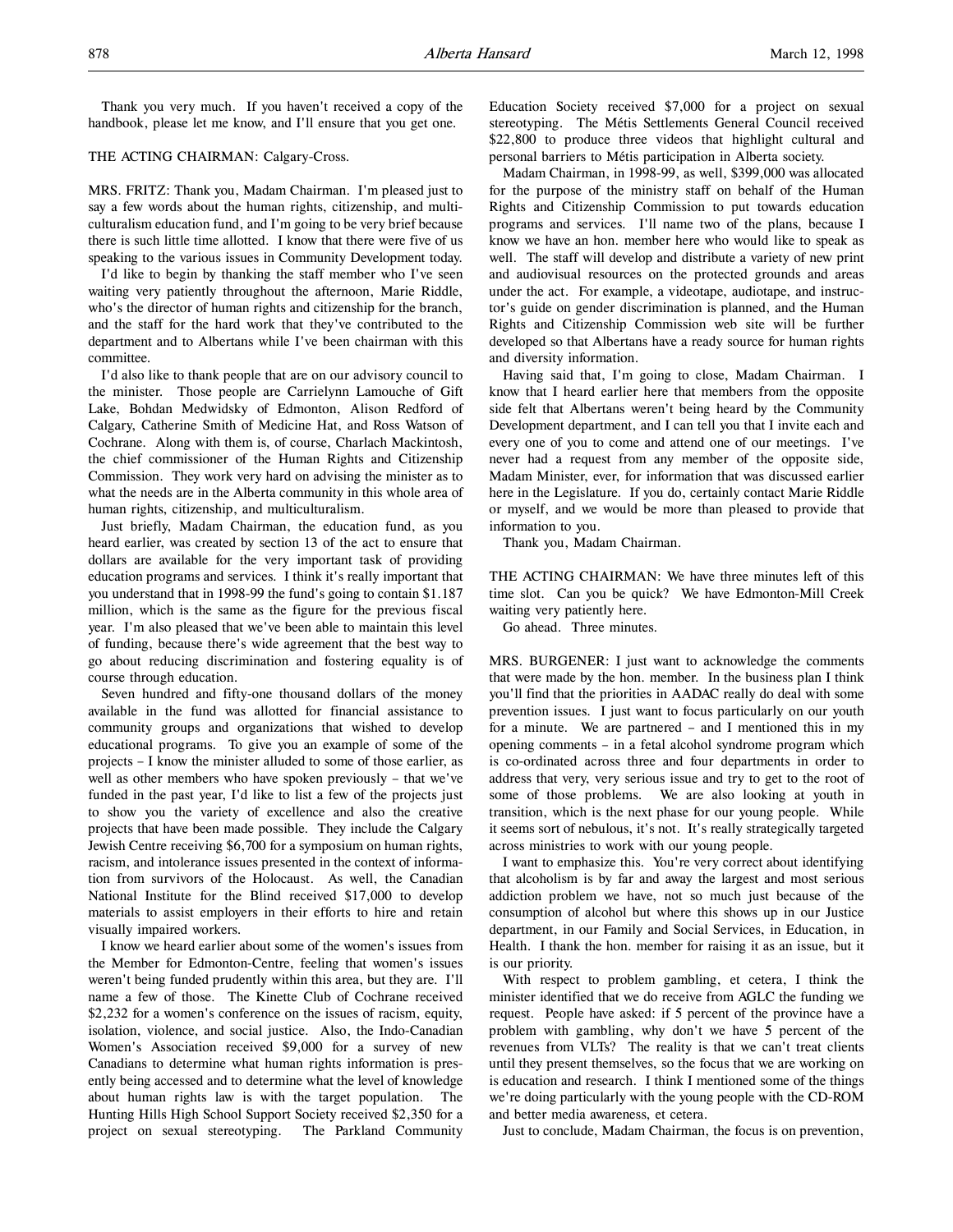good research, and going at the problem where it exists, most often with our children.

Thank you for your comments.

THE ACTING CHAIRMAN: Thanks for being succinct. Edmonton-Mill Creek.

MR. ZWOZDESKY: Thank you, Madam Chairman. I rise to speak to the estimates of one of my all-time favourite departments in government, because it is this Department of Community Development that provides that extra spark that makes the world go round out there. Once we get past the guarantees in health care and education and the social programs, which are critical to our very well-being, nothing is more important than quality-of-life portfolios like Community Development. For it is in this department that we have things like arts and culture, libraries, the historical sites, the various aspects of multiculturalism. Of course we've rolled other things into it now, I realize, like seniors' benefits and AADAC and the Wild Rose Foundation and so on. To speak to the heart of the arts and culture industry is indeed a pleasure, and I've taken every opportunity to do that, and I will do so again today.

### 5:10

Before I get into some of the specifics, however, I want to thank the Minister of Community Development for some excellent work that she has done with respect to my constituents. It takes the form usually of correspondence that she personally takes the time to send and congratulate particularly our younger athletes who are involved in things like the Summer Games or the Olympics or whatever it may have been. She has done something that I have never really been the receiver of before, and that is send me CCs of this correspondence. I truly, truly do appreciate that, and I just wanted the minister to know. I had some similar experiences when she was Minister of Health when I had some difficulties, and I just wanted to go on record as thanking her and acknowledging her and at the same time her hardworking staff. I know how hard they work because – well, I used to be there; didn't I? I appreciate them being there.

In any event, I want to comment on some specific highlights that I particularly enjoyed reading about. One of them has to do with the youth at risk program, and I'll look forward to reading more about that as more information comes out. I thought that was an excellent initiative to take on on one side of the equation and then juxtaposing that with and against the aging population on the other, where I see she has some programs aimed as well. That, I thought, was worthy of mention.

However, the two most outstanding programs beyond those to me are indeed the initiative to complete the regionalization of our library systems – and I have some specific comments I hope to get to a little later with respect to the funding that may or may not be allocated there – and the other program is certainly the tremendous excitement, hon. minister, that's building around our hosting of the international association of volunteers, which I believe is a conference being held here this summer; isn't it? I congratulate you on that initiative as well as the hardworking folks at the Wild Rose Foundation. I know that they're at the heart of that, and as you know, hon. minister, I know several of the members of the group there. I want to just extend my congratulations in advance and my thanks to them for having gone out into the wide world and secured that conference for Edmonton and for our province. I'm really looking forward to it. So thank you for that.

Now, I want to jump into just a couple of technical questions,

if I might, Madam Chairman, and that is with reference to page 72 of the budget, program 2.1.2, which is the operating expense side of arts and libraries. You may have been asked this already once before; I'm not sure. I note that there's a drop in the anticipated expenditure there. I assume that that slack has been taken up somewhere else, but I wouldn't mind a comment on that one, please. Also, some breakdown between the arts component versus the libraries component would be helpful to this member.

Similarly, I want to sort of juxtapose, to use the same word twice this afternoon, that set of figures with what's happening in sport and recreation, where in actual fact we see a significant increase, from \$1,074,000 to \$1,705,000. I would go a long way to support initiatives with respect to sport and recreation, but I always have a concern when I see, on the same page at least, something that tends to not provide the same sort of support in the arts and libraries sector. So I wouldn't mind a comment on what the difference there may be.

Madam Chairman, the other aspect that I want to ask about in a general sense is with respect to the municipal recreation/tourism area. You will recall, hon. minister, that a few years ago we started phasing out some of these local campgrounds, the local parks, and things. Now I see that we have nothing whatsoever budgeted anymore with respect to municipal recreation/tourism areas operating grants. I just wonder: has that program now been completed and totally phased out, or has some of it been finished and privatized? An answer to that would be appreciated. I haven't followed this issue closely now for about a year and a half, so I'm not quite as in touch as I would like to be.

Now, another thing I wanted to comment on was on page 73. I note that there are some significant differences in operating expenses projected for certain of the historic sites and areas. While I see, I think, most of them going up, I think the one that is going up the least amount is the one in your own area. I thought: there's a lady exercising some restraint. It's the Royal Tyrrell Museum of Palaeontology. I thought that was a kind of interesting little kudo for you there, hon. minister.

I wanted some specific answers to these questions. There are a number of ramifications that we've experienced with respect to the introduction of user fees and gate fees or increases to gate admissions at our various historic sites, be they Stephansson House or Head-Smashed-In Buffalo Jump or the Ukrainian Cultural Heritage Village or our interpretive centres in Crowsnest Pass or Fort McMurray or wherever. I would like a specific comment from the minister at some point, and we can do this by follow-up in writing or a phone call or whatever. I'm just generally interested in the impact on attendance. I note that we're down about 100,000 in some areas on attendance, and I just wonder: is that as a result of user fees, and more specifically, is it as a result of the introduction of some new user fees over the last couple of years on children? We never used to charge for the kids. Now it seems to me that we are, perhaps not in all cases and perhaps not at all sites.

The other interesting thing to me, Madam Minister, would be some sort of a breakdown between the attendance at these sites by resident Albertans versus out-of-province visitors. I'd sure like to see a schematic on that just to see where we're going. Where I'm coming from there is that I think tourism is vital to this province, and if user fees are getting in the way of that tourism or of people coming here and not enjoying to the fullest benefit some of the cultural attractions we have, then perhaps we should visit and debate that issue.

The other aspect in general with respect to historic sites and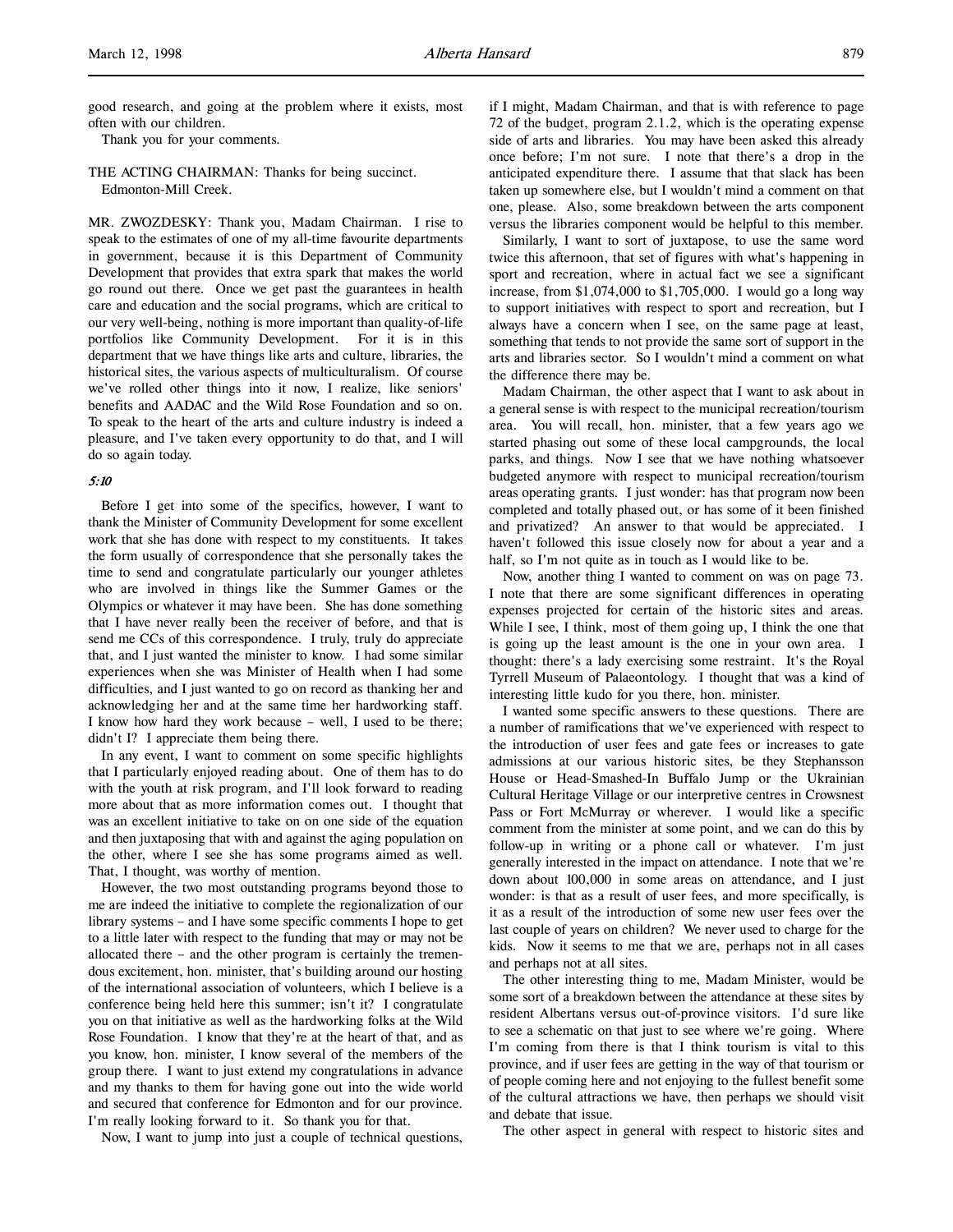interpretive centres and so on speaks directly to infrastructure costs. Now, I don't know and I have no way of knowing whether what we've got in here, Madam Minister, is enough, too much, too little, too far, too fast, too wide, too deep. What I'm concerned about in infrastructure on all of these centres – and I think I've visited just about every one of them at least once or twice over the last four years, and I enjoy them a great deal. My points are with respect to three areas. One would be maintenance, which, to be clear, is just your general upkeep. The other one would be upgrades. That's improvements, not just maintenance but actual improvements. The third would be expansions and/or new projects that are coming on to perhaps include a wider array of our history. I'm a very proud Albertan, and every time we have a chance to share that with others, I think we should take advantage of doing that.

### [Mrs. Gordon in the chair]

I want to move to another area, and that is the issue of the Alberta Sport, Recreation, Parks and Wildlife Foundation. Now, I recall a debate in this House several years ago with respect to the issue of MLAs sitting on some of these boards, and I'm not sure if I didn't see a piece of legislation this year that now removes that. I wonder if the minister would comment to me on what the thinking was. I think I was pretty clear at the time I spoke that I didn't believe it was the role of MLAs to sit on those foundations because they're intended to be arm's length. They truly are. I thought there might be the potential for awkwardness or conflict if we had MLAs. So I'd like a comment from the minister on what the thinking behind that was. While not wanting to overly anticipate the debate that will be held and take place when the bill is actually arrived at but having this opportunity, I thought I would pose that question to the minister.

### 5:20

I want to turn to 2.1.6, which is volunteer services, to jump back, hon. minister. I note that there's a significant increase in the expenditures for volunteer services under the management and operations portfolio of the department, where we're going from about \$219,000 up to \$652,000. That may have been asked before, and if I'm duplicating, I apologize. But it caught my attention, and I wanted a little more information.

Another point that I want to touch on with respect to libraries I believe has been touched on and alluded to earlier by other speakers. It's the entire issue of compliance, which is on everybody's mind right now. I'm sure the minister must have a plan in that respect, but I'd sure like to know a little bit more about it. I'm a tremendous library enthusiast, as are my children and my wife and so on, and I'm very concerned about compliance for the year 2000 and how the libraries are going to cope with that.

Time is running here, so I'll speed up. I had some other questions I wanted to ask with respect to the talking books program. Do you remember that? Now, I don't know what we've done about that, but it seems to me that it was phased out or it was reduced or whatever it was that happened. I've just forgotten now, but I wanted to have the minister explain what's happened with that program.

Another interesting aspect is with respect to multicultural centres. I noted somewhere as I was reading through that I think we're down to three multicultural centres. I believe we at one time had four or five or more of them. There's been a decision taken somewhat recently to curtail funding to the multicultural centres. I would like an explanation as to why, other than the

dollars that would be saved obviously. I think these multicultural centres, Madam Minister – and I hope you'll agree – have provided a tremendous function. Now, if it's the case that the original functions for which they were designed have been fulfilled – in other words, if their mandate has been accomplished and therefore the department feels it necessary to phase them out – then kindly explain that. I would suggest, however, that the role of these multicultural centres may, on the other hand, never be fully accomplished because they do a lot more than simply provide a meeting place where people who are concerned about multiculturalism can gather.

I know here in Edmonton we had the multicultural centre at McKay Avenue school, which I was strongly involved with, and subsequently it got moved to Cromdale school – is it? – out in the east end. They do so much more now to help new immigrants than they've ever done, to help with the acclimatization and give them a level of comfort: translation services, assisting the young children, young mothers, and so on who are from different cultures. That entire role of acclimatization is very critical. Similarly, Cronquist House I believe in Red Deer had tremendously active programs. The Calgary Multicultural Centre did likewise. The Stony Plain multicultural centre had a number of excellent initiatives and perhaps still does. I want to know if the minister thinks that they can in fact survive on their own. Or are they taking significant reductions in staffing and materials, programming costs, to in fact facilitate the chop in funding?

I want to turn quickly to the community lottery boards for a moment. I received a communiqué from a former member of this House, Mr. Len Bracko, who represented St. Albert. His question has partly been answered, and that is with respect to moneys that we're going to be paying out with respect to the \$50 million that's been allocated. I noted with interest your answer that they have up to two years to spend that money, but the question that Mr. Bracko wished to pose and he posed to city council in fact was whether it would be possible to roll those moneys into an endowment fund. Endowment is obviously longer than two years, and what I would suggest you might want to look at in case you're interested in it, Madam Chairman – let's say we put some guidelines around it. Let's say we put some reporting mechanisms around it. Let's say that we offer them five years within which to report and have expended those moneys. I think there should be some capability at least with respect to the aspect of endowments.

I'm running out of time rapidly. I'll conclude with one final comment, and that's with respect to the Blue Cross exemptions program, which is referred to somewhere in the ministry's business plan. I have a constituent who desperately wants to know whether or not the minister could bring us up to speed with the latest list she might have of what it is that is now exempted or not exempted from Blue Cross. His concern was a particular cough syrup, which to us may sound somewhat routine, but to this constituent it's a matter of constant consumption by prescription. It's unfortunately been removed, so he no longer receives assistance for it.

I'll come back another time, Madam Chairman, to speak about the cuts that have been made at the Good Samaritan home in my riding. There's tremendous concerns about that area as well as the Allen Gray and Ritchie Pioneer Place.

I note now that it's approaching our adjourning hour, so with that I will stop and allow the Government House Leader to do his function.

Thank you.